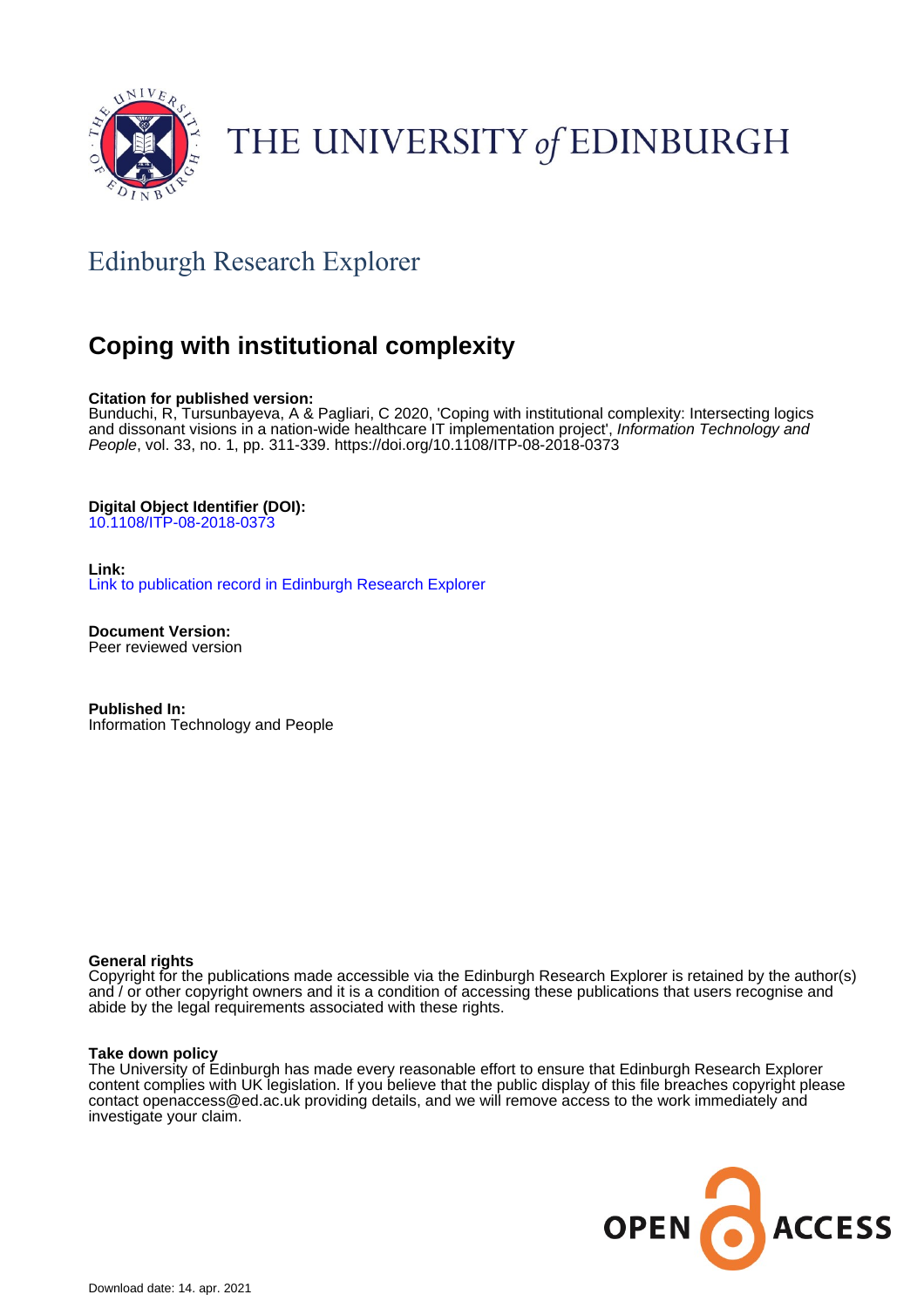# **Coping with institutional complexity: intersecting logics and dissonant visions in a nation-wide healthcare IT implementation project. 1**

Raluca Bunduchi, Aizhan Tursunbayeva and Claudia Pagliari

#### **Abstract**

<u>.</u>

**Purpose** - Digital technology transformation projects are complex, lengthy and difficult to implement, often failing to meet their objectives. Research explains this failure in terms of competing institutional logics influencing actors' responses to project demands, and points to multiple interpretations that actors collectively form about the organisational application of the technology – their "organising visions" - throughout the project. This paper examines digital transformation projects from an institutional perspective to reveal the role that multiple logics and organising visions play in shaping the projects.

**Design/methodology/approach** – The research adopts a qualitative single study approach, investigating a national programme aimed at delivering a unified Human Resource Information System (HRIS) across a national public health sector.

**Findings** – This study reveals that it is the tensions between the different components of actors' organising visions which explain their coping responses to institutional complexity and the project outcome. The findings also show how the relative influence of different logics and elements of organising vision can change as the project progresses from comprehension to implementation, and demonstrate the importance of coherence of visions within groups of actors as well as between them.

**Originality/value** – The analysis demonstrates the role that actors' organising vision plays in bridging between institutional logics and coping responses, thus shaping digital transformation projects. The findings indicate the need to account not only for differing institutional logics, but

<sup>&</sup>lt;sup>1</sup> This is the authors accepted manuscript version of a paper forthcoming in Information, Technology  $\&$  People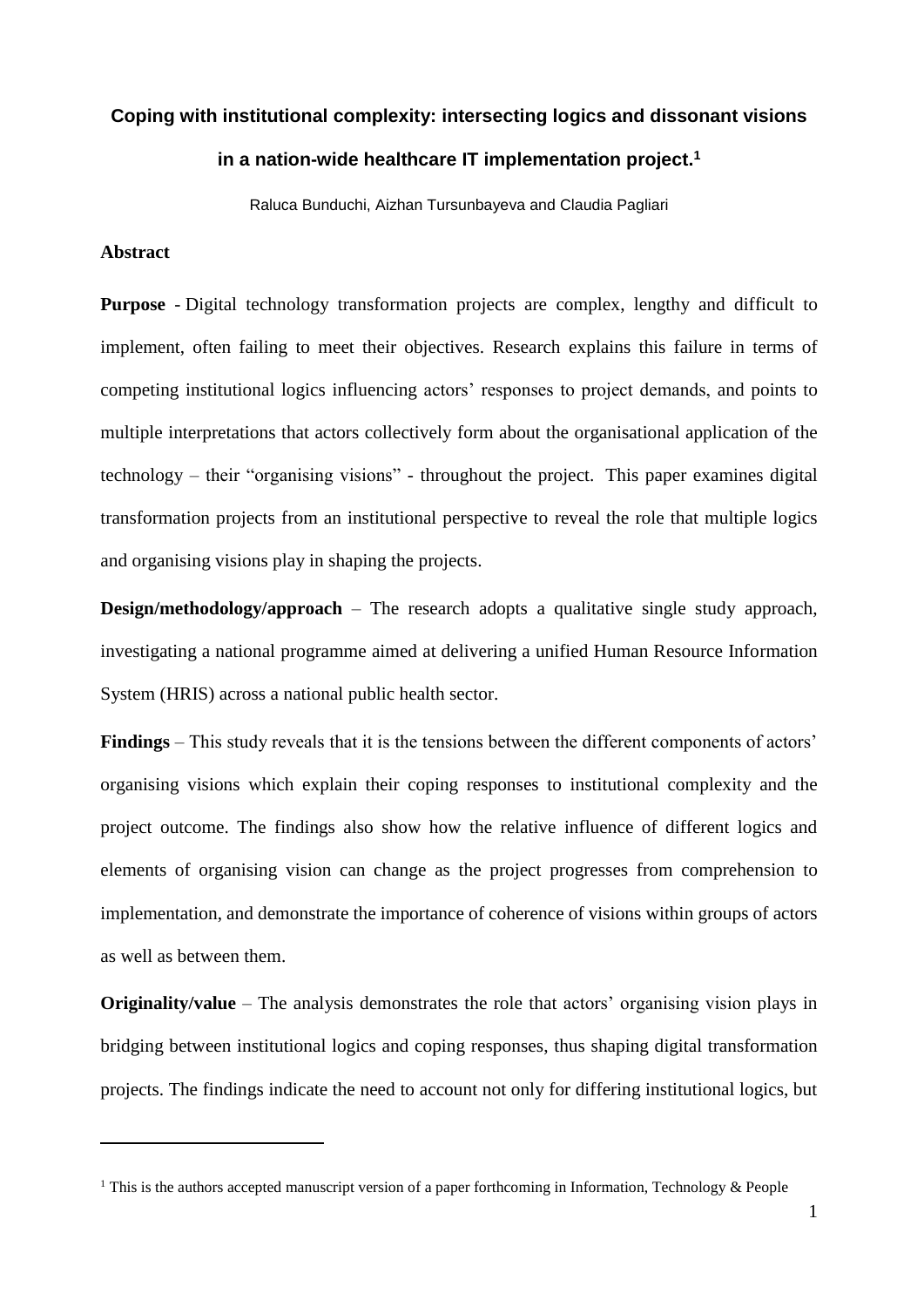also for their changing influence as the project unfolds and actors' attention is directed onto different aspects of the organising vision.

**Keywords:** *digital transformation projects, IT implementation, institutional complexity, institutional logics, organising vision, human resource information systems.*

#### **1. Introduction**

Digital transformation is concerned with the adoption and use of information and digital technologies to change different aspects of an organisation, ranging from the creation of new business models, to improvements in existing organisational processes and customer experience (Berman, 2012). A key aspect of digital transformation projects is the implementation of new information technology (IT), often involving large-scale projects that are expected to achieve these transformative outcomes. Over the years, encouraged by improvements in IT capabilities, many organisations across sectors have invested in such transformative projects. Yet, despite decades of research, most new IT projects continue to disappoint, with outcomes well below expectations (Doherty *et al.*, 2012). Recent Information Systems (IS) research reports many highprofile digital transformation projects that have either been abandoned or failed to achieve their objectives (e.g. Currie, 2012; Omar *et al.*, 2017). Such reports parallel earlier studies of IT implementation projects that highlighted the unfulfilled potential of many such endeavours (e.g. Davenport and Stoddard, 1994; Zuboff, 1988). Failure to achieve the expected transformative outcomes from new IT implementation projects is often attributed to misalignments between the technology and social context (Davidson and Chismar, 2007; Orlikovski, 1992) that emerge as the implementation unfolds (Robey and Sahay, 1996). Research often points to the institutional complexity of the environment in which these projects take place to explain their unfulfilled expectations (Avgerou, 2001). Complexity arises as modern organisational environments contains multiple sets of expectations and values (Currie and Guah, 2007). Research also highlights that new technologies introduced into organisations may be understood and interpreted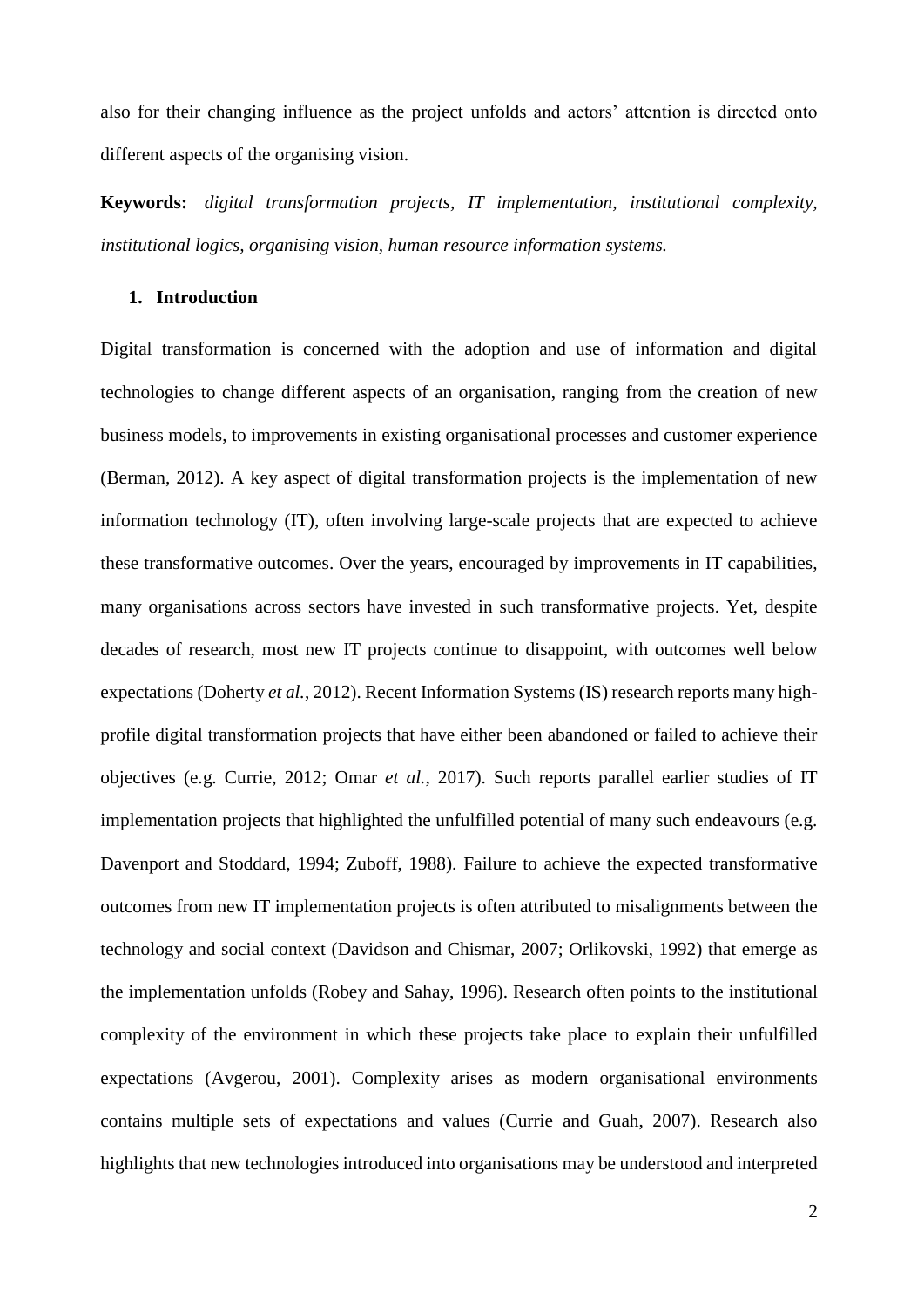differently by different groups of organisational actors, depending on their interests, power, expertise and context of use (Davidson, 2002; Orlikowski and Gash, 1994), who inscribe it with different sets of meanings, values and assumptions (Robey and Azevedo, 1994), thus developing different perceptions of the technology as the implementation unfolds (Abubakre *et al.*, 2017; Leidner and Kayworth, 2006). Faced with an unfamiliar technology, actors form their own interpretation of different aspects of the technology project, ranging from its business value and rational for implementation, to its material features and practices associated with its use (Davidson and Pai, 2004), thus collectively envisioning the application of the technology within an organisational context – its 'organising vision' (Swanson and Ramiller, 1997). Thus, to understand how IT implementation projects develop in such complex environments, we need to account for both the multiplicity of logics that shape actors' behaviour (the macro level), and their emerging envisioning of the technology project (the mezzo level) during its implementation. Just because the environment is complex, does not explain why actors pursue certain courses of actions during IT implementation. Research has shown that within complex environments, actors may often overcome tensions and achieve implementation (Berente and Yoo, 2011), whilst at other times their efforts fail and implementation is abandoned (Bunduchi *et al.*, 2015). Moreover, just because different actors form different visions of the technology as its implementation unfolds, does not explain how these visions change over time (Davidson and Pai, 2004), nor how these changes shape actors' actions vis-à-vis its implementation. Considering how actors' responses to institutional complexity relate to their evolving interpretations of the technology project may provide new insights into how IT implementation projects unfold and with what outcomes in complex environments. Given the sustained investments organisations make in large scale IT transformative projects, and the expectations for widespread improvements in organisational performance, understanding how such implementations projects unfold and with what outcomes is a key aspect of the digital transformation research agenda (Agarwal *et al.*, 2010).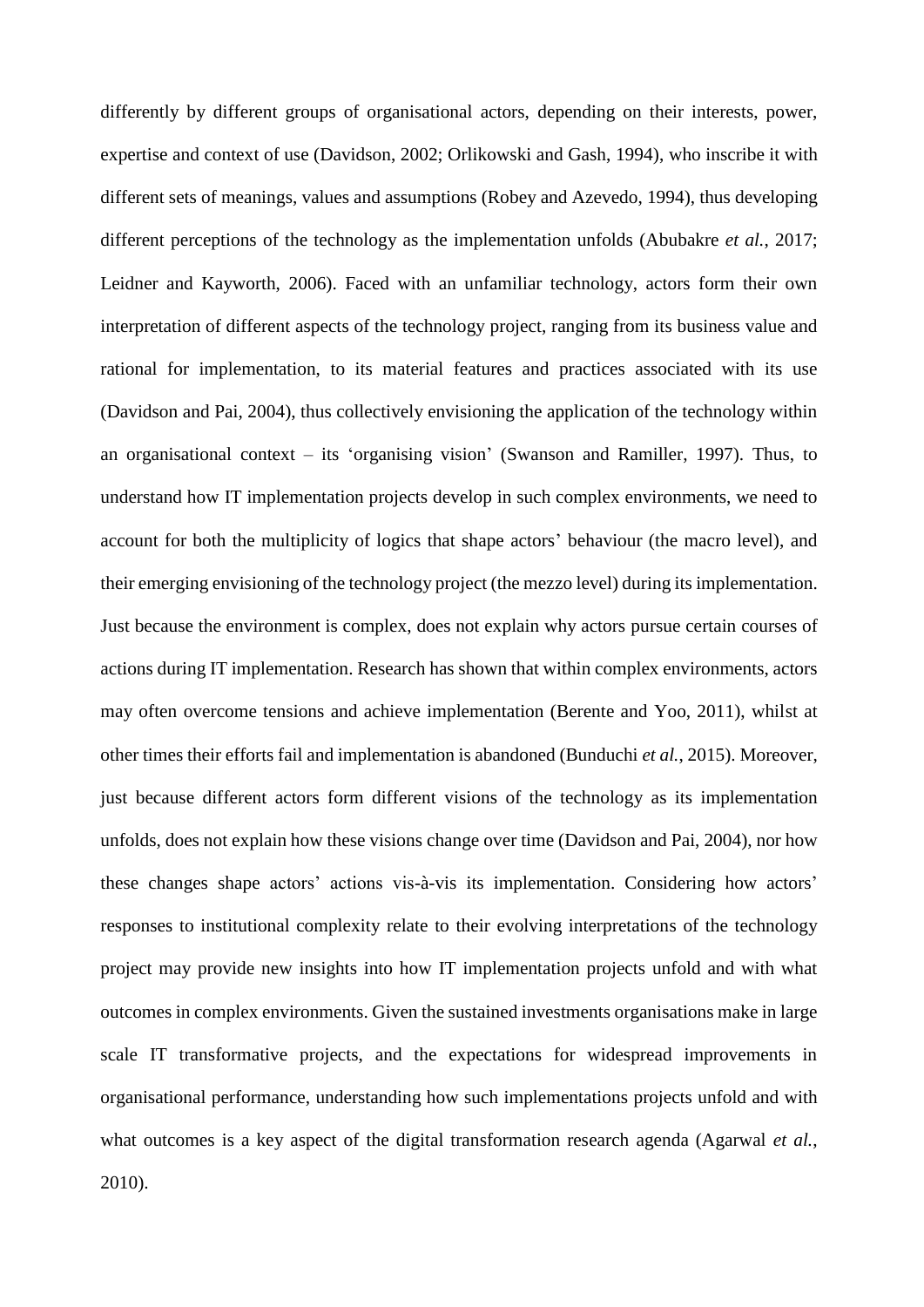To investigate this interaction, the paper examines the case of a large-scale digital transformation project concerning the implementation and roll-out of a nation-wide HRIS in the public health sector of one north European country. The project sought to digitalise and integrate all nonpayroll HR activities across the country's entire public health system responding to a new government's strategy for digital integration.

The research question that guides this study is: How do digital transformation projects, involving large-scale implementation of new IT, unfold in institutionally complex organisations, where actors, developing different visions of the technology, have to cope with multiple demands and expectations? To examine actors' coping strategies and their emerging envisioning of the HRIS during its implementation, the paper draws from institutional theory, in particular the institutional logics framework. Institutional logics takes account of the social complexity of organisational environments (**multiple institutional logics**), and actors' actions to cope with such complexity (**strategic responses**) (Thornton *et al.*, 2012). To conceptualise actors' emerging interpretations of the technology project as it unfolds during implementation the paper draws from the concept of **organising vision** (Swanson and Ramiller, 1997).

The paper is organised as follows: the next section reviews research that examined how IT actors cope with institutionally complex contexts and introduces the theoretical concepts that frame this research. The paper then describes the research setting and methodology, followed by a description of the findings. The paper closes with a discussion of the findings and conclusions offering some final comments and suggesting future areas of research.

#### **2. Theoretical background**

#### *2.1.Research on IT implementation in social complex environments*

There is a large body of research that examines the role that the social context plays in explaining IS implementation. Such research draws from a range of theoretical lenses, the most common being institutional theory, cultural theory and structuration. Institutional (Mignerat and Rivard,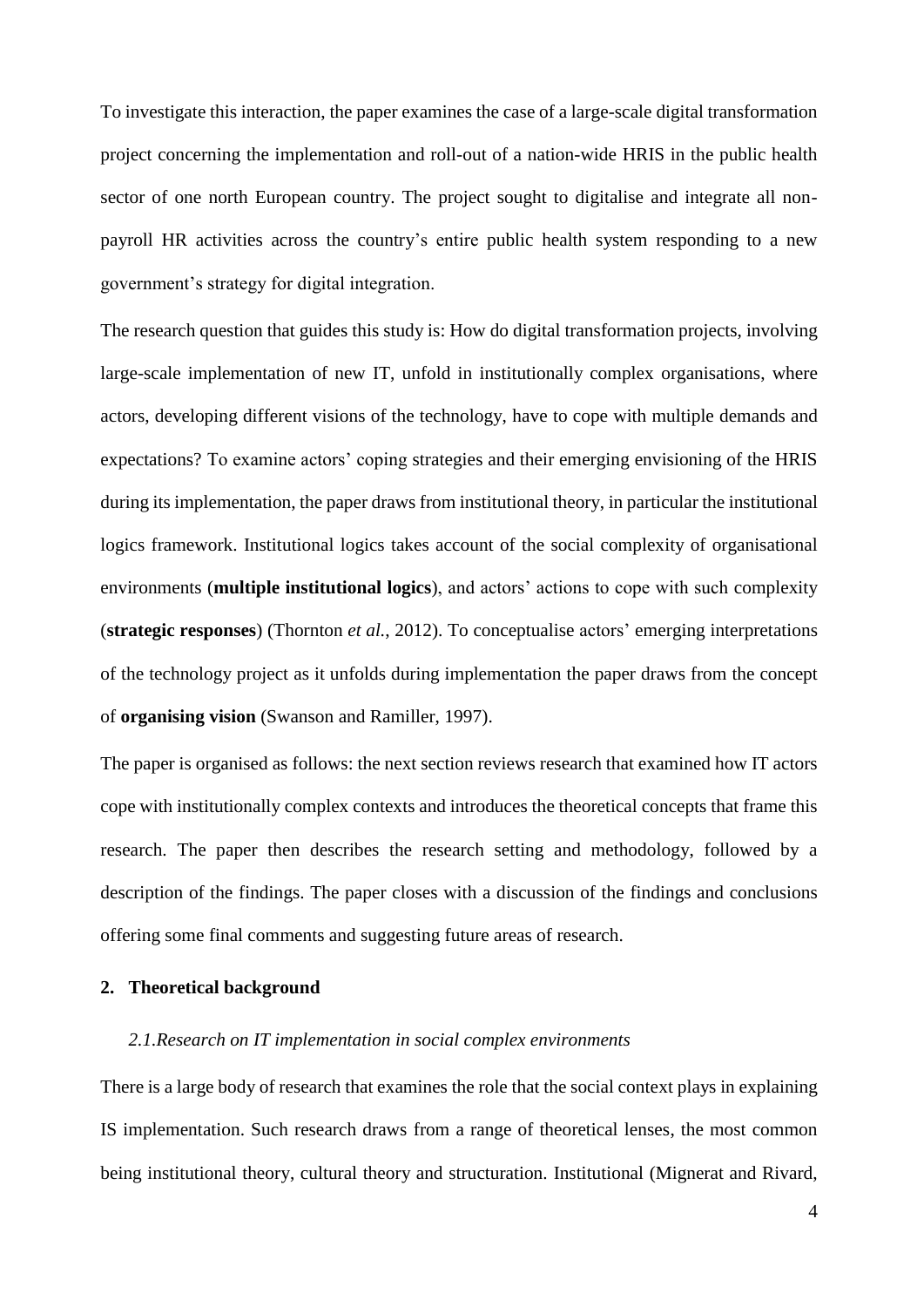2009) and cultural approaches (Leidner and Kayworth, 2006) emphasize the broad set of values, norms and expectations in which organizational actors are embedded, and their role in explaining IT implementation and use in organizations. While institutional theory considers the role that cognitive, regulative and normative structures play in legitimizing behavior and explaining individual action (Scott, 1995), cultural theory focuses on the role that cognitive structures play in directing behavior (Schein, 1996). Structuration theory also examines how broad social structures constrain actors' behaviors, but contrary to cultural and institutional approaches, it emphasizes individual action (Giddens, 1984) as the key factor explaining IT implementation and use (Jones and Karsten, 2008).

Such macro level analyses of technology implementation projects in organisations highlight the need to consider the social context in which actors operate. Technologies are social objects whose meaning is created by actors operating within specific contexts characterised by particular configurations of values, meanings and assumptions (Orlikowsky, 1992). The meaning of technology is thus defined by the context (Barley, 1986), and may change over time as different actors, involved at different times, may have different interpretations about the problems the technology is supposed to solve (Kaghan and Bowker, 2001), and may form different visions about what IT represents (Abubakre *et al.*, 2017). The technology thus has "interpretative flexibility" in that the problems and solutions associated with the technology present themselves differently to different groups of actors at different times during the lifecycle of a technology project (Pinch and Bijker, 1984). As the implementation proceeds, the visions different groups of actor form about the technology evolve, leading to agreement or conflict depending on whether the IT artefact embodies values consistent with the contexts in which these different groups of actors operate (Abubakre et al., 2017). This interpretative flexibility quality of technology is critical to explain contradictory outcomes of IT change projects (Robey and Azevedo, 1994). Lack of congruence between how different groups of actors envision the new technology is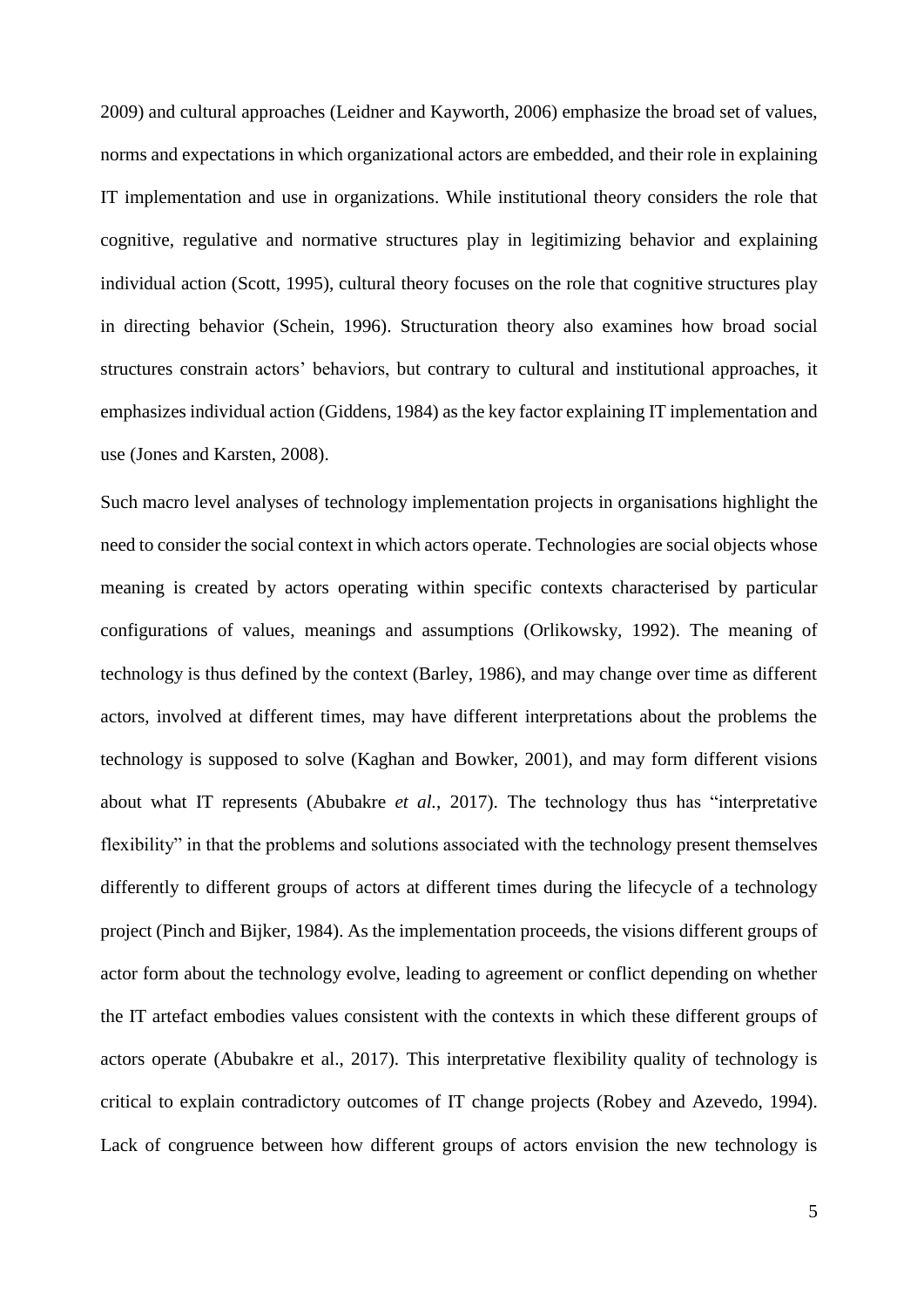widely found to hamper its implementation and use within organisations (Davidson, 2002; Olesen, 2014), and its wider diffusion across a particular community (Currie, 2004; Swanson and Ramiller, 1997; Wang and Swanson, 2007).

This study examines the complexity of social context in a holistic manner as containing cultural, regulative and normative expectations, and considers the interaction between actors' responses to such complexity and their interpretation of the technology. Institutional theory lens allows us to capture the role that context plays in shaping individual action, while also taking a holistic view of this context (Micelotta *et al.*, 2017). The next section introduces the key institutional concepts used to frame this research: institutional logics, strategic responses and organizational vision.

#### *2.2.Conceptual lenses: institutional logics, strategic responses and organizing vision*

*Institutional logics* refer to the set of assumptions, values, and beliefs that underpin expectations and behaviour in organisations (Friedland and Alford, 1991). Researchers have studied how institutional logics inform different organizational actors' perceptions of and responses to the same project goals, and how actors shape such logics through their own agency (Thornton *et al.*, 2012). Examples of logics include family, market and corporation, amongst many others often coexisting within the same organisational context. Different logics involve different sources of identity, legitimacy and authority, embed different values and expectations, and encourage different behaviors and practices (Thornton *et al.*, 2012). While many logics may be represented within an organization, their likelihood to guide actors' behavior varies across actors (Binder, 2007). Organizational actors are socialized differently, through their professions, work experience or culture. Different socializing patterns explain why actors draw from different logics to inform their actions (Binder, 2007), for example managers from managerialism logics and doctors from medical professionalism logics.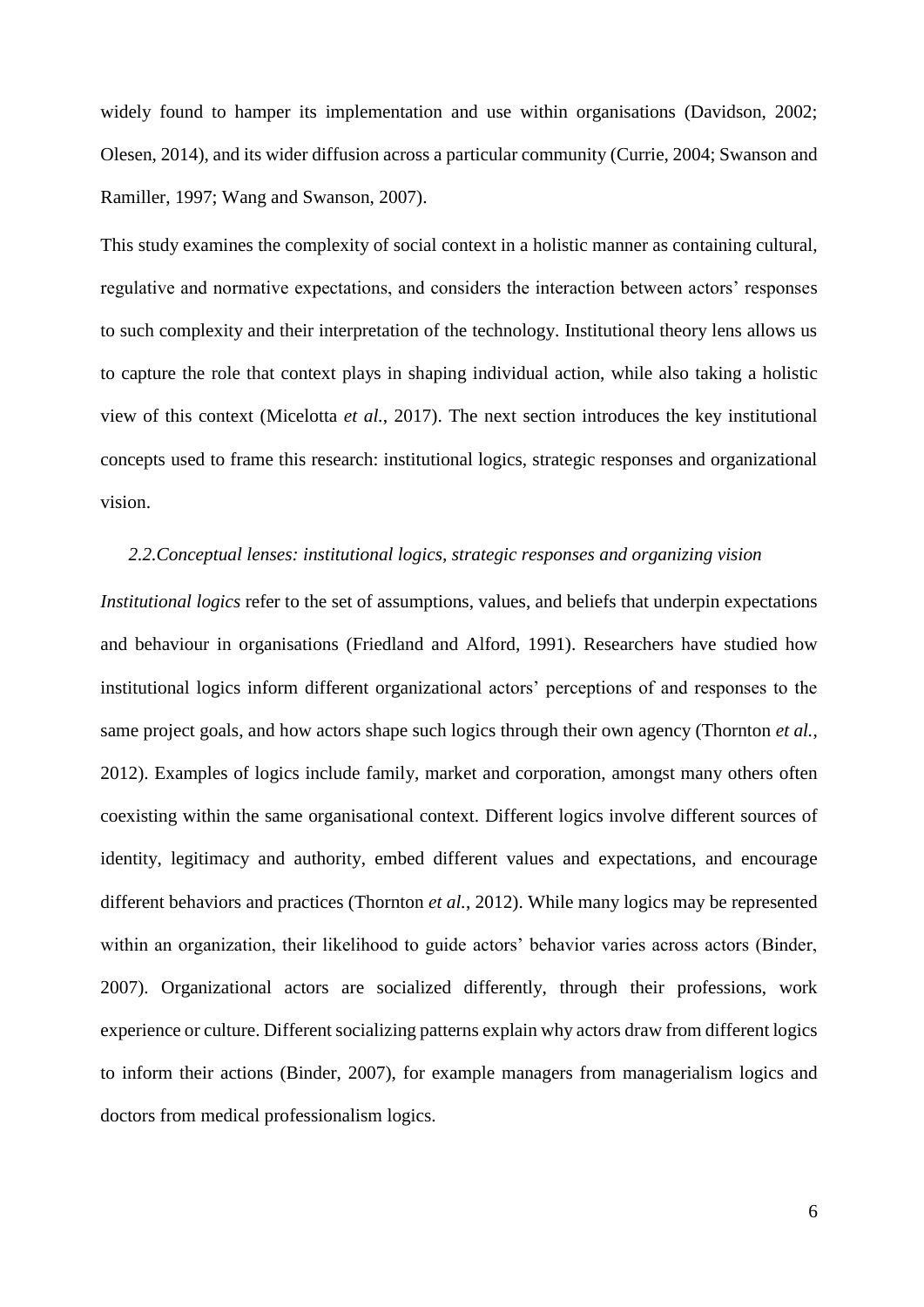There is a large body of research that examines IT implementation within institutionally plural organizations where multiple logics coexist. Such studies identify a variety of logics shaping the organisational implementation of digital transformation projects. For example, medical professionalism, managerial and market logics were found to shape the implementation of the national UK's IT programme that sought to integrate services across the UK national health systems (Currie and Guah, 2007), while managerial rationalism, professionalism, and organisational persistence characterised the implementation of a new Enterprise Resource Planning system in NASA (Berente and Yoo, 2012). The health sector in particular is fertile ground in documenting how actors involved in IT implementation projects tackle tensions among competing logics (Boonstra *et al.*, 2017; Bunduchi *et al.*, 2015; Currie, 2012; Currie and Guah, 2007; Jensen *et al.*, 2009). Such studies generally associate different groups of actors with different logics: for example, accounting and financial personnel follow managerial rationalism, project managers follow project management professionalism, scientific personnel follow the logic of scientific professionalism, while some actors draw from multiple logics, e.g. some project managers are exposed to both managerial and professional logics (Berente and Yoo, 2012). This association is generally implicitly made (e.g. Berente and Yoo, 2012; Bunduchi *et al.*, 2015), and assumed to depend on actors' different socialization patterns (Boonstra *et al.*, 2017): different logics guide the behavior of the different actors involved in IT implementation depending on the social context to which such actors are exposed: participation in different professional networks, for example scientific versus business training, means scientific and accounting personnel are exposed to different sets of values and expectations. Actors' different socialization patterns thus explain the multiplicity of logics that informs their behavior during IT implementation (Boonstra *et al.*, 2017). The presence of multiple, often competing, logics creates tensions as expectations may be misaligned across different group of actors (e.g. Currie and Guah, 2007). Tensions force actors to engage in *coping strategies* during IT implementations. For example, commercial focus on generating profit from paying customers versus professional expectations to treat customers

7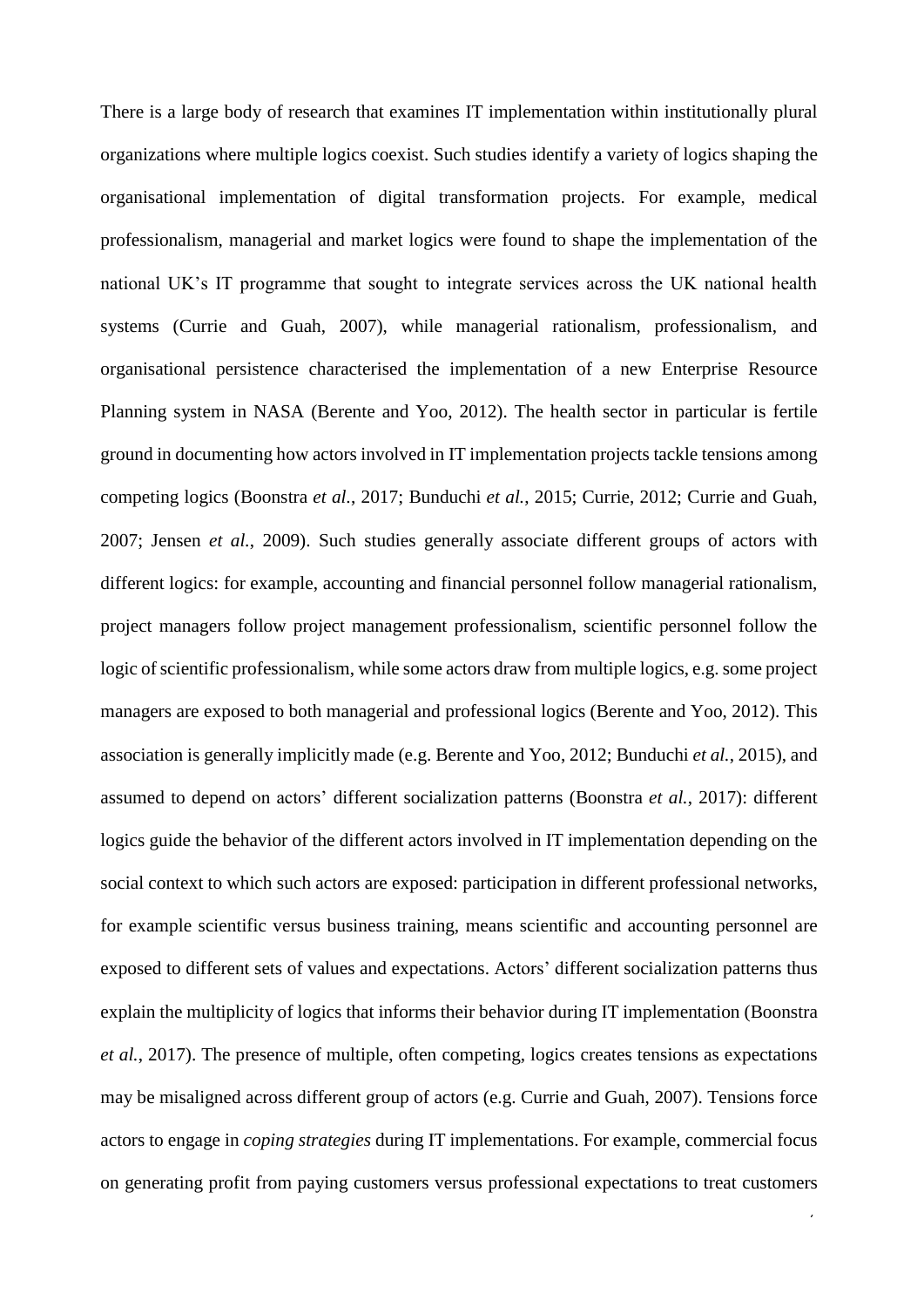as patients creates tensions for commercial opticians seeking to implement a new telehealth system, which they addressed through compromising strategies (Bunduchi *et al.*, 2015).

Research identifies a variety of such coping response strategies including actors loosely coupling elements of their practices with different logics (Berente and Yoo, 2012), blending logics to develop hybrid logics (Boonstra *et al.*, 2017), translating across logics (Nielsen et al, 2014), bracketing specific cues to selectively enact particular logics (Jensen *et al.*, 2009), or alternating between strategic responses (Standing et al., 2009). Following Standing *et al.* (2009) and Berente *et al.* (forthcoming), this paper adopts Oliver's (1991) strategic responses concept to examine how actors cope with multiple logics. *Strategic responses* refer to the actions that actors may adopt to respond to pressures to behave in ways that are consistent with the perceived set of institutional norms and expectations that characterise their environment (Oliver, 1991). Oliver (1991) identified five *strategic responses*: acquiescence (conforming), compromise (attempting to balance conflicting expectations), avoidance (circumventing the need to conform), defiance (rejection or opposition), and manipulation (efforts to change the institutional expectations or influence the sources through which these expectations are exerted). Empirical studies have shown how such responses can allow individuals or sub-groups (e.g. departments) to demonstrate the legitimacy of their actions whilst also preserving their agency, often as a means of advancing their specific interests (Oliver, 1991). Oliver suggests that actors engage in different responses depending on the levels of authority and uncertainty within the organisation.

Within IS research, the concept of strategic responses has been used to explain how actors' efforts to cope with tensions among institutional expectations explain the outcome of IT implementation projects. Bunduchi *et al.* (2015) examined how actors operating at the intersection of the public – private health sector attempt to reconcile competing expectations through compromise responses. Their study found that compromise encourages different actors to develop competing visions of the technology project, leading to the failure of the IT implementation project. Standing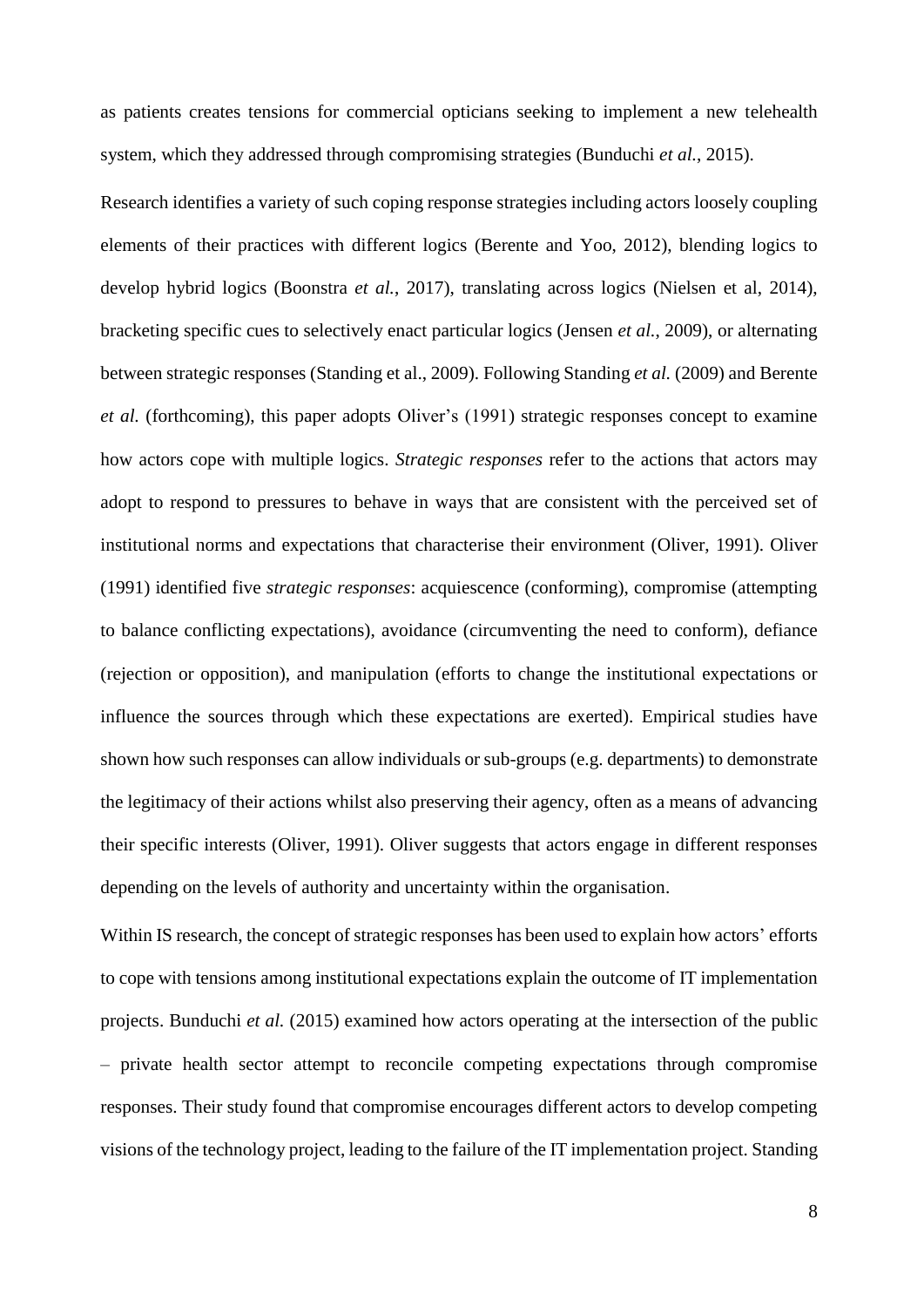*et al.* (2009) documented the coping efforts of actors in a government agency involved in IT implementation over time through a succession of strategic responses and demonstrated how the cumulative effect of such responses explains the project's success. Standing *et al.* (2009) found, as Oliver (1991) suggested, that responses vary depending on changes in levels of authority, while Berente *et al.* (forthcoming) links variation in responses and indirectly outcomes of IT implementation to the intensity and degree of congruence between logics. Other authors examine hybridisation (Boonstra *et al.*, 2017) and translation (Nielsen *et al.*, 2014), loose coupling (Berente and Yoo, 2012), and selectivity (Jensen *et al.*, 2009) strategies and document how these coping strategies shape the outcome of IT implementation projects, such as the adoption and adaptation of standardised systems to local contexts (e.g. Berente and Yoo, 2012; Jensen *et al.*, 2009), or the failure to adopt a new system (Mangan and Kelly, 2008).

To understand how actors' interpretation of the technology shifts during the IT implementation project, the study draws from Swanson and Ramiller's (1997) '*organising vision*' concept originally developed to provide an institutional explanation of the diffusion of IT innovations. The concept refers to actors' collective understanding of the purpose of an IT innovation and the processes through which it will be embedded and utilised within organisational settings. The concept includes three core components: the *business problematic –* the organisational or economic issues that the technology aims to solve, the *core technology* - the functionality and role of the technology, and *organisational practices -* the changes needed to integrate the technology and its impact on work practices. Organising vision develops over time as the technology and actors' understanding of its possibilities co-evolve and diverse interpretations within the community coalesce around a shared set of understandings (Swanson and Ramiller, 1997). The organising vision plays a key role in driving the adoption and diffusion of a new technology by explaining how a community of actors interpret a new technology in terms of its organisational application, material features and organisational practices, by legitimising the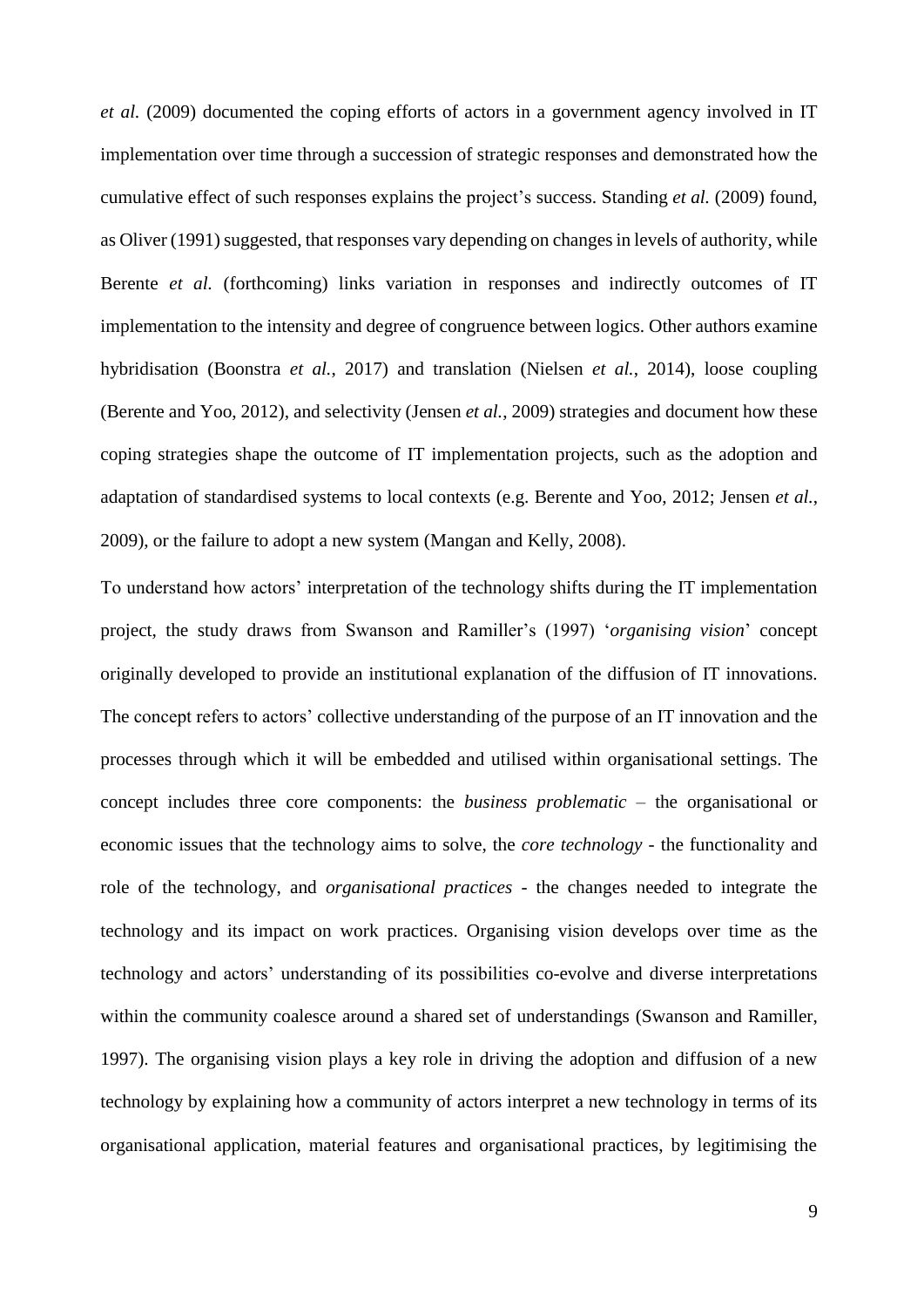technology within that specific community, and mobilising resources to generate interest and support its diffusion (Kaganer *et al.*, 2010; Swanson and Ramiller, 1997). Different groups of actors develop their own vision of a new technology depending on their own interests, allegiances and contexts of use (Currie, 2004; Greenhalgh *et al.*, 2012).

Within IS research, the organising vision lens has been applied to examine the failure to implement telehealth in organisations characterised by different logics (Bunduchi *et al.*, 2015), and to successfully diffuse a new IS innovation (Currie, 2004). The concept has also been deployed to explain the successful adoption of open source software (Marsan *et al.*, 2012) and professional service automation (Wang and Swanson, 2007), as well as to reveal the strategies that organisational actors engage in to legitimate a new kind of IS innovation within an institutionally complex environment (Kaganer *et al.*, 2010). While failure is explained in terms of the inability of different groups of actors to align their interpretations of the technology (e.g. Currie, 2004) as they deal with the tensions inherent in their institutionally complex setting (e.g. Bunduchi *et al.*, 2015), successful adoption emerges through actors' efforts to deal with diverse interests by developing a consistent vision to legitimate the innovation and mobilize resources (Wang and Swanson, 2007). Existing research thus emphasises lack of coherence between the organising visions developed by different groups of actors as a key reason why a new technology fails to be adopted across a community of actors (Currie, 2004; Greenhalgh *et al.*, 2012; Swanson and Ramiller, 1997).

The framework illustrating the relationship between theoretical concepts is presented in Table 1.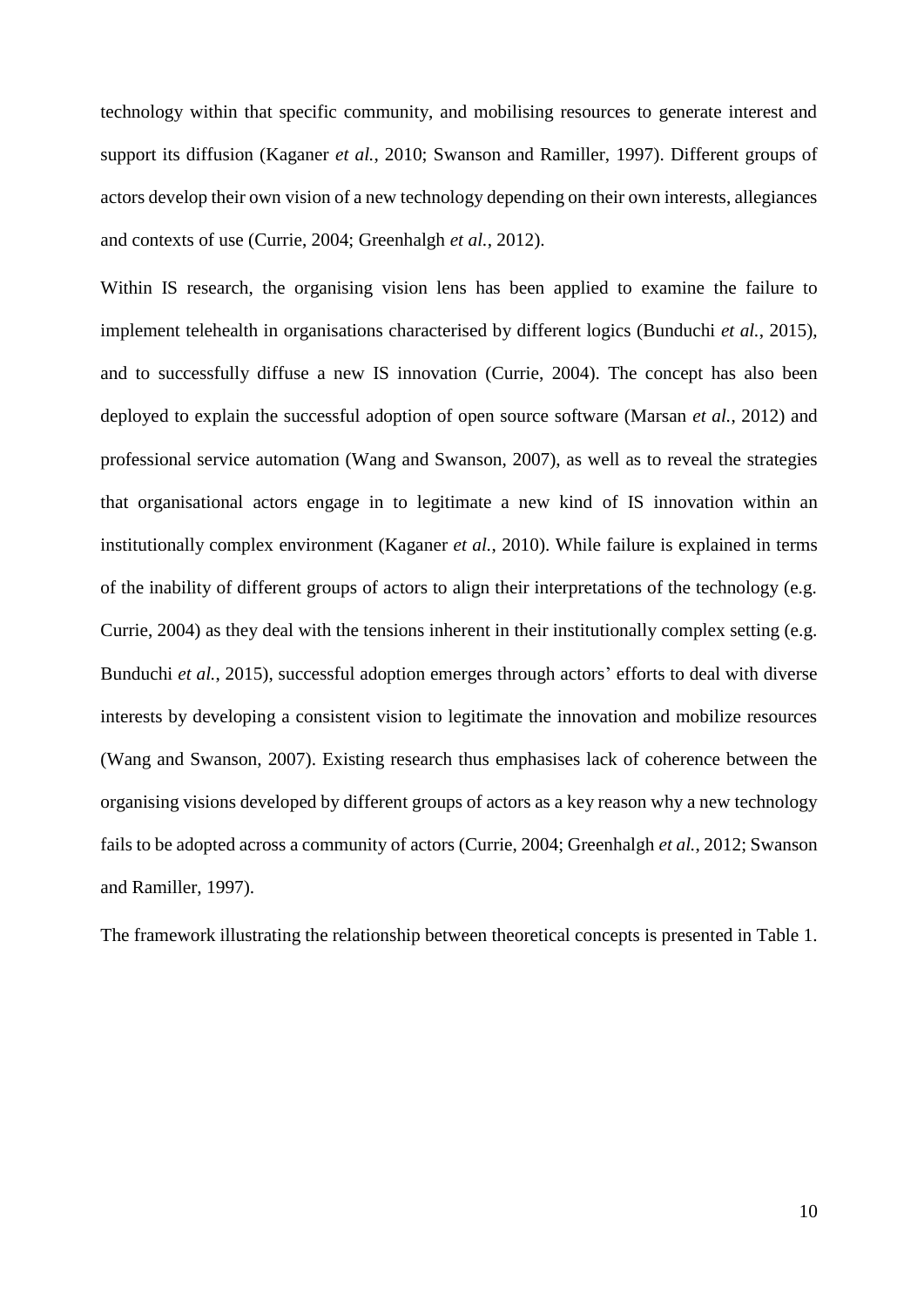#### **Table 1. Conceptual framework informing our study**

| <b>Institutional logics</b>                                                                                                                                                                          | <b>Strategic responses</b>                                                                                                                                                                    | <b>Organising vision</b>                                                                                                                                                                                                       |
|------------------------------------------------------------------------------------------------------------------------------------------------------------------------------------------------------|-----------------------------------------------------------------------------------------------------------------------------------------------------------------------------------------------|--------------------------------------------------------------------------------------------------------------------------------------------------------------------------------------------------------------------------------|
| Multiple set of assumptions,<br>values, and beliefs that underpin<br>expectations and guide actors'<br>behaviour including<br>family,<br>market, corporation, community,<br>professional, and state. | Actors'<br>coping mechanisms to<br>respond to multiple expectations<br>associated with multiple logics<br>including: acquiescence; avoidance;<br>defiance; compromise<br>and<br>manipulation. | Reflects a<br>group of<br>actors'<br>interpretations about the technology<br>and its applications, and emerges<br>gradually as the implementation<br>unfolds. This vision is informed by<br>the institutional context in which |
| Organisational actors are guided<br>by different logics depending on<br>different<br>socialisation<br>their                                                                                          | Actors engage in different responses<br>depending on the nature of the<br>institutional environment<br>(e.g.<br>congruence and intensity of logics).                                          | actors are embedded, and includes:<br>problematic,<br>business<br>core<br>and organisational<br>technology<br>practices.                                                                                                       |
| patterns.                                                                                                                                                                                            | These responses shape how the IT<br>implementation unfolds and its<br>outcome.                                                                                                                | Alignment between the visions<br>formed by different groups of actors<br>legitimise a new technology and<br>facilitates its adoption.                                                                                          |

Institutional theory has been criticised for emphasising the environment as the main conductor for organisational behaviour (Binder, 2007). Oliver's (1991) conceptualising of strategic responses and the development of institutional logics theory (Binder, 2007; Thornton *et al.*, 2012) have attempted to address this criticism by viewing actors not as passive carriers of institutional scripts, but as active interpreters who can adapt and create new practices. Current developments in institutional research further seek to explain how actors respond to institutional complexity (e.g. Greenwood and Suddaby, 2006) or how logics interact with practices to explain action (e.g. Smets *et al.*, 2015). These also address prior criticisms by seeing organisational actors as players that make sense of and interpret institutional expectations, and act strategically on these interpretations (Orlikowski and Barley, 2001), rather than passive followers of institutional constraints. Within this vein, the key contribution of this study is to understand how institutional complexity, and actors' efforts to cope, shape the process and outcome of IT implementation, by considering how institutional complexity affects their interpretations of the technology – the visions they form about its organisational application. By bridging between responses to institutional complexity and interpretations of technology, the study seeks to clarify the mechanisms through which institutional complexity shapes IT processes, beyond the current focus on considering coping responses.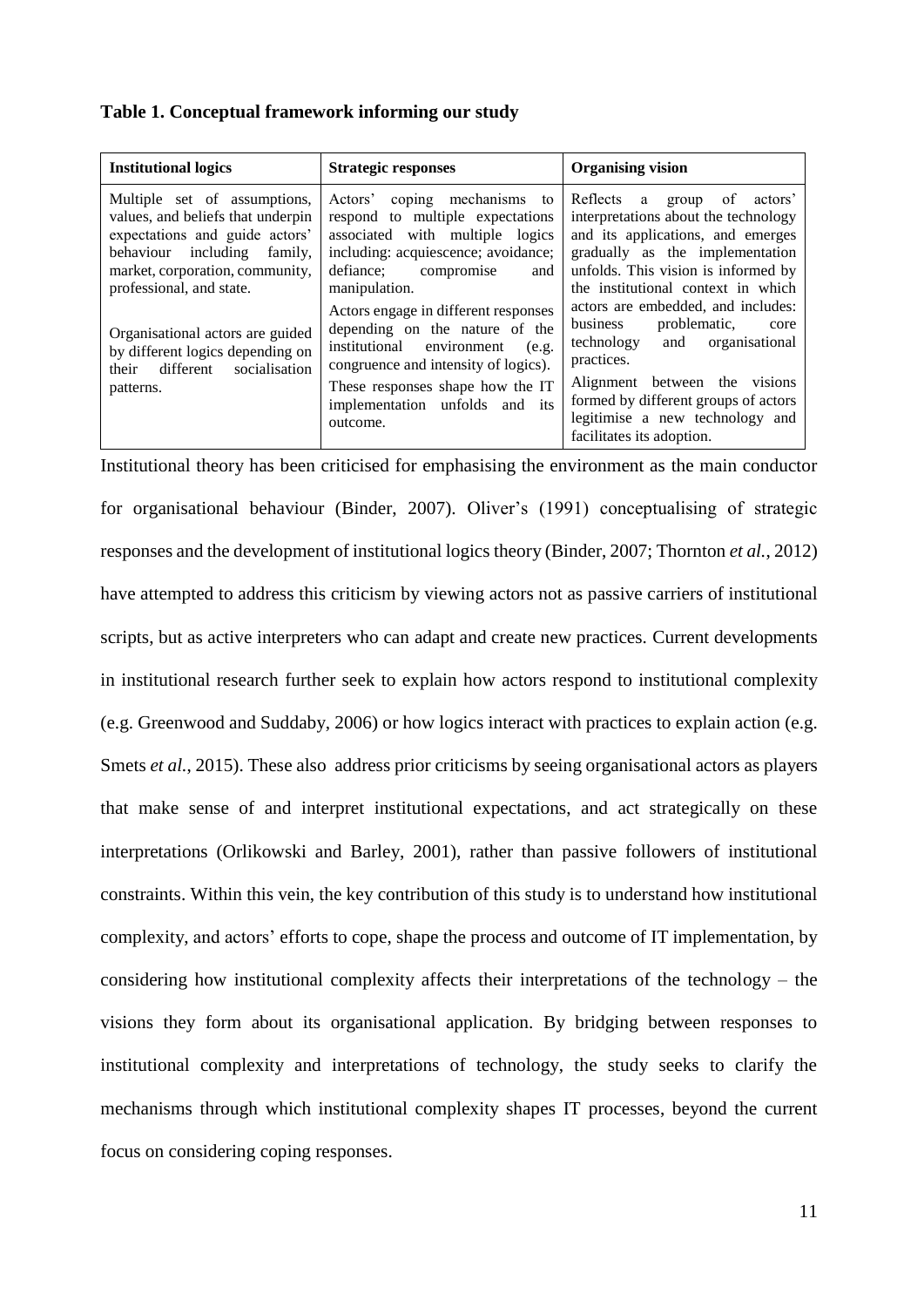Having identified and discussed the theoretical concepts that underpin this research and the contribution that this study seeks to bring to IS research, the next session discusses the research methods employed to address the research question.

#### **3. Methodology**

The research follows an interpretative qualitative case study design. Case studies allow access to rich and contextualized data (Yin, 2009) about actors' behaviours which aligns with this study's aim to examine actors' responses to their institutional environments, and their shifting interpretations during the technology project. The study's focus on the social context in which actors implement the technology also aligns with the interpretative approach (Walsham, 1993).

#### *3.1. Research setting and selection*

The case involves the introduction of a commercial, off-the-shelf, modular HRIS across the entire public health sector in one small north European country. The country's health system follows the Beveridge Model, with almost all healthcare services provided and financed through taxation, and a high level of government control (Reid, 2009). The government plays a critical role in controlling public spending within health, through its ministry for health where the *central national health organisation (NHO)* coordinating the health system is headquartered (including central teams such as e-health, procurement and IS). The health system is split across twenty-two *regional health organisations (RHOs)*, which are separate legal entities each with their own *HR and local IS departments*. The programme's aim was to standardise and upgrade existing HR systems to improve the management and exchange of information, in line with the wider strategy for digital government services as described in Box 1. The HRIS programme was managed centrally by a *national HRIS project implementation team* based within the NHO. From initial conception to realisation, the innovation cycle studied lasted 13 years, as summarised in Table 2, and was still underway amongst late adopter sites at the time of this study.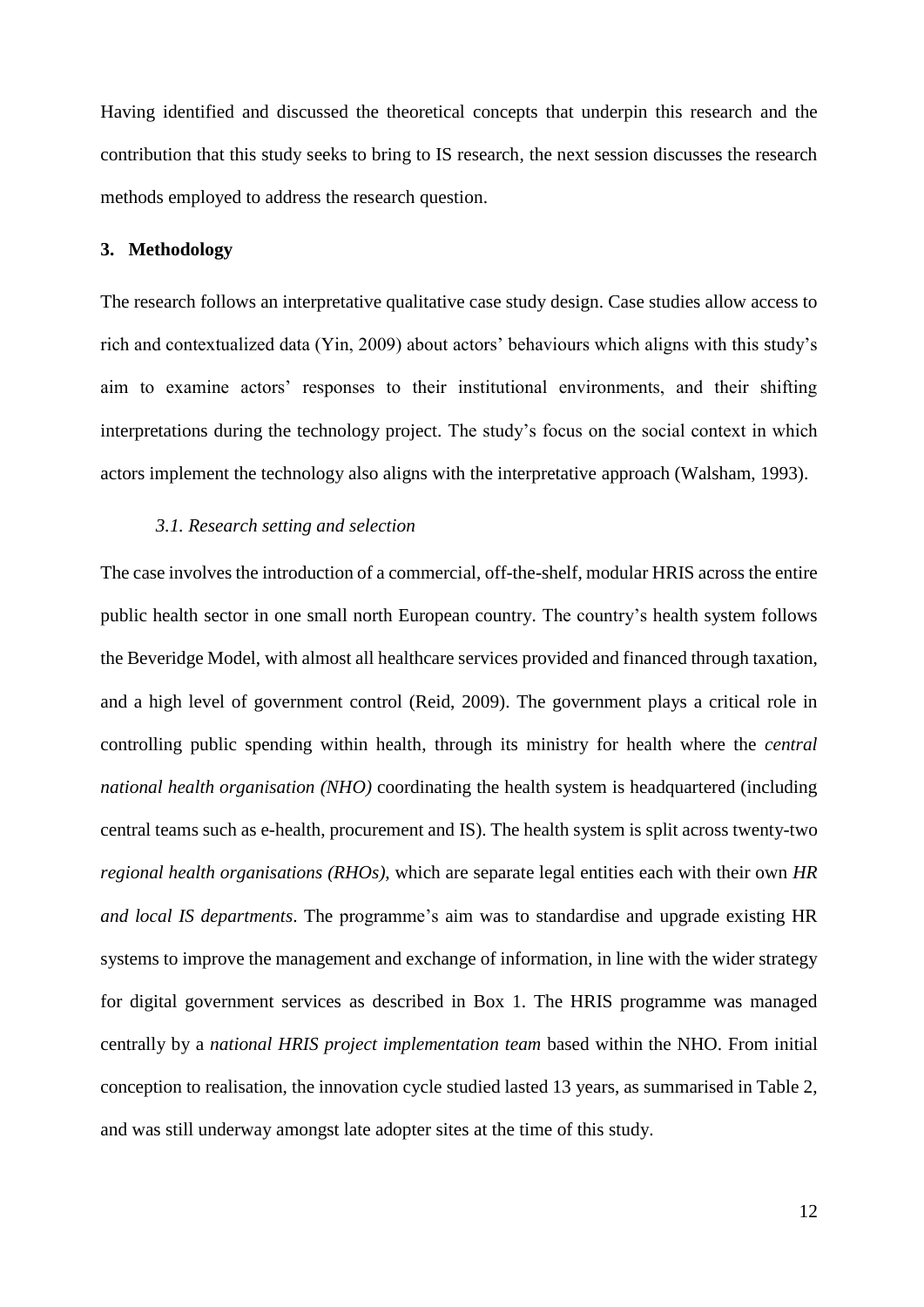| <b>Planned Timeline</b>             | <b>Planned activities</b>                                                   | <b>Actual timeline</b>                                                                                                            | <b>Stages</b>                             |
|-------------------------------------|-----------------------------------------------------------------------------|-----------------------------------------------------------------------------------------------------------------------------------|-------------------------------------------|
| 2002                                | Workforce<br>information<br>strategy                                        | January - November 2002                                                                                                           |                                           |
| 2004-2007                           | Short-medium<br>term<br>workforce<br>information<br>solution implementation | 2004-2008                                                                                                                         | PRECURSORS TO THE<br><b>HRIS PROJECT*</b> |
| 2007                                | Outline business case                                                       | July-December 2007                                                                                                                | <b>COMPREHENSION</b>                      |
| 2008-2010                           | HRIS specification                                                          | $2008 - 2010$                                                                                                                     |                                           |
| $2010-$<br>February<br>March 2011   | Standard business case &<br>procurement                                     | February-December 2010                                                                                                            | <b>ADOPTION</b>                           |
| April - September<br>2011           | National preparation, testing<br>$&$ training                               | January - October 2011                                                                                                            |                                           |
| October 2011-April<br>2012          | Implementation<br>phase<br>1 RHOs                                           | November 2011 - June<br>2012                                                                                                      |                                           |
| April - August 2012                 | Implementation<br>phase<br>2 RHOs                                           | Delayed until<br>$May -$<br>November 2013                                                                                         |                                           |
| September 2012<br>February 2013     | Implementation<br>phase<br>3 RHOs                                           | December 2013 - May<br>2014                                                                                                       |                                           |
| March<br>$\equiv$<br>August<br>2013 | Implementation<br>phase<br>4 RHOs                                           | June - November 2014                                                                                                              | <b>IMPLEMENTATION</b>                     |
| Not planned                         | Evaluation of a pilot HRIS<br>implementation<br>across<br>3<br><b>RHOs</b>  | September 2014 - June<br>2015, report was supposed<br>to be discussed in October<br>2015<br>One RHO achieved full<br>system usage |                                           |
| 2013-<br>September<br>February 2014 | Implementation<br>phase<br>5 RHOs                                           | Planned<br>for<br>March<br>$\bar{\phantom{a}}$<br>August 2016                                                                     |                                           |
| From March 2014                     | Use across all RHOs and all<br>their users                                  | RHO 7 - June 2015<br>Other<br><b>RHOs</b><br><b>Not</b><br>$\Box$<br>available                                                    | ASSIMILATION*                             |

**Table 2. Historical timeline of the HRIS innovation programme**

\* Not in the scope of this study

The roll-out strategy for the HRIS followed a staggered, multi-stage approach, whereby RHOs were engaged in the implementation gradually, based on their stated readiness and motivation. To capture the implementation stages, eight RHOs were selected to represent a variety of geographies, prior experiences with HRIS systems and implementation stages (see Table 3).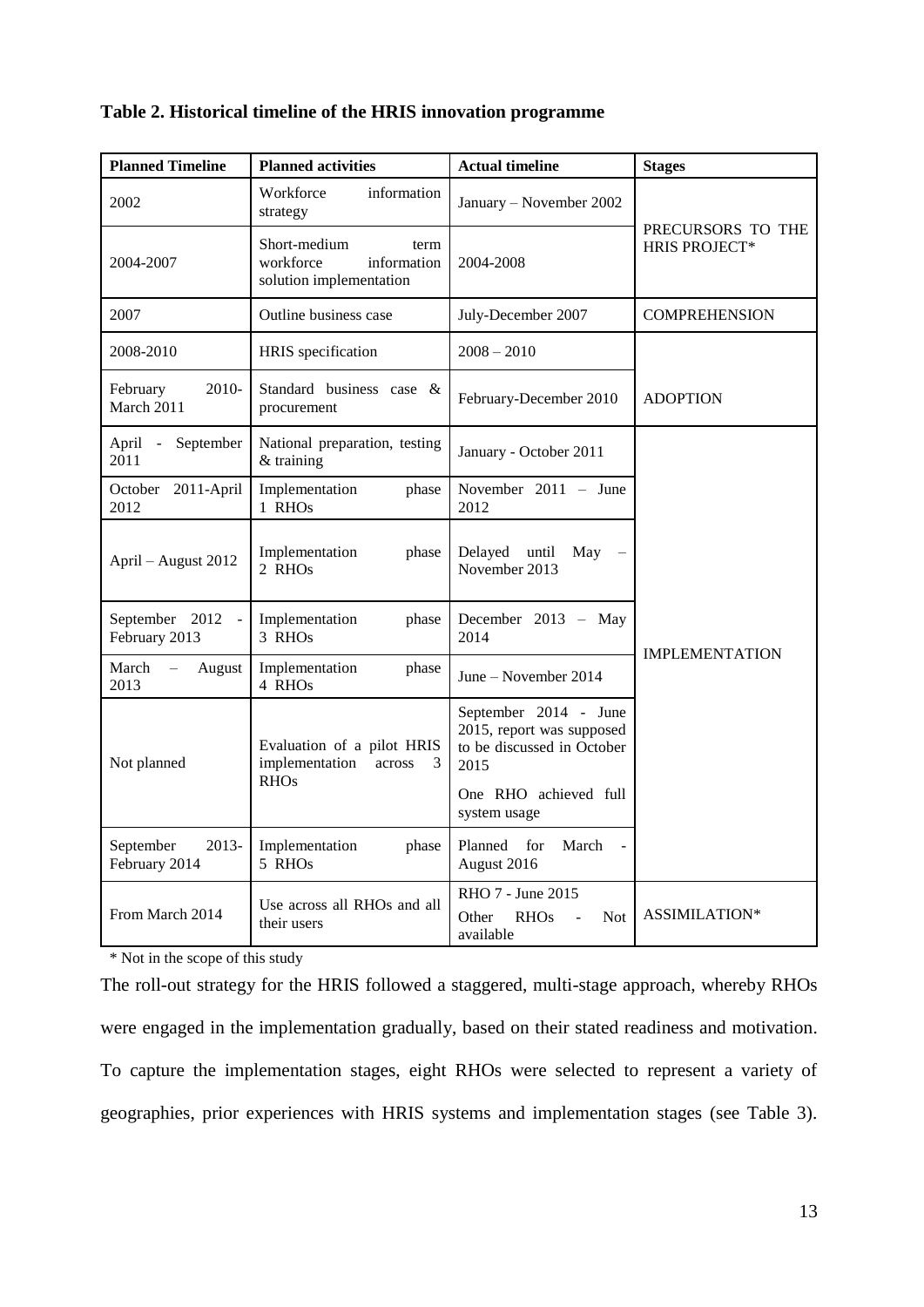Selection of RHOs was informed through consultations with the respondents in the central team and analysis of available project documentation.

| <b>RHO</b>       | <b>Size</b>                         | <b>Region</b> | <b>Existent</b><br><b>HRIS</b> | <b>Stage of implementation</b>                                                     |
|------------------|-------------------------------------|---------------|--------------------------------|------------------------------------------------------------------------------------|
| RHO <sub>1</sub> | Small                               | Rural         | <b>Yes</b>                     | Implementation + pilot (inside/outside $HR$ )<br>+ distribution of logins to users |
| RHO <sub>2</sub> | Large                               | Urban         | Yes                            | Implementation                                                                     |
| RHO <sub>3</sub> | Small                               | Urban         | Yes                            | Implementation + pilot $(HR)$                                                      |
| RHO <sub>4</sub> | Medium                              | Rural         | N <sub>0</sub>                 | Implementation on hold                                                             |
| RHO <sub>5</sub> | Special (one hospital) [very small] | Urban         | Yes                            | Implementation + pilot $(HR)$                                                      |
| RHO <sub>6</sub> | Medium                              | Rural         | N <sub>0</sub>                 | Implementation + pilot (inside/outside $HR$ )<br>+ distribution of logins to users |
| RHO7             | Special (non-clinical) [very small] | Urban         | Yes                            | Finished implementation, early assimilation                                        |
| RHO <sub>8</sub> | Large                               | Rural         | Yes                            | Implementation + pilot (inside/outside $HR$ )                                      |
|                  |                                     |               |                                |                                                                                    |

#### **Table 3. Selected RHOs**

To inform our sample selection and data analysis we drew on the four-stage model of IS innovation which has been widely deployed in institutional IS research (Mignerat and Rivard, 2009) to examine the introduction of IT in organisations. The model charts *comprehension*  (preparing strategies and information), *adoption* (developing the procedures necessary to enable the programme), *implementation* (introducing the system into the organisation) and *assimilation* (system is fully embedded). The innovation stages are identified according to the activities which interviewees described as happening at each stage. As this study focuses on understanding how complexity shapes the adoption and implementation of a digital transformation programme, rather than its outcomes during use, the analysis examines actors' coping efforts during the first three stages. A brief overview of the HRIS programme and targeted modules is given in Box 1.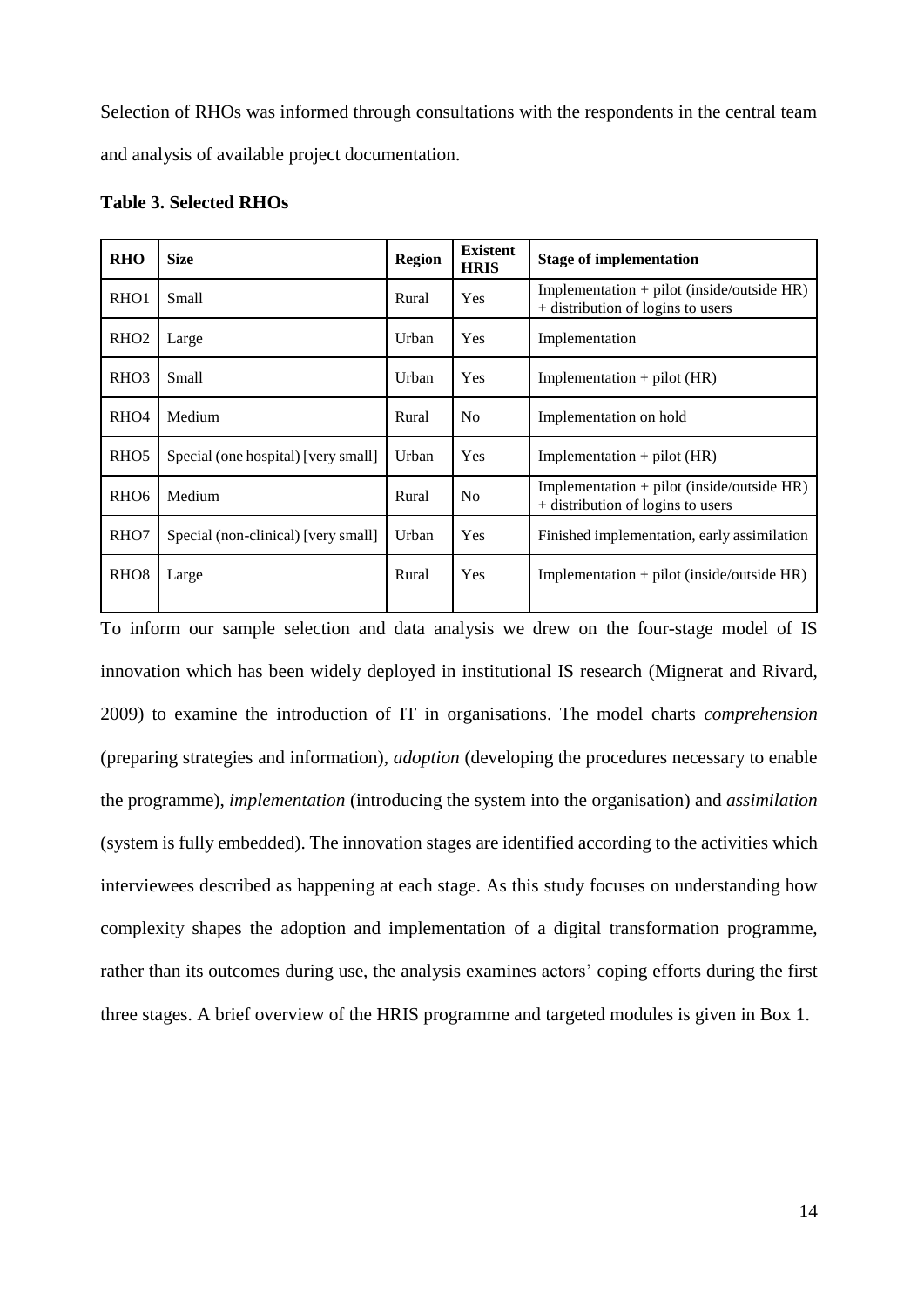#### **Box 1. Vignette of the HRIS roll-out project**

At the outset of the project, multiple electronic and paper-based HR systems were in use across individual RHOs, although a standard national payroll system had already been in place. Diverse business case scenarios were comprehensively evaluated prior to choosing how to proceed such as procuring HRIS with/without payroll module. Following this process, the new HR system was envisaged as a means of integrating all non-payroll related HR activities into a national system, to be interfaced with the existing national payroll system. A public procurement exercise led to a successful bidder from an international IT vendor offering an off-the-shelf HRIS developed by a large, American system provider. The selected HRIS was already used by large organisations around the world, mostly in the private sector, and the IT vendor was well known to the NHO, having provided other national-level IT services. A small central national implementation team (including between 4-12 employees at different stages during the project) was set up in the following year (by reforming the pre-existing NHO workforce information solution project team). Its remit included working with the vendor to shape the technical solution, and supporting the RHO-based teams during the implementation of the system. Most technical implementation activities were delegated to these local teams, with RHOs being expected to dedicate resources to support them. The HRIS included Core HR, Employee Relations, Self-service, iRecruitment, Learning Management and HR analytics modules. Rollout was scheduled across five staggered phases over a three year period, whereby different groups of RHOs (4- 5 per phase) would gradually initiate their implementation activities. Each phase was planned to last circa six months (see Table 2), however the project was extended due to operational delays. The project encountered significant resource constraints during its lifecycle which significantly altered its initial scope. At the time of data collection only one RHO had fully integrated the new system, while the implementation process was still underway in most RHOs. A few RHOs had postponed implementation and were scheduled to begin at the beginning following an independent HRIS evaluation. While the study took place during this intermediate phase, the programme to achieve full implementation was still underway at the time of writing.

The selection of the case was informed by the intensity criterion, to consider cases which provide

access to richer data about the phenomenon (Miles and Huberman, 1998). The healthcare sector is well known by its institutional complexity, populated by multiple groups with various commercial, political, professional and institutional allegiances, which place different values on the use of technologies, and combine interests aligned with professional norms for clinical quality with conflicting managerial demands for efficiency (Currie and Guah, 2007; Greenhalgh *et al.*, 2012). IT implementation projects, especially on a large scale, in the healthcare context are notoriously problematic, facing multiple tensions and conflicting response strategies (Currie, 2012), with new technologies often failing to achieve a coherent organising vision across the community (Greenhalgh *et al.*, 2012). The selection of a large-scale implementation project in the healthcare sector was thus likely to provide access to a case where the complexity of the environment and the variety of visions actors form throughout the IT implementation project was likely to be more intense. Moreover, the case was selected at the point when the challenges involved in its implementation were evident. The literature links challenges to the presence of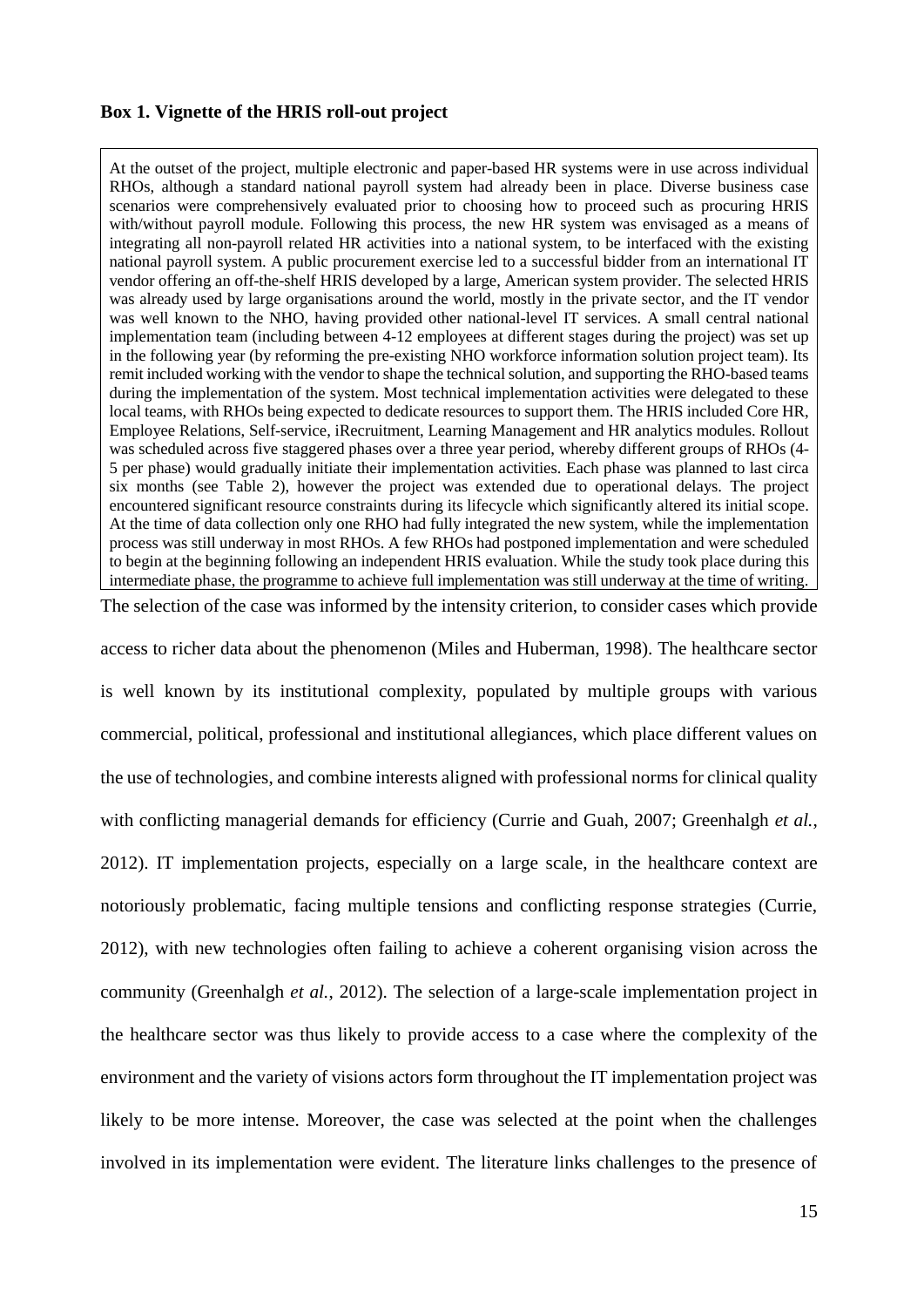institutional complexity and misaligned interpretations, and the researchers expected that the case was likely to exhibit both phenomena. The intense manifestation of a phenomena offers the researchers the opportunity to access rich data (Miles and Huberman, 1998).

#### *3.2.Data collection*

Data were collected during the latter implementation stages in 2015 (see Table 2) and involved 25 semi-structured interviews with 31 actors from the NHO and eight RHOs involved in the comprehension, adoption and implementation of HRIS (19 individual and six group interviews); and internal and publicly available documentation covering the lifetime of the project. The retrospective interviews, supplemented with contemporaneous documentation, asked respondents to recall their experience of the project since its beginning in 2007 up to the moment, thus covering the entire period of the project. Table 4 in the appendix shows the respondents, their location within the national health system, and the stages of the project in which they were involved. Respondents were selected to represent all the key actors involved in the project (e.g. NHO including central HRIS implementation team, procurement and eHealth teams, and RHOs including the local HR departments and the local HRIS implementation teams involving the local HR and occasionally IS professionals). Within these categories, selection was based on respondents' knowledge of and involvement with the HRIS project throughout its life time: the respondents including project participants recommended by the project's national lead, snowball sampled from contacts suggested during the interviews or who proactively volunteered to participate in our research. Interview data and documentary analysis (see Table 5 in appendix) were triangulated for cross-verification and to provide a rich picture of users' experiences and the wider context in which the project took place.

Retrospective methods of data collection are criticized for suffering from respondents' faulty memory and attempts to cast past behavior in a positive light. To address these problems, this research followed Miller *et al.*'s (1997) suggestions for improving the validity of retrospective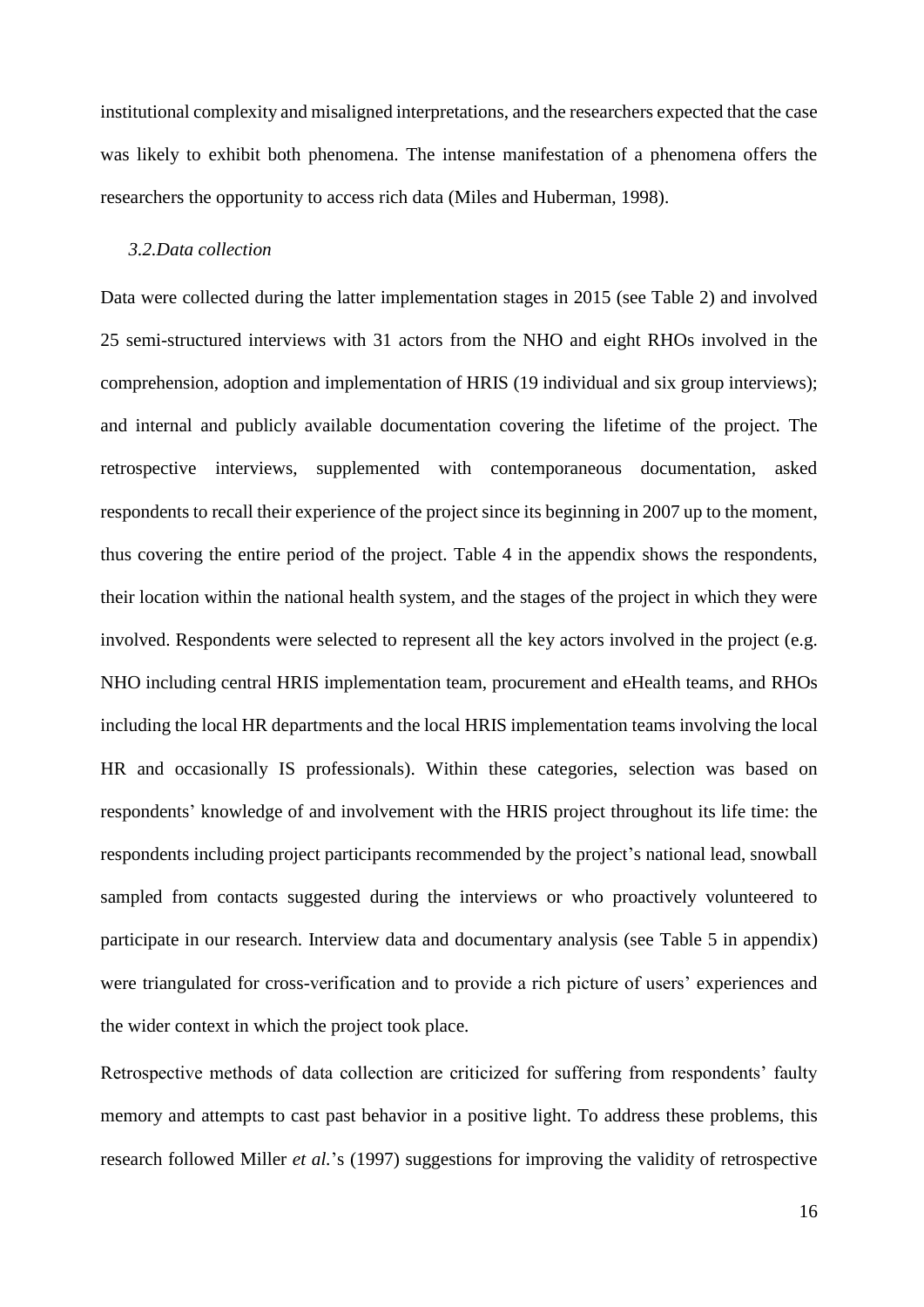accounts by: (1) using a semi-structured interview guide to provide interviewees with opportunities for free discussion and contextualization of the events recalled; (2) asking interviewees to recall things that happened and what they have done during the preparation, developing and subsequent roll-out of the HRIS, thus requiring them to recall past events and actions, rather than asking for their beliefs at the time; and (3) triangulating between multiple informants (31 interviewees), and between multiple sources of data: retrospective interviews and contemporaneous project documentation.

#### *3.3.Data analysis*

Data analysis followed Miles and Huberman's (1998) approach including iterative movements between coding, involving moving gradually between descriptive, interpretative and pattern coding, and literature review to facilitate interpretation of data and the emergence of themes. The analysis began with open coding of transcripts, what Miles and Huberman call descriptive coding, to elicit preliminary categories, using respondents' own terminology (Gioia *et al.*, 2013). To facilitate inter-coder consistency, two researchers independently coded one of the richest transcripts and then iteratively reviewed their emergent codes to resolve conceptual or interpretive ambiguities.

Analysis then moved on to interpretative stage*,* involving searching for thematic patterns and relationships, as well as refining the coding framework. This included an iterative process of going back and forth from the data to the literature to explore concepts, seek interpretations and identify characteristic patterns in actors' behaviour and the IS innovation process overall. During the interpretative stage, the concept of government expectations, later associated with the publicsector logic, first emerged as a powerful explanation for changes in the process during its comprehension and adoption. This finding prompted the researchers to explore institutional approaches as a means of enriching the interpretive framework for our observations. Further iteration between data and literature revealed other institutional lenses through which to examine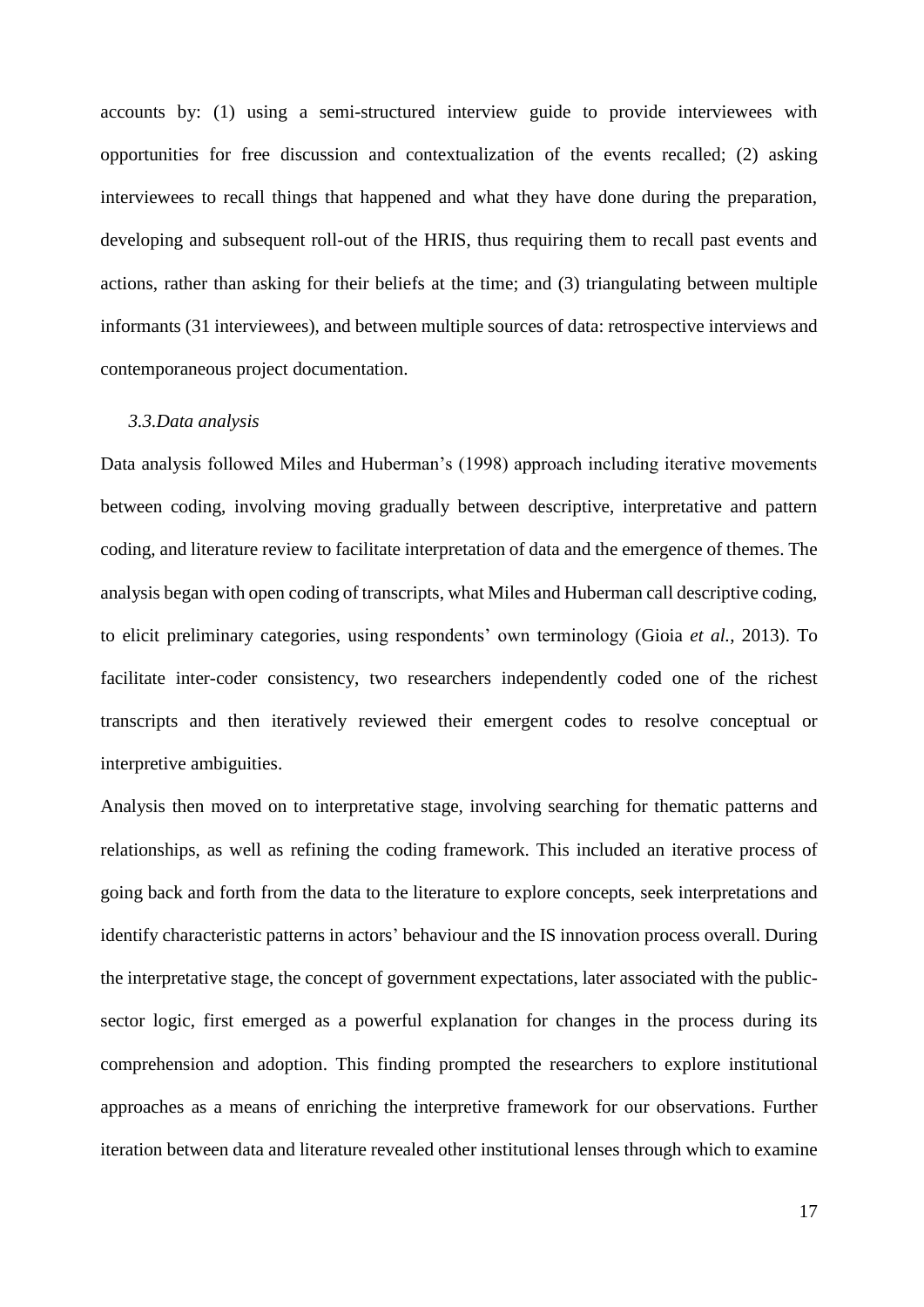the data, in particular *institutional logics* (to explain the configurations of different institutional expectations during different innovation stages); *organising vision* (to explain the actors' perceptions concerning the objectives, content and processes of the innovation); and *strategic responses* (to explain the changes in the actors' behaviours vis-à-vis the innovation during its life cycle). The data was then revisited and re-coded with reference to these three themes during the three innovation stages covered: *comprehension, adoption* and *implementation*. The relation between the open codes, the interpretative meta-codes (*logics*, *vision, responses)* and the final patterns emerging from the data are shown in Table 6 and discussed according to the innovation stages in the following sections. Table 7 includes the final data structure and exemplary quotes.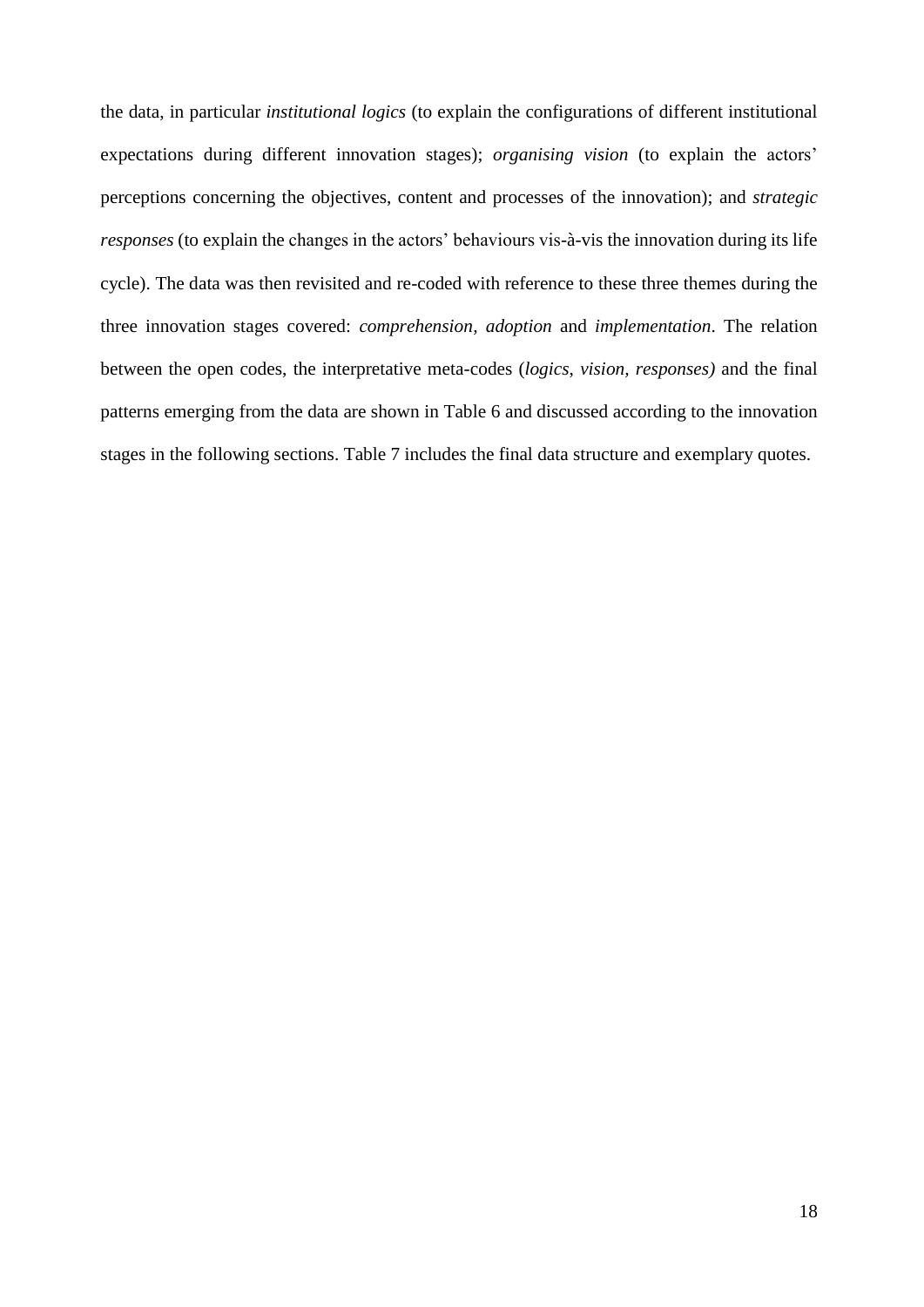### **Table 6. Summary of results**

| Stages & strategic<br>responses                                                               | Coherence amongst the components of the emerging organising<br>vision                                                                                                                                                                                                                                                                                                                                                                                                                                                                                                                                                                                                                                                                                                                                                               | Prevalence of institutional<br>logics                                                                                                    | <b>Outcome as envisaged HRIS</b>                                                                                                                                                                                                                 |
|-----------------------------------------------------------------------------------------------|-------------------------------------------------------------------------------------------------------------------------------------------------------------------------------------------------------------------------------------------------------------------------------------------------------------------------------------------------------------------------------------------------------------------------------------------------------------------------------------------------------------------------------------------------------------------------------------------------------------------------------------------------------------------------------------------------------------------------------------------------------------------------------------------------------------------------------------|------------------------------------------------------------------------------------------------------------------------------------------|--------------------------------------------------------------------------------------------------------------------------------------------------------------------------------------------------------------------------------------------------|
| Comprehension:<br>Acquiescence                                                                | Coherent vision around a system that allows better management of HR<br>processes, delivers high quality health care, supports the government<br>agenda, and aligns with best practices in the industry [business<br>problematic], supported by standardised and interoperable technologies<br>[core technology], and by consistent practices that assume staff as end-<br>user [organisation practices].                                                                                                                                                                                                                                                                                                                                                                                                                            | Public sector as dominant<br>logic,<br>and<br>corporate,<br>professional and market as<br>subordinate logics guiding<br>behaviour.       | <b>HRIS</b><br>envisaged as<br>standardised<br>and<br>interoperable system to cover all the HR<br>activities outside payroll and to reflect best<br>practices in the sector.                                                                     |
| Adoption:<br>Compromise                                                                       | Shift in vision which reflects emerging contradictions between the need<br>for HR centric, customisable solution with fewer specifications [core<br>technology], but a narrower scope of application [business<br>problematic], and assume procurement through limited procurement but<br>developed through extensive consultative processes [organisation<br>practices].                                                                                                                                                                                                                                                                                                                                                                                                                                                           | Public sector and corporate<br>logics as dominant logics,<br>with professional and market<br>as subordinate logics guiding<br>behaviour. | Off the shelf HRIS developed for a different<br>context (US private sector) that requires some<br>customisation to reflect the specificity of its<br>application context (public sector, healthcare,<br>country specific).                       |
| <b>Implementation:</b><br>Acquiescence<br>Avoidance<br>Defiance<br>Compromise<br>Manipulation | Focus on clarifying the practices involved in the implementation,<br>including the de-prioritisation of investment in HRIS, the rationalisation<br>of implementation resources, and the parallel use of new and old HR<br>systems in RHOs during the implementation of the new system<br>[organisation practices]. Re-positioning the HRIS as a generic<br>management system (rather than HR) to leverage wider support, and<br>changes in the expectations that the new HRIS will not adequately<br>support the delivery of HR services to internal clients [business<br>problematic]. Such practices come in conflict with the earlier<br>expectations around a national system that conforms to industry best<br>practices, and delivers a wide range of benefits across quality of care, HR<br>processes and government agenda. | Public<br>sector,<br>corporate,<br>market and professional as<br>logics<br>guiding<br>dominant<br>behaviour.                             | An off the shelf HRIS which requires<br>significant customisation efforts to work<br>within the specific context of the public<br>sector healthcare sector, and involving a<br>much narrower scope of applications than<br>originally envisaged. |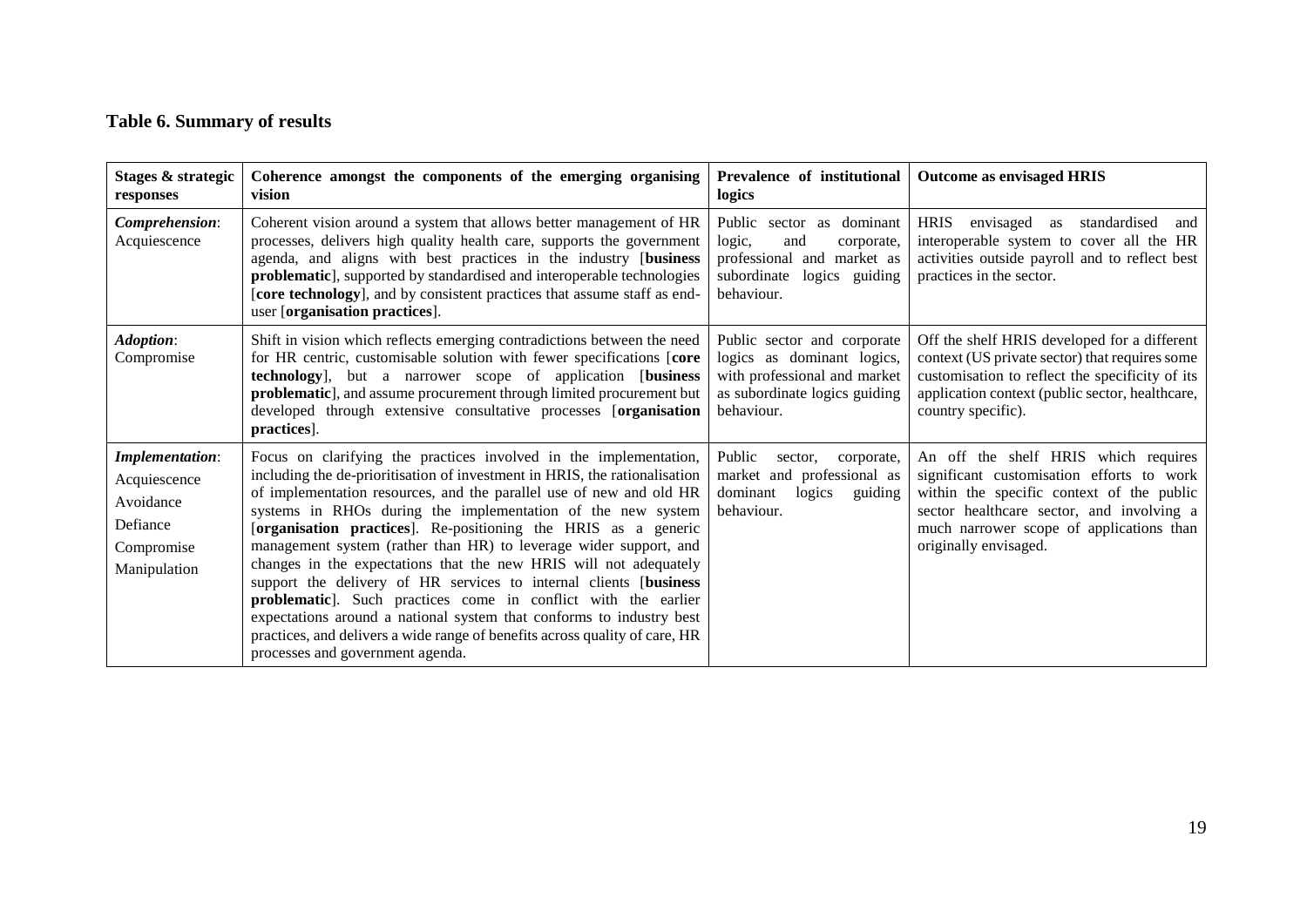### **Table 7. Data structure and exemplary quotes**

| Open coding categories (with exemplary quotes)                                                                                                                                                                                                                                                                                                                                                                                                                                                                                                                                                                                                                                                                                                                                                                                                                                                                                                                                                                                                                                                                                                                                                                 |           | Final<br>categories     |
|----------------------------------------------------------------------------------------------------------------------------------------------------------------------------------------------------------------------------------------------------------------------------------------------------------------------------------------------------------------------------------------------------------------------------------------------------------------------------------------------------------------------------------------------------------------------------------------------------------------------------------------------------------------------------------------------------------------------------------------------------------------------------------------------------------------------------------------------------------------------------------------------------------------------------------------------------------------------------------------------------------------------------------------------------------------------------------------------------------------------------------------------------------------------------------------------------------------|-----------|-------------------------|
| Government expectations for accurate workforce data: "There was a real desire for consistent and accurate workforce information from<br>[the Government]." (R1) [Quote IL-PS1]<br>Government vision for shared HR services: "The overall directives come from the [Government] and they're looking to have shared<br>services within HR, so we all need to be working off the one system and working in the same way." (R27, R30) [Quote IL-PS2]<br>Government vision for digital integration: "The key driver for a system was to have a system that would allow HR and payroll systems to<br>speak to each other." (R10) [Quote IL-PS3]<br>Public-sector<br>Government expectations to reduce spending across public sector: "Now the [NHO] has been cut back, cut back, cut back, as all public<br>sector have, and there isn't this spare capacity. Well I don't think there ever was but there isn't even the opportunity to find any spare<br>capacity or even go and ask for additional funding because the answer is quite firmly no, there is no extra money. So again, your hands<br>are tied by the kind of financial pressures of doing a big project within a public sector." (R1) [Quote IL-PS4] |           |                         |
|                                                                                                                                                                                                                                                                                                                                                                                                                                                                                                                                                                                                                                                                                                                                                                                                                                                                                                                                                                                                                                                                                                                                                                                                                |           |                         |
|                                                                                                                                                                                                                                                                                                                                                                                                                                                                                                                                                                                                                                                                                                                                                                                                                                                                                                                                                                                                                                                                                                                                                                                                                |           |                         |
|                                                                                                                                                                                                                                                                                                                                                                                                                                                                                                                                                                                                                                                                                                                                                                                                                                                                                                                                                                                                                                                                                                                                                                                                                |           |                         |
| Expectations to comply with the public sector regulations on equality and diversity: "There are so many guidelines and regulations that<br>the [NHO] puts in place and probably public sector does this around equality, around the ability of managers to do recruitment and so<br>on and so forth." (R1) [Quote IL-PS5]                                                                                                                                                                                                                                                                                                                                                                                                                                                                                                                                                                                                                                                                                                                                                                                                                                                                                      |           | Institutional<br>logics |
| The concern for efficient management "At the time, the system was brought in to improve quality and effectiveness within the HR<br>community. So ultimately that's what everybody bought into is having a consistent high quality system that allowed them to have just in<br>time information" (R10) [Quote IL-CL1]                                                                                                                                                                                                                                                                                                                                                                                                                                                                                                                                                                                                                                                                                                                                                                                                                                                                                           | Corporate |                         |
| The concern for efficient management of a highly diverse organisation: "I would say that there was a degree of difficulty because you've<br>got [large number of RHOs] with different systems currently in use. So to merge all the systems to a system that suits all the [RHOs] and<br>all the processes and systems then I think the range now of the specification became quite wide." $(R15)$ [Quote IL-CL2]                                                                                                                                                                                                                                                                                                                                                                                                                                                                                                                                                                                                                                                                                                                                                                                              |           |                         |
| Expectations to align with industry best practices: "I suppose if you look across industry, most large scale organisations would have an<br>HR system and we didn't." (R10) [Quote IL-ML1]                                                                                                                                                                                                                                                                                                                                                                                                                                                                                                                                                                                                                                                                                                                                                                                                                                                                                                                                                                                                                     |           |                         |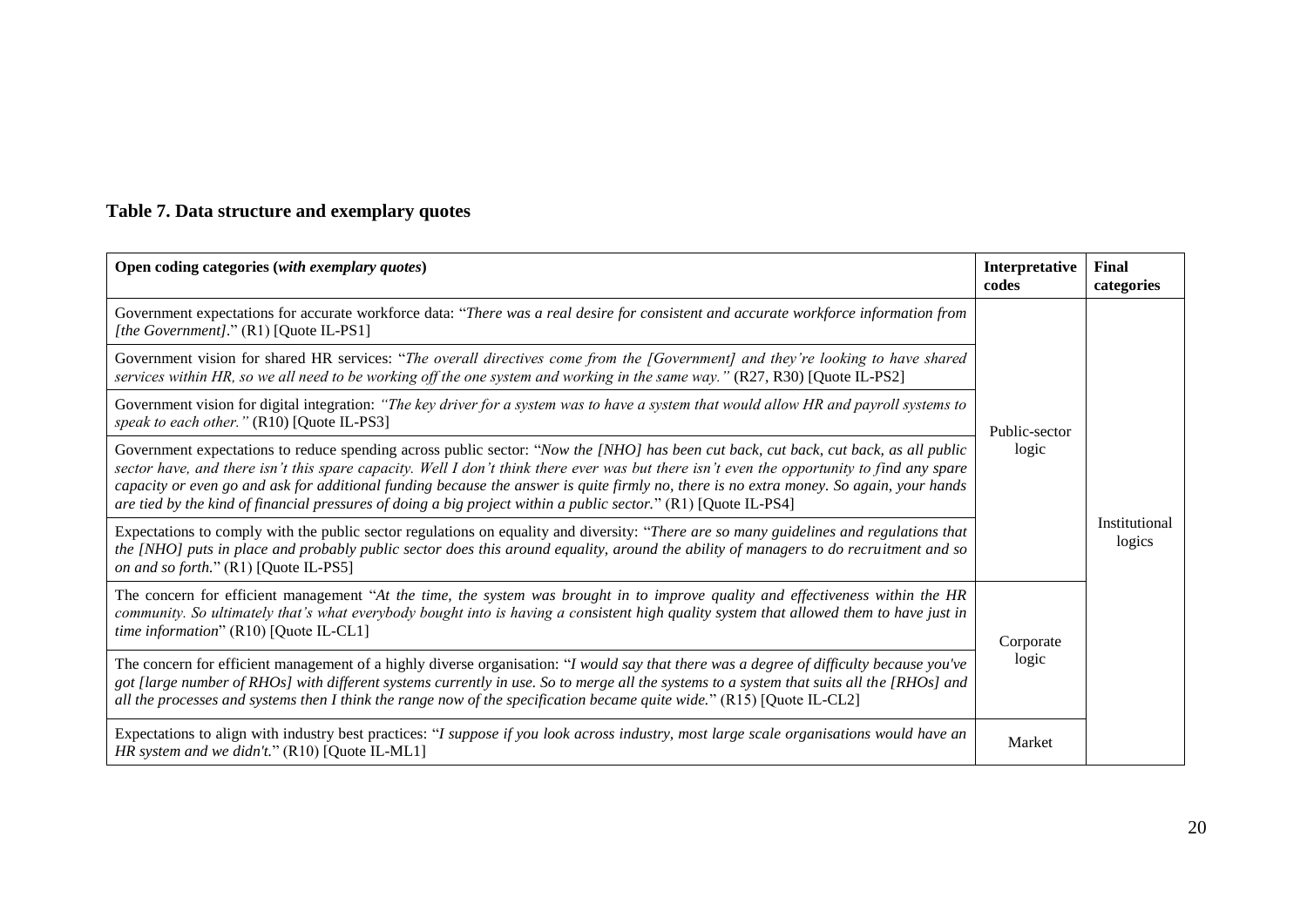| Expectations to differentiate from their closest competitor: "So we then worked on a specification for the national HR system and what we<br>did was we stole with pride the [other EU country] specification for their scheme and we worked on that and we [localized] that." (R1)<br>[Quote IL-ML2]                                                                                                                                                                                                                                                            | logic               |                      |
|------------------------------------------------------------------------------------------------------------------------------------------------------------------------------------------------------------------------------------------------------------------------------------------------------------------------------------------------------------------------------------------------------------------------------------------------------------------------------------------------------------------------------------------------------------------|---------------------|----------------------|
| RHOs expectations for improving the provision of HR services to their employees "All employees care about is their annual leave. They<br>don't care about anything else So, if we can't get that $-you$ know, if we can't give that to them, thenThere's no point in it." (R27-<br>R30) [Quote IL-ML3]                                                                                                                                                                                                                                                           |                     |                      |
| Expectations that health workers data would serve to monitor statutory registration of medical professions: "So if you're a doctor, you must<br>be registered with the [Professional Medical Association]. If you're a nurse, you must be registered with the [Professional Nursing<br>Association] and so it goes on." (R1) [Quote IL-PL1]                                                                                                                                                                                                                      |                     |                      |
| The norms for consensus based decision making: "That's the way we work in the [NHO], it's no different to this project. So at the end of<br>the day we're very consultativeYou can't buy a product and then insist that [all RHOs] will bring it in without any buy in and<br>consultation. So no matter what you do, if you're bringing in a national project you need to get all your actors to agree to it. So that's not<br>a criticism you would expect there to be dialogue and consultation and engagement and people tied into it." (R10) [Quote IL-PL2] | Profession<br>logic |                      |
| Expectations to prioritize clinical eHealth systems: "More investment, understandably, is placed on the clinical systems" (R14) [Quote<br>$IL-PL3$ ]                                                                                                                                                                                                                                                                                                                                                                                                             |                     |                      |
| The new HRIS will serve to solve the problem of statutory reporting: "It should enable us to get some really good reports about the<br>organisation and its workforce." (R10) [Quote OV-BP1]                                                                                                                                                                                                                                                                                                                                                                     |                     |                      |
| The new HRIS will solve the problem associated with the lack of interoperability between the different HR systems operating within<br>RHOs: "What I would say is, and this has been one of the fundamental things from the start, is that the system itself was required to<br>integrate with a number of other national feeds". (R2) [Quote OV-BP2]                                                                                                                                                                                                             |                     |                      |
| The new HRIS will increase the efficiency of HR processes through standardising processes across individual sites: "The recruitment<br>process is quite complex but it's also we also have challenges within recruiting clinicians and folk all around [the country], so it was really<br>bringing in a standardised way of doing that, but it was efficient and efficient and could work quickly for both people applying for jobs<br>but also people who were managing the process of recruitment." (R4) [Quote OV-BP3]                                        | <b>Business</b>     | Organising<br>vision |
| The new HRIS will improve team management and recruitment: "Basically for the manager to have full access to their team's terms,<br>conditions, absence, training – things like that. So that's the kind of main benefits." (R18) [Quote OV-BP4]                                                                                                                                                                                                                                                                                                                 | problematic         |                      |
| The new HRIS would address the recruitment capacity problem and enable better workforce planning: "Recruitment in the [NHO] is<br>absolutely top priority at the moment. We really struggle to get people in, we've got real recruitment shortages, staff shortages and things<br>like that." (R2) [Quote OV-BP5]                                                                                                                                                                                                                                                |                     |                      |
| The scope of the new HRIS to address HR management problems is narrower: "The scope was too wide, even when we cut it down, it was<br>going to be expensive. And we cut it, it was quite easy through discussion with our HR directors to say 'right, we'll take that out, we'll<br>take that out, we'll take that out and this is what we'll then go for'." $(R1)$ [Quote OV-BP6]                                                                                                                                                                               |                     |                      |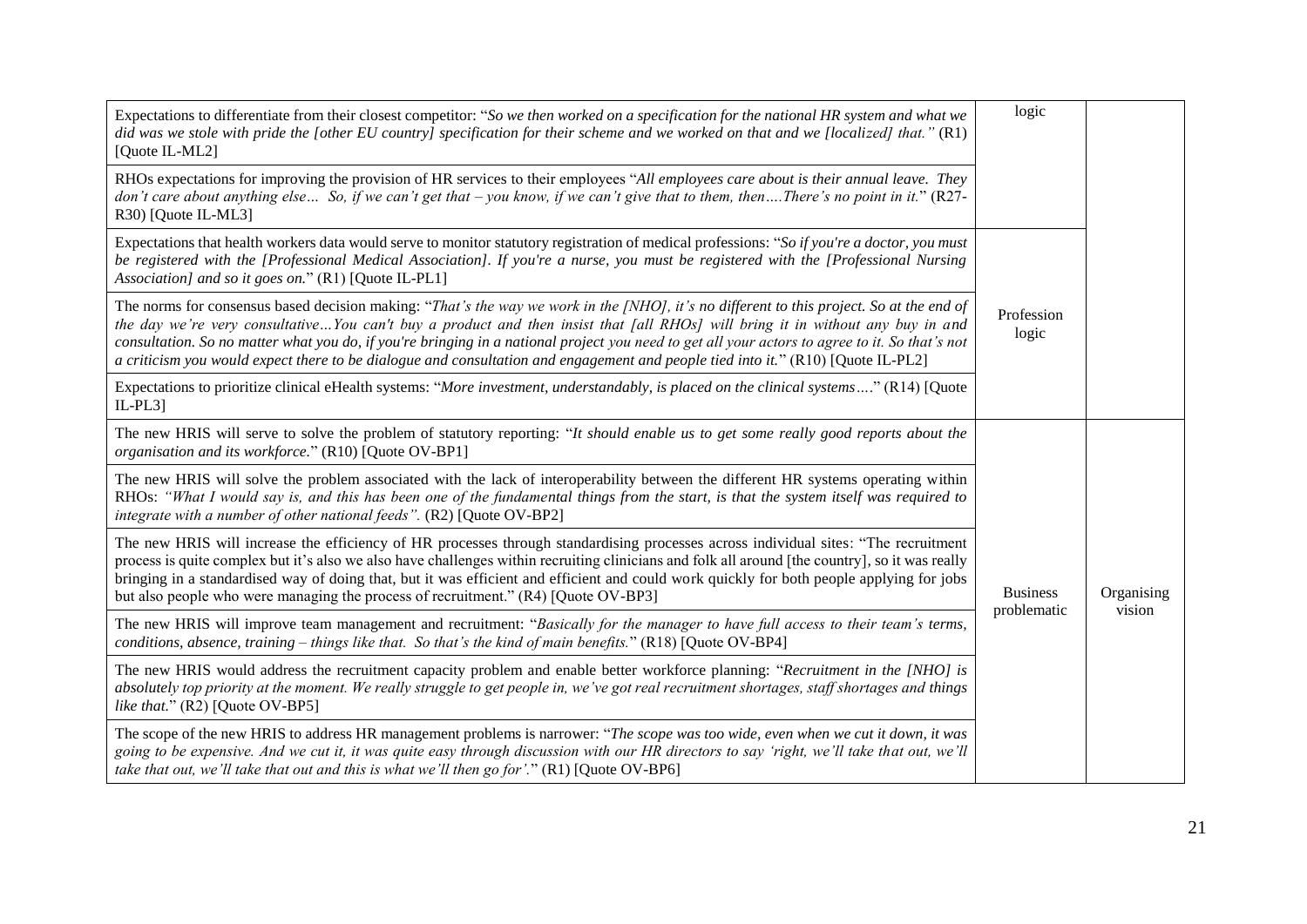| The new HRIS is a management wide system that can support better quality of care: "We keep promoting the fact that [new system] is not<br>an HR system; that it's actually a management system." (R14) [Quote OV-BP7]                                                                                                                                                                                                                                                                                                                                                                                                                                                                                                        |            |
|------------------------------------------------------------------------------------------------------------------------------------------------------------------------------------------------------------------------------------------------------------------------------------------------------------------------------------------------------------------------------------------------------------------------------------------------------------------------------------------------------------------------------------------------------------------------------------------------------------------------------------------------------------------------------------------------------------------------------|------------|
| The new HRIS is unable to support their ability to deliver HR services to their internal clients: "And when the people at the bottom are<br>saying, 'Oh, it doesn't work', that goes up the chain; they then come to meetings and go, 'Well, I've been told it doesn't work.' And you're<br>going, 'But why?' and they're going, 'Well, I've been told it doesn't work.' But the damage is done, because they sit in a meeting saying,<br>'It doesn't do this.' And even if you say, 'Er, stop a minute. It does actually do that', all the people round the table have heard is 'it doesn't<br>do that'." (R2) [Quote OV-BP8]                                                                                               |            |
| The new system will consist of one single system across all RHOs: "HR experts got together and thought instead of having individual<br>systems that didn't really talk to each other, we should have one national system." (R5) [Quote OV-CT1]                                                                                                                                                                                                                                                                                                                                                                                                                                                                               |            |
| The new system will allow no customisation to individual RHOs requirements: "We also didn't want any ability for [RHOs] to be able to<br>tweak their bit of the system to what they wanted and then find of course it doesn't actually match up with the data in all of the other<br>[RHOs] because unfortunately, across an organization like this, there are [many] variations of the truth if you like. So [RHOs] will<br>implement things in their own way, they have slightly different procedures, they interpret the regulations slightly differently, they apply<br>them slightly differently." (R2) [Quote OV-CT2]                                                                                                  |            |
| The new system will rely on technology solution that was successfully implemented in other complex and large organizational setting: "If<br>you look at the "system supplier" system, the "system supplier" product has been very successfulYou know, there's some large<br>organizations with-, and there's some worldwide organizations who just have the "system supplier" product and it works." (R10) [Quote<br>OV-CT3]                                                                                                                                                                                                                                                                                                 |            |
| The system will interface with the national professional medical association systems: "To have an interface from the [Professional Medical<br>Association] to update the doctors' registrations." (R1) [Quote OV-CT4]                                                                                                                                                                                                                                                                                                                                                                                                                                                                                                        | Core       |
| The new system will have few system specifications and be based on the off-the-shelf core technology specification: "We went through<br>this process and we came to the point where the options narrowed down and it came down to buying an off-the-shelf HR system and bolting<br>it onto payroll." (R1) [Quote OV-CT5]                                                                                                                                                                                                                                                                                                                                                                                                     | technology |
| The new system requires some limited customisation to comply with legislation requirements: "I kept saying to "the vendor" and to<br>"system supplier", you know, 'we're special but we're not that special and what we are asking you for here in our view is actually illegal<br>- it's legislative for us and therefore it must be legislative for everybody else' and when you buy the "system supplier" system, it's set up<br>as a global worldwide system and you get it set up for the legislation in your part of the world, but still they said 'no that's not how it's<br>built' and I had difficulty with that on a personal level, because I thought well for goodness' sake how on earth." (R1) [Quote OV-CT6] |            |
| The new system will involve some customisation to address the needs of the NHO / individual RHOs: "They had the specification and<br>then obviously the system they bought was just an off the shelf system that they just put the basic package and then obviously they needed<br>to customise it to meet with the needs of all the [RHOs in the country]" (R15 & R16) [Quote OV-CT7]                                                                                                                                                                                                                                                                                                                                       |            |
|                                                                                                                                                                                                                                                                                                                                                                                                                                                                                                                                                                                                                                                                                                                              |            |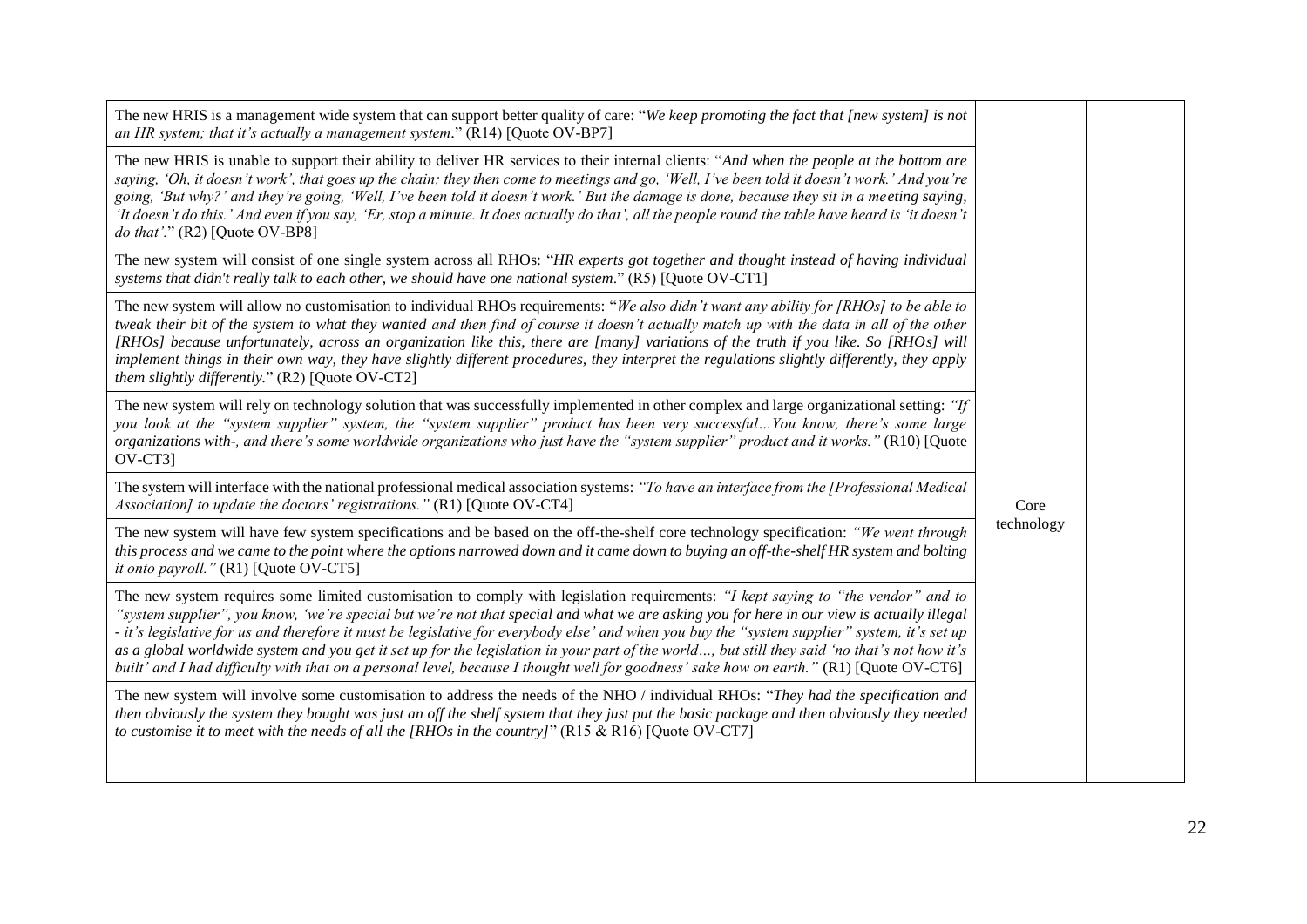| The system would be HR centric: "The other issue was that we actually have a payroll system that works and is national and if you were<br>implementing a new system we'd actually get caught up in implementing the payroll part of it to ensure that people were paid and the HR<br>part of it, which is the bit we really wanted, would be second-rate, and that's what happened in [a neighbouring country], [but] they<br>had a number of different payroll systems, which we didn't have, and so that led to us getting to the point of saying 'well look, let's get an<br>HR system and link to payroll." (R1) [Quote OV-CT8]                                                                                                                                                                                                                                                                                                                                                                                                                                                                                                          |                             |
|----------------------------------------------------------------------------------------------------------------------------------------------------------------------------------------------------------------------------------------------------------------------------------------------------------------------------------------------------------------------------------------------------------------------------------------------------------------------------------------------------------------------------------------------------------------------------------------------------------------------------------------------------------------------------------------------------------------------------------------------------------------------------------------------------------------------------------------------------------------------------------------------------------------------------------------------------------------------------------------------------------------------------------------------------------------------------------------------------------------------------------------------|-----------------------------|
| The system would be used directly by staff: "The whole point about [new HRIS] is that every employee will use [it]." (R4) [Quote OV-<br>$OP1$ ]                                                                                                                                                                                                                                                                                                                                                                                                                                                                                                                                                                                                                                                                                                                                                                                                                                                                                                                                                                                              |                             |
| Changes in the procurement practices from open to restricted procurement: "So at that point, we started looking at the invitation to tender,<br>then all tendering process and you can either do an open procurement or a restricted procurement and we decided that because our spec<br>was quite tight, we would go for a restricted procurement, which should have cut down on the time that it took to go through the<br>procurement process." (R1) [Quote OV-OP2]                                                                                                                                                                                                                                                                                                                                                                                                                                                                                                                                                                                                                                                                       |                             |
| Extensive consultation process involved in eliciting system requirements across different categories of actors: "In writing the requirements<br>we had gone out to the whole of the [NHO] HR services across [the country] and invited people in in groups, expert groups within various<br>elements – recruitment, employee relations, you know, attendance and training – and we put these people in a group. So we had groups<br>of what we call experts if you like. They formed what we called workflow groups. Now they were the experts that informed the requirement<br>specifications for their areas so we knew exactly what it was that was needed. They also, and they still run today albeit in slightly different<br>forms, they were also there to be the kind of expert users as we went through the conference room pilots, through into testing and so on<br>and so forth. So if there's anything as a central team as we had here and we weren't sure what was needed, we would go and ask the<br>expert groups to give us advice and guidance on this. And those groups, as I say, still run today." (R2) [Quote OV-OP3] |                             |
| Implementation is coordinated centrally by the small central IT team, and locally by the HR managers: "They also said 'well, rather than<br>the national team be responsible for the implementation locally in the [RHOs] in the same way, the [RHOs] will take that responsibility'<br>and the [RHOs] signed up and they said 'yeah, we'll take that, we'll do that, we'll set up the teams locally' and so on and so forth." (R2)<br>[Quote OV-OP4]                                                                                                                                                                                                                                                                                                                                                                                                                                                                                                                                                                                                                                                                                        | Organizational<br>practices |
| Local implementation team are starved of resources "we didn't have someone specific to work on these projects, so [my colleague] and I<br>did that along with our day jobs So it was very time consuming, so we're trying to juggle our day job with implementing [HRIS], so it<br>hasn't been easy." $(R15 & R16)$ [Quote OV-OP5]                                                                                                                                                                                                                                                                                                                                                                                                                                                                                                                                                                                                                                                                                                                                                                                                           |                             |
| The differences in RHOs practices are reflected in complexity surrounding the implementation of HRIS: "Some [RHOs] have got live<br>data in but some of the data, sets are very small so for our data, you know, our data's the equivalent of three or four other RHOs all at<br>one time, so it's got to be spot on for us." (R10) [Quote OV-OP6]                                                                                                                                                                                                                                                                                                                                                                                                                                                                                                                                                                                                                                                                                                                                                                                           |                             |
| Delays in data migration: "To be fair, we underestimated [data migration duration] because we didn't realise how long it was going to<br>take." (R2) [Quote OV-OP7]                                                                                                                                                                                                                                                                                                                                                                                                                                                                                                                                                                                                                                                                                                                                                                                                                                                                                                                                                                          |                             |
| De-prioritization of investment in non-clinical systems: "Bearing in mind that [the new HRIS] isn't progressing very quickly across<br>[NHO], perhaps it hadn't been prioritized against clinical systems that are needed now." (R14) [Quote OV-OP8]                                                                                                                                                                                                                                                                                                                                                                                                                                                                                                                                                                                                                                                                                                                                                                                                                                                                                         |                             |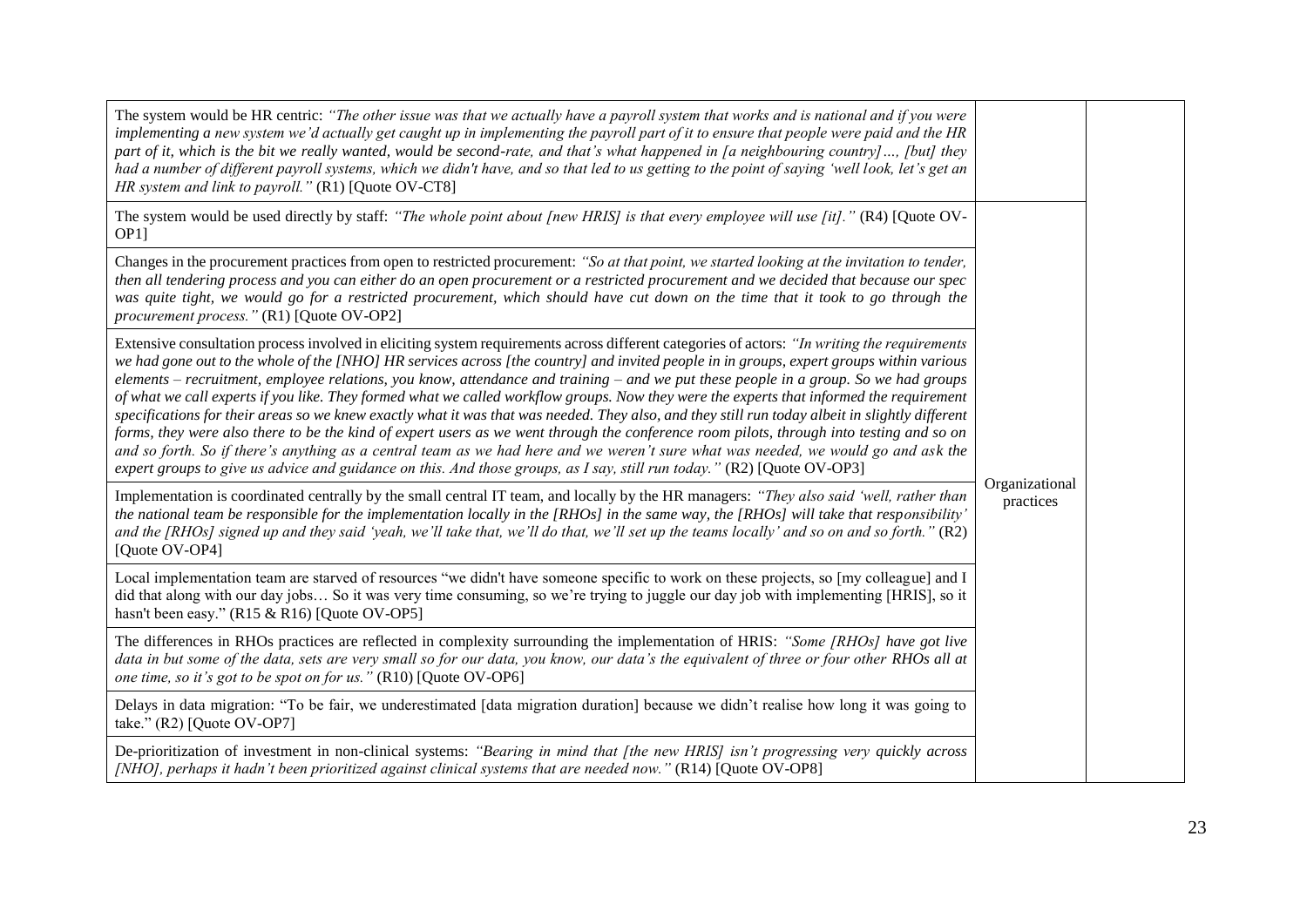| RHOs continue to use their pre-existing HR systems in parallel with pursing the implementation of the new HRIS: "And then we'll be<br>able to test that we can keep the system up to date, and then the plan would be, that would allow us, assuming that the system is deemed<br>to be completely fit for purpose, to start to roll it out to managers. And then, stop our [pre-existing HRIS] contract at a point in time where<br>we've got the system rolled out." (R26) [Quote OV-OP8]                                                                                                                                                                                                                                                                                                                                                                                                                     |              |           |
|-----------------------------------------------------------------------------------------------------------------------------------------------------------------------------------------------------------------------------------------------------------------------------------------------------------------------------------------------------------------------------------------------------------------------------------------------------------------------------------------------------------------------------------------------------------------------------------------------------------------------------------------------------------------------------------------------------------------------------------------------------------------------------------------------------------------------------------------------------------------------------------------------------------------|--------------|-----------|
| Compliance with the HRIS: "Rather than say it's mandatory, all [RHOs] committed to sign up to it as a consortium approach, because<br>obviously the view was we would want a common system across [NHO]". (R10) [Quote R-Acq1]                                                                                                                                                                                                                                                                                                                                                                                                                                                                                                                                                                                                                                                                                  |              |           |
| Accelerating compliance "Originally we were in phase three but then we moved to phase twoI think we felt we were ready because<br>things appeared to be going well and because we're a small RHO and they were keen for a small RHO, you know, to go live. So we were<br>happy to do it at the time." (R15 & R16) [Quote R-Acq2]                                                                                                                                                                                                                                                                                                                                                                                                                                                                                                                                                                                | Acquiescence |           |
| Seeking solutions to balance the expectations of multiple actors: "Now if there's something that doesn't necessarily cost money but would<br>impact other [RHOs], I've got to ask [them]  I chair the deputy directors of HR for [NHO]. So I check with my colleagues, my deputy<br>directors, any impacts it would have on their [RHOs]. I guess an example of that was there was an alert in the system for fixed term<br>contracts. The alerts were set at 30 days - 90 days and then 30 days - and a couple of the [RHOs] had come to me saying that they would<br>prefer it to sit at 120, then 30 days. So that had an impact. So I had to check with my colleagues a preference and I just went with the<br>majority, which was now 120 and then 30 day alerts. So it's things like that, that I make sure that other [RHOs] understand the implications<br>of changing these alerts." (R9) [Quote R-C1] | Compromise   |           |
| Engaging in different degrees of use to balance multiple expectations "The system has come in and what [RHOs] are doing, and this is<br>very much my view so please treat this as my view, they're all doing something different and they're picking -, some RHOs are using bits<br>of it, some RHOs are not using very much of it at all aside from to try and keep it up to date a bit but they're not actually using it." (R1)<br>[Quote R-C2]                                                                                                                                                                                                                                                                                                                                                                                                                                                               |              | Responses |
| Delaying progressing the implementation: "There are three [RHOs] as I said who haven't yet migrated now they've – because payroll,<br>they're basically sticking with the payroll interface and because the payroll interface isn't going to be delivered till October they've now<br>delayed until kind of May/June next year." (R2) [Quote R-Av]                                                                                                                                                                                                                                                                                                                                                                                                                                                                                                                                                              | Avoidance    |           |
| Dropping out of the phased implementation: "It was going to be four [RHOs] but [one RHO] dropped out because they felt that their own<br>system, they had their own system at the time, gave them what they needed. They felt the risk of moving to the new system, given the<br>difficulties and the extra time they'd taken, wasn't going to immediately take over from that system, there were going to be some gaps<br>between them. So they asked to move to a later phase so we kind of rolled out with three [RHOs]." (R2) [Quote R-D]                                                                                                                                                                                                                                                                                                                                                                   | Defiance     |           |
| Seeking another pilot testing and an independent evaluation to re-evaluate the actors' expectations: "And back last summer, there was a<br>view that it just felt we were treading water with this whole process. We weren't getting to the stage where it was getting rolled out across<br>the [NHO] and used effectively. And we were saying, 'yeah, well, we're having similar problems.' There were just so many bits and pieces<br>that needed to be looked at, and somebody needed to focus on working through these things. So what [central project team] agreed last<br>summer was that it would be useful if we could get three [RHOs] who would look at the system and try and get it working end-to-end<br>within their [ $RHOs$ ]. " (R26) [Quote R-M]                                                                                                                                             | Manipulation |           |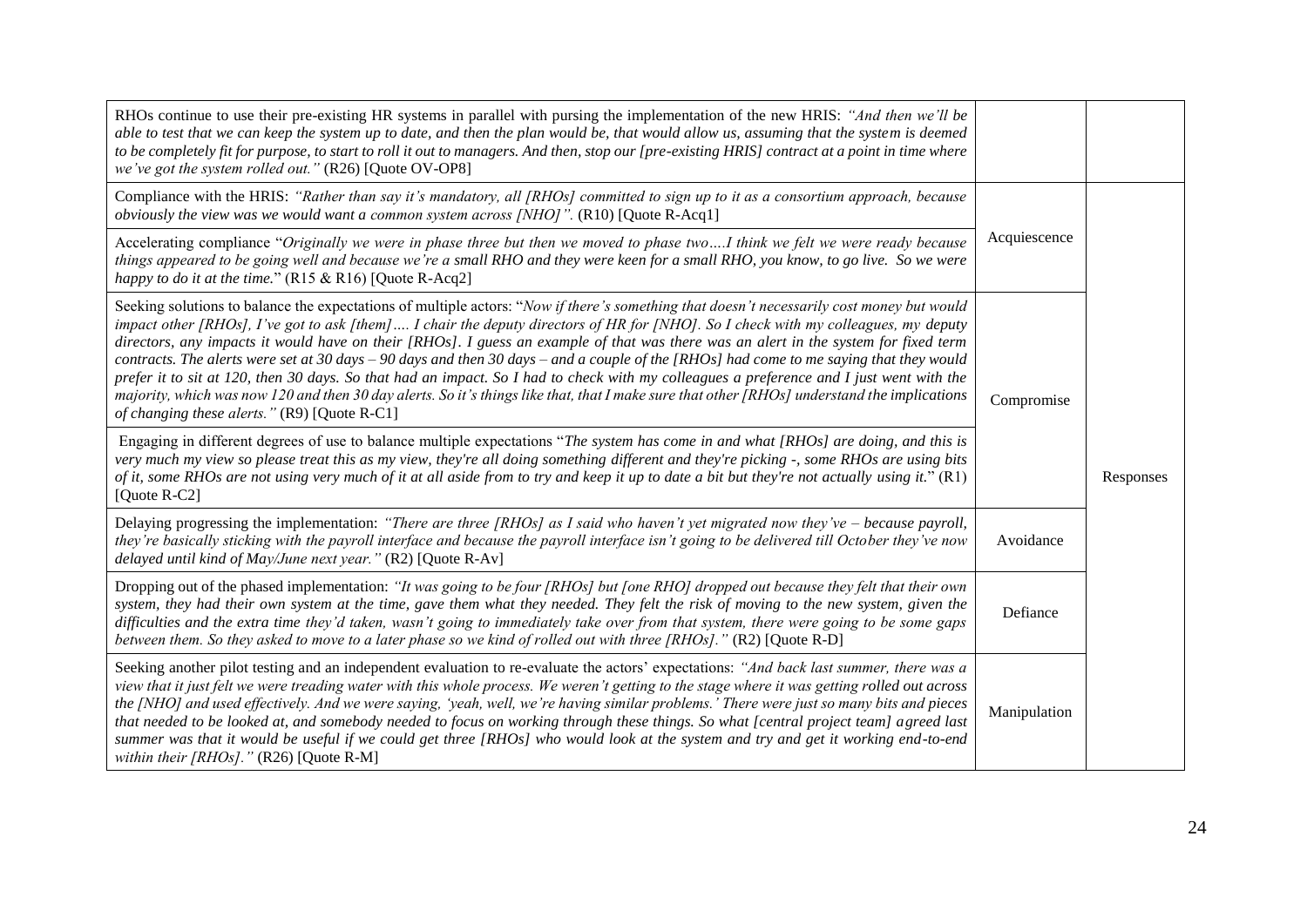#### **4. Findings**

The analysis of responses, at the NHO and RHO levels, revealed four dominant institutional logics shaping the comprehension, adoption, and implementation of the HRIS innovation across the public-sector organisations. A *public-sector logic* characterised the NHO as a government institution with a remit to deliver healthcare services to the nation's citizens whilst also responsibly managing public finances; a *corporate logic* emphasised the improved efficiency and effectiveness of the NHO through better use of information; a *market logic* prioritising the competitive status of the NHO relative to international and private-sector benchmarking points, and a *professional logic* emphasised the importance of delivering high quality care to patients.

While each of these logics was evident across the three innovation stages included in the study, they prioritised different expectations, norms and sources of legitimacy, and varied in the extent to which they informed the NHO and RHO actors' behaviours during the different phases of the programme. Moreover, transitions between stages necessitated a reorientation of each prevailing logic, to preserve its currency. During the comprehension stage where the *key task involved clarifying the rationale for adoption*, all logics focused both NHO and all RHO actors' attention on the **organisational problem** that the innovation was expected to solve, and this homogeneity helped to generate buy-in to the overarching vision, across the constituents of this large and diverse national organisation - for a standardised and interoperable system that integrates all HR activities across the organisation and reflects best practices in the sector (see also Table 6). At this stage, less attention was paid to the details of the technology that would address this organisational problem and the implementation processes required to realise the vision. As the innovation progressed to adoption and the *key task shifted towards clarifying the system specifications*, the logics needed to accommodate NHO and RHO actors' expectations about the **core technologies** and their impacts on **organisational practices**, which led to changes actors' emerging organising vision of the HRIS. Actors now envisaged some form of lightly customised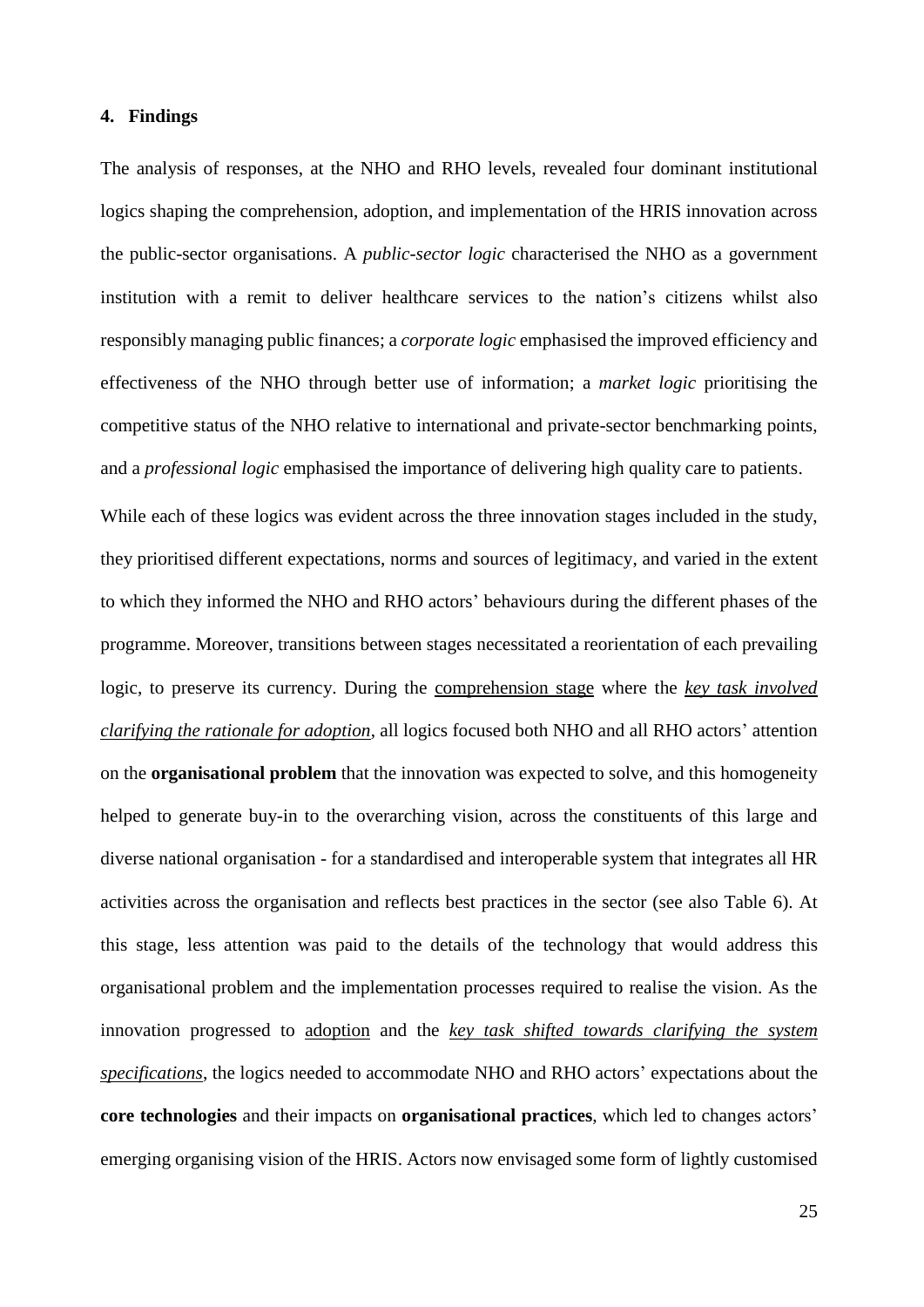off-the-shelf system that could reflect the specificity of their particular context of use. At the implementation stage, as the *key task shifted towards getting RHOs to implement and use the system in their operations*, the logics rationalised the reorganisation of **work practices** needed to transform the vision into reality. The vision now changes significantly to involve a highly customised system, with a much narrower scope of application that originally expected.

At both central and regional level, actors' ability to respond to prevalent institutional expectations and reorient their behaviours in accordance with changing priorities between stages was influenced by the degree of dissonance between the components of their organising vision for the technology. This process is described in the following sections which discuss the NHO and RHO actors' perceptions and responses during the innovation stages (see Table 7 with exemplary quotes).

#### *4.1. Comprehension*

Comprehension was marked by actors' efforts *to clarify the rational for the introduction of the new HRIS*. The *public-sector logic* dominated comprehension and was prevalent as the project unfolded. The HRIS project was triggered by the political agenda of a newly formed government and was loosely built around three objectives: to achieve accurate and timely workforce data, to rationalise HR services, and to progress IT systems interoperability across the public sector [see Quotes IL-PS1-3 in Table 7]. These government expectations focused NHO and RHO actors' attention on the specific organisational problems that the new HRIS was supposed to solve: enabling RHOs to generate standardized statutory workforce reports [Quote OV-BP1], enabling the NHO to coordinate all HR activities centrally and to improve HR management by joining (almost) all HR services into a single system, and to create interoperability between multiple HR systems and practices across individual RHOs [**business problematic**] [Quote OV-BP2]. This vision for an accurate, national and integrated HRIS solution to centrally manage all HR services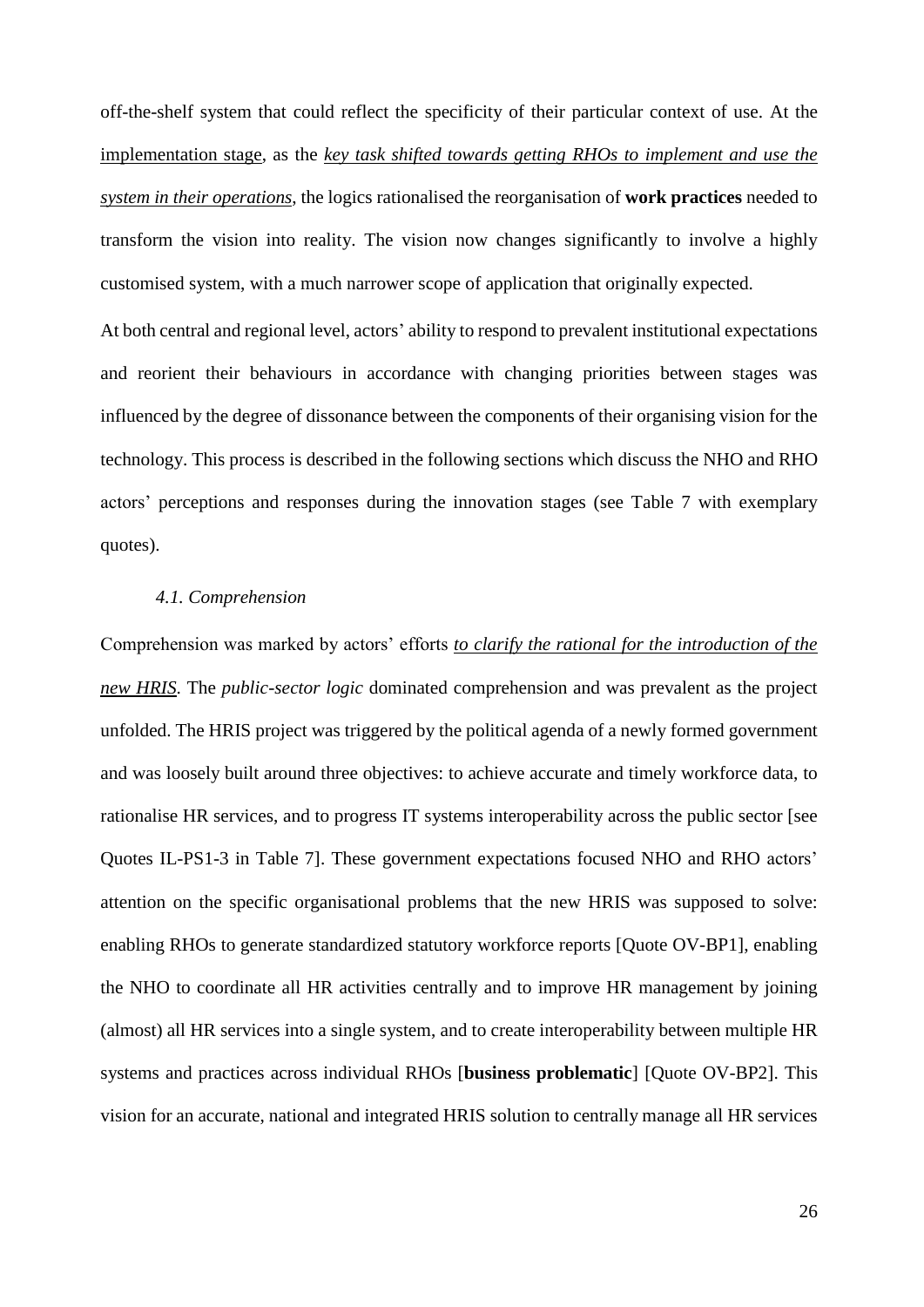was complemented by the vision for a single, standardised system to replace the multiple local HR solutions developed across the RHOs [**core technology**] [Quote OV-CT1].

Other logics supplemented the public-sector logic in focusing actors' attention on aspects of the business problematic for the new HRIS, which remained closely aligned with the government's broad agenda for digital integration.

The *corporate logic* focused NHO attention on national-level HR processes and systems that facilitate efficient information and resource management across RHOs [Quote IL-CL1], mostly through standardising corporate processes. NHO envisaged the HRIS project to improve the efficiency of central HR departments by eliminating the need to reconcile workforce data from diverse RHO HR systems [**business problematic**] [Quote OV-BP3]. This business problematic was associated with expectations of a single technical solution that should not be customised by individual RHOs [**core technology**] [Quote OV-CT2] and used by all employees [**organisational practices**] [Quote OV-OP1].

The *market logic* drew the NHO central implementation team's attention to 'best practices' adopted elsewhere, which it sought to emulate. These were based on (a) an HRIS project in an adjacent country, which was commonly used by the NHO as a benchmark of its service quality and performance; on (b) HRIS initiatives in other large organisations (e.g. private), and (c) on other IS implementation projects within the NHO that involved standardised nationwide clinical (e.g. electronic prescribing) and administrative (e.g. finance) systems. Expectations of alignment with perceived 'best practices' [Quote IL-ML1] explained the NHO's preference for choosing a large scale, international HRIS solution that had been proven elsewhere [**core technology**] [Quote OV-CT3].

The *professional logic* was evident in the national medical association's requirements for accurate data to monitor the qualifications and registration of NHO doctors, and in the NHO's need for data to ensure a suitably skilled and capable medical workforce [Quote IL-PL1]. These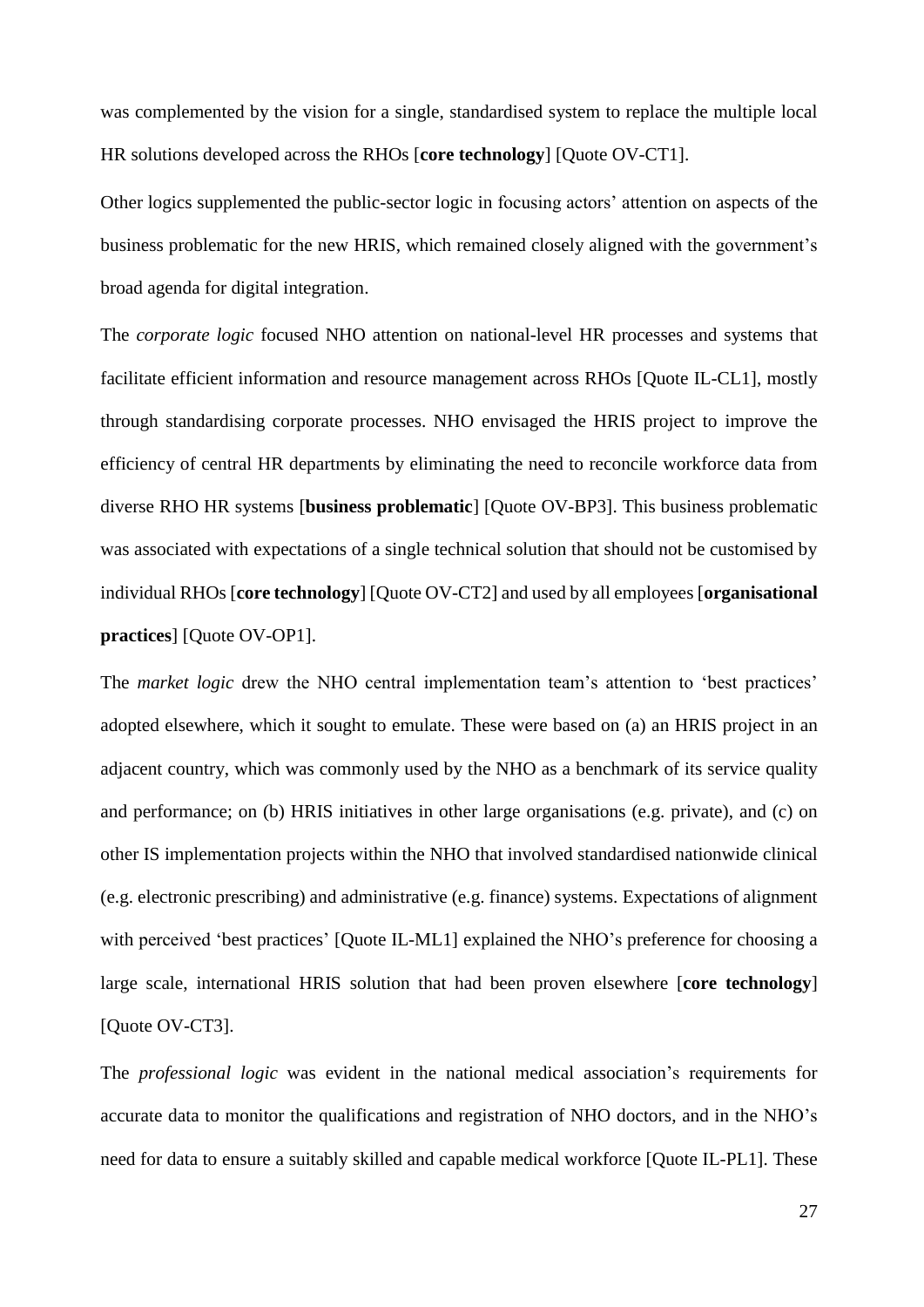professional expectations shaped the NHO and RHO actors' interpretation of the HRIS as being interoperable with the medical association's own systems [**core technology**] [Quote OV-CT4] and aimed at improving the management of staff absences/shortages, and the recruitment and retention of medical staff [**business problematic**] [Quote OV-BP4-5].

To summarise, during the comprehension phase, multiple logics converged to focus the NHO and RHO actors' attention on agreeing the rationale for the HRIS project, thus emphasising the need for actors to clarify the organisational problem – or **business problematic -** that the new system, triggered by the government's political agenda, was supposed to address. These logics generated a coherent set of expectations around a standardised, interoperable and proven technical solution [**core technology**] that would enable NHO and RHOs to channel the government's vision, improve HR management across vastly diverse organisational units [**business problematic** & **organisational practices**], enhance the performance of the NHO by aligning with industry best practices [**core technology**], and respond to professional demands for delivering high quality health care [**core technology** & **business problematic**]. The apparent cohesion between these different components of the organising vision explains the NHO and RHO actors' willingness to conform to institutional expectations (*acquiescence* response) and this acquiescence behaviour explains their strong shared commitment to the HRIS project during comprehension [Quote R-Acq<sub>1</sub>l.

#### *4.2.Adoption*

As the project reached adoption and the NHO sought to *clarify the system specification and begin the procurement process*, the context changed significantly, with the unfolding of the financial crisis of the 2007-2008 triggering broad cost cutting measures across the public sector. The *public-sector logic* channelled these new government demands for frugality in all planned investments [Quote IL-PS4]. Due to these changed circumstances the NHO was forced to narrow its vision of what HR management problems the new HRIS could address [**business**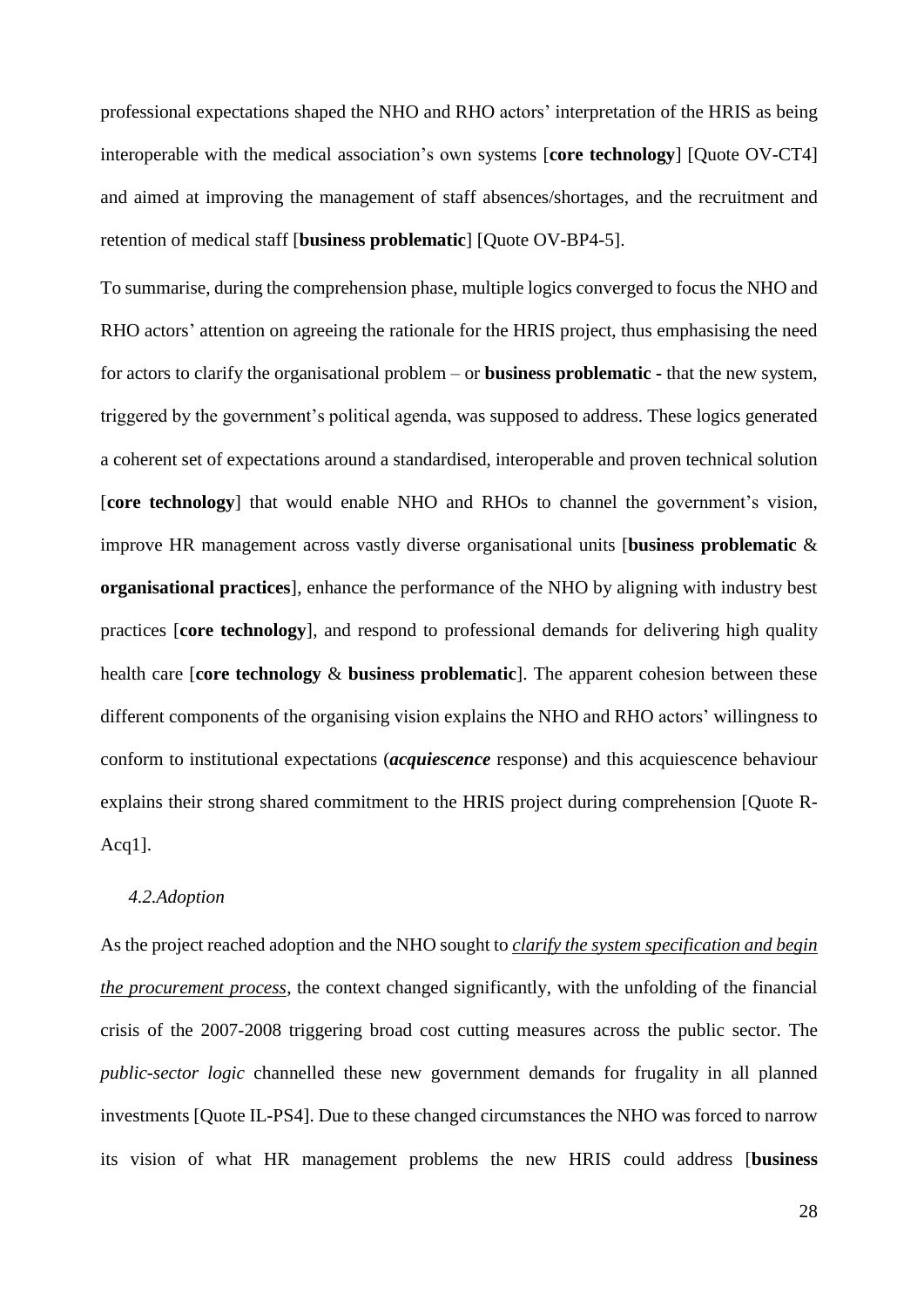**problematic** [Quote QV-BP6]. This required the specifications to be refocused midway through the procurement process, to prioritise core system functionalities [**core technology**] [Quote OV-CT5]. Requirements for cost cutting also changed the procurement process, with the budget, unusually, being specified in the tender documentation and a pre-qualification questionnaire being introduced prior to tendering to save costs during bid evaluation [**organisational practice**] [Quote OV-OP2]. The public-sector logic also demanded compliance with the specific equality and diversity regulations, which required strict control over access to recruitment data [Quote IL-PS5]. These expectations altered the NHO's original expectations for a standard solution, highlighting the need for some limited customisation of any off the shelf solution, for example in terms of introducing options to hide candidates' sex and age data to the recruiting manager, to ensure regulatory compliance [**core technology**]. [Quote OV-CT6]

These changes in the envisaged scope of the HRIS, reflecting the new frugal public-sector logic, gradually shifted out of synch with the corporate and professional logics whose influence became more apparent during adoption.

At the comprehension stage the *corporate logic* had also prioritised the achievement of efficiencies through standardising HR management practices, generating expectations for a fixed solution. However, during adoption the RHOs and NHO efforts to agree on system specification led to recognition that HR services and needs vary significantly across RHOs depending on the contexts in which their employees operate [Quote IL-CL2]; for example geographically dispersed rural RHOs compared with urban RHOs. As such, it become apparent that full standardisation runs the risk of reducing the quality of the HR services RHOs offer to their employees. The corporate logic thus shifted at this stage from creating expectations for a standard system to envisioning a solution involving some degree of customisation to local RHO requirements [**core technology**] [Quote OV-CT7], in contrast with the public-sector logic which focused expectations on a narrow, no-frills, core functionalities solution.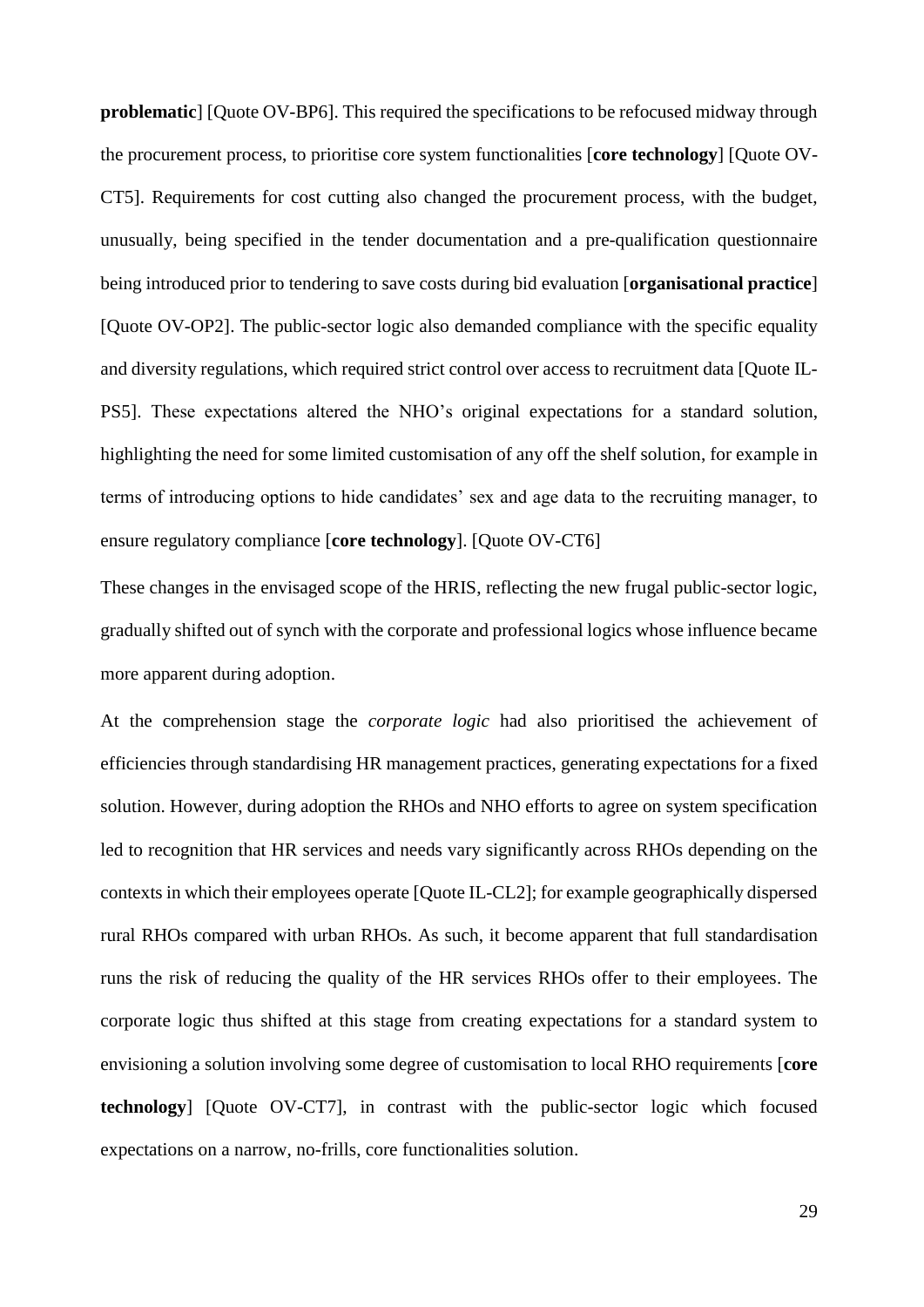During adoption, the *professional logic* was manifested in the efforts of the NHO central implementation team to achieve consensus amongst diverse NHO actors and ensure broad buyin to the new HRIS [Quote IL-PS2]. This led to extensive engagement and consultation across the whole spectrum of audiences during adoption, to elicit requirements [**organisational practices**] and build system specifications [**core technology**] [Quote OV-OP3]. This again conflicted with the public-sector institutional logic, which favoured an off-the-shelf technical solution with minimal potential for local customisation.

The *market logic* was evident in expectations within the NHO about benchmarking the IS initiative against comparable initiatives elsewhere. During comprehension this logic had focused the NHO team' attention on seeking alignment with perceived best practices, while during adoption the emphasis shifted, with the NHO keen to differentiate this HRIS project with the neighbouring country's payroll-led HRIS implementation project [Quote IL-ML2]. This shift helps to explain the NHO's preference for a HR-led system, which it was felt would better suit their requirements and context [**core technology**] [Quote OV-CT8].

To summarise, as the project moved from comprehension (clarifying the rationale for the project), to adoption (clarifying system specification and procurement of a suitable system), the NHO and RHOs actors' efforts shifted from envisaging the **business problematic** the HRIS would solve to clarifying the **core technology** this would require, to identifying the **organisational practices** that would be required to achieve this solution. Despite tensions arising from a shift in the vision developed for the **core technology** associated with the HRIS (broad and standardised versus narrow and customisable), there was little effort to revisit and refine the **business problematic**, beyond acknowledging the reduced scope of the project. The business problematic was now misaligned both with the new expectations for customisable technology and the practices involving extensive (and time consuming) consultation processes that emerged during adoption. This dissonance between and within the components of the organising vision explained the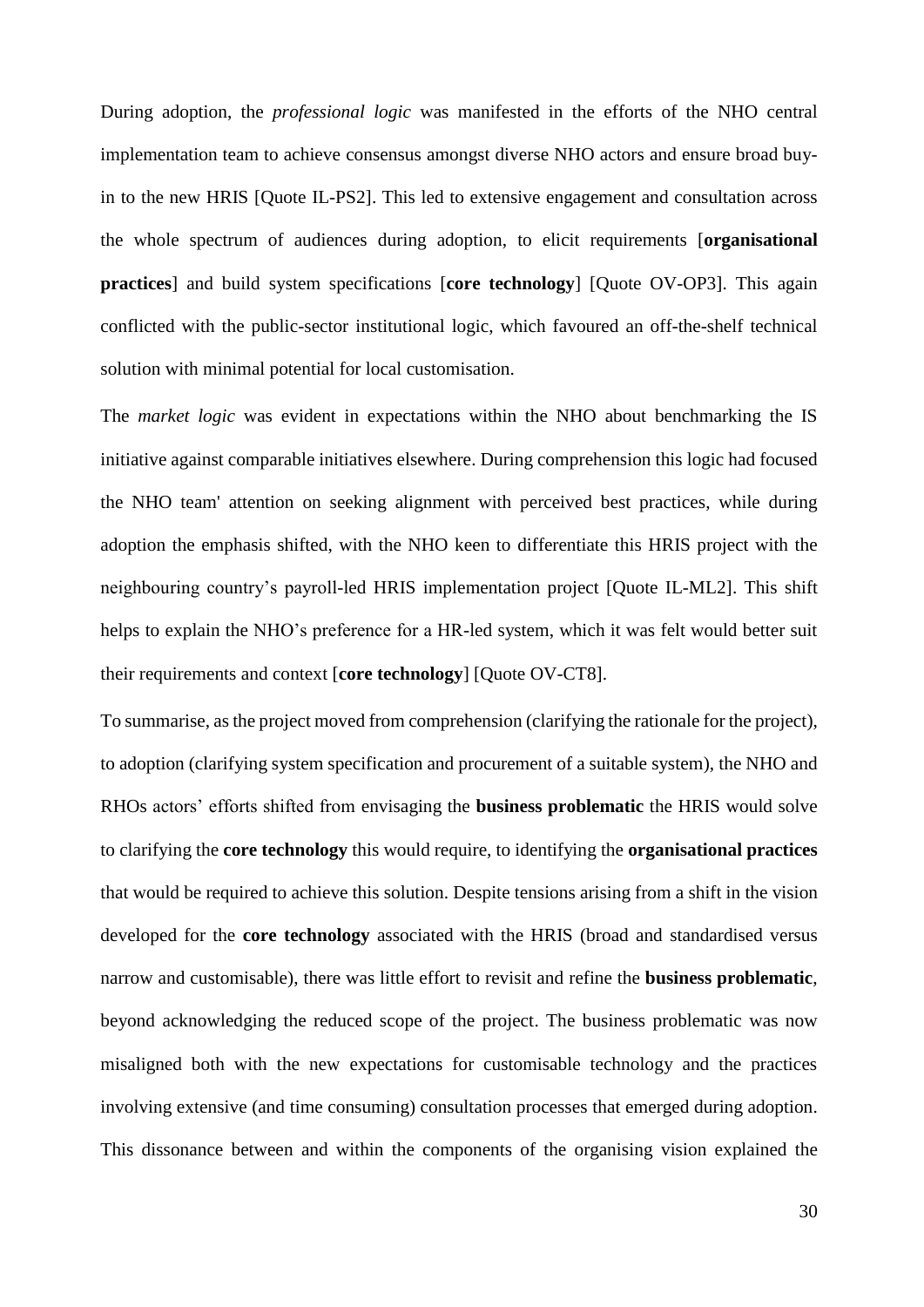change in NHO and RHOs' response from acquiescence to *compromise* [Quote R-C1]. Compromise explains the slowing down of the project at this stage, as HR professionals tried to convince the NHO to delay the implementation process to give them time to reconcile these competing expectations, while the central NHO team sought agreement among RHOs, other NHO actors (government representatives) and the IT vendor.

#### *4.3.Implementation*

Implementation was marked by a shift in the focus of actors' efforts towards *the introduction of the system within RHOs, and its use to support their HR practices*. Implementation was to be coordinated centrally by the central NHO-based implementation team, while all local implementation activities, such as data migration, testing, training and change management, were to be undertaken by individual RHOs.

The *public-sector* logic of cost efficiency continued as a dominant influence shaping the organisational practices involved in the implementation process. Requirements for frugality across the public-sector operations meant that both the NHO and the 22 RHOs were provided with little or no additional staffing resources to support the new system implementation. Local implementation teams thus comprised mainly existing HR full time staff, who were expected to manage the additional work in addition to their normal full-time responsibilities [**organisational practices**] [Quote OV-OP4-5].

During implementation, the *corporate logic* around effective management shifted in emphasis from specifying the core technology to clarifying the organisational practices associated with its introduction and use in RHOs, particularly those around data migration required by the implementation of the new system. With significant differences in organisational size and historical data management practices hampering the RHOs' ability to follow the prescribed data migration approach, which assumed standardised data [Quote OV-OP6], it quickly became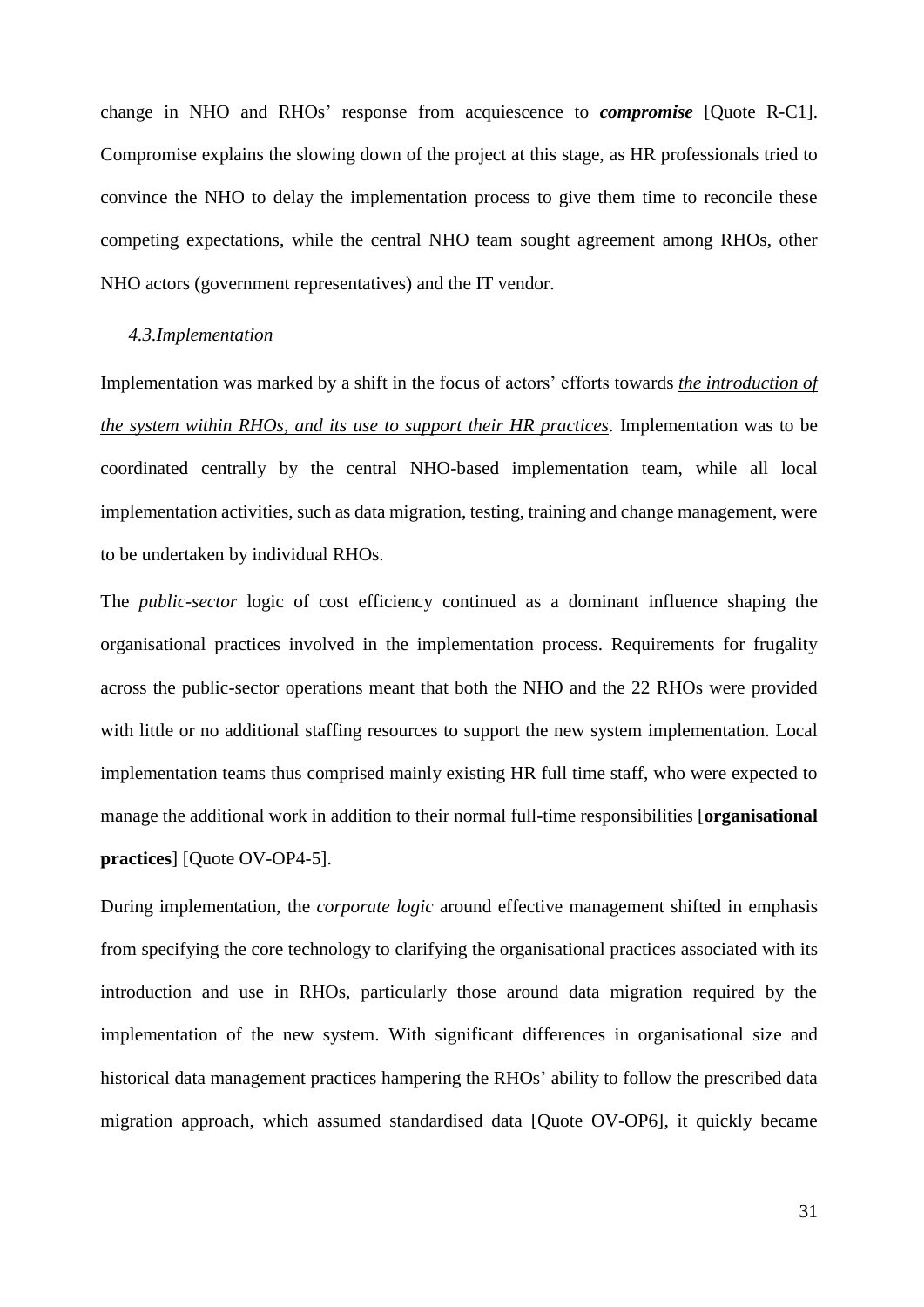evident that the 6-month plan for migrating to the new system was unrealistic [**organisational practices**] [Quote OV-OP7].

Juxtaposed with the public-sector cost cutting pressures, *professional logics* prioritizing clinical over administrative systems shaped the central and local HRIS implementation teams' interpretations of the NHO decision to cut funding for HRIS project delivery [Quote IL-PL3]. With no new staff hired to support the delivery of the HRIS project, implementation fell to existing full-time staff, significantly slowing down the process [**organisational process**] [Quote OV-OP8]. Aware of the low priority given to HR systems, HR professionals sought to re-frame the HRIS as a 'strategic management system' whose scope extends beyond HR activities to improving the quality and effectiveness of care, thus aligning with professional and corporate logics [**business problematic**] [Quote OV-BP7].

The *market logic* proved the most influential at this stage in shaping how the NHO and RHOs evaluated the use of HRIS, based on expectations about its potential to deliver competitive, high quality services to their customers (e.g. employees and candidates) [Quote IL-ML3], rather than its alignment with government vision (cf. public-sector logic) or compliance with the NHO mandate (corporate logic). The RHOs' vision for a customisable system that delivers a highquality HR service to their employees conflicted with the post-austerity 'no frills' core service prioritised by the NHO, resulting in no dedicated resources being provided and data migration delays. These tensions became more evident as implementation proceeded in early RHO adopter sites, explaining RHOs' concerns that the new system might be unable to meet their HR needs, or be inferior to their existing HRIS [**business problematic**] [Quote OV-BP8]. These tensions and uncertainties led many RHOs to run both systems in parallel [**organisational practices**] during the project [Quote OV-OP8].

As the project moved from adoption (with a focus on clarifying specifications) to implementation (with a focus on data migration and actual use), RHOs and NHO actors' attention shifted to

32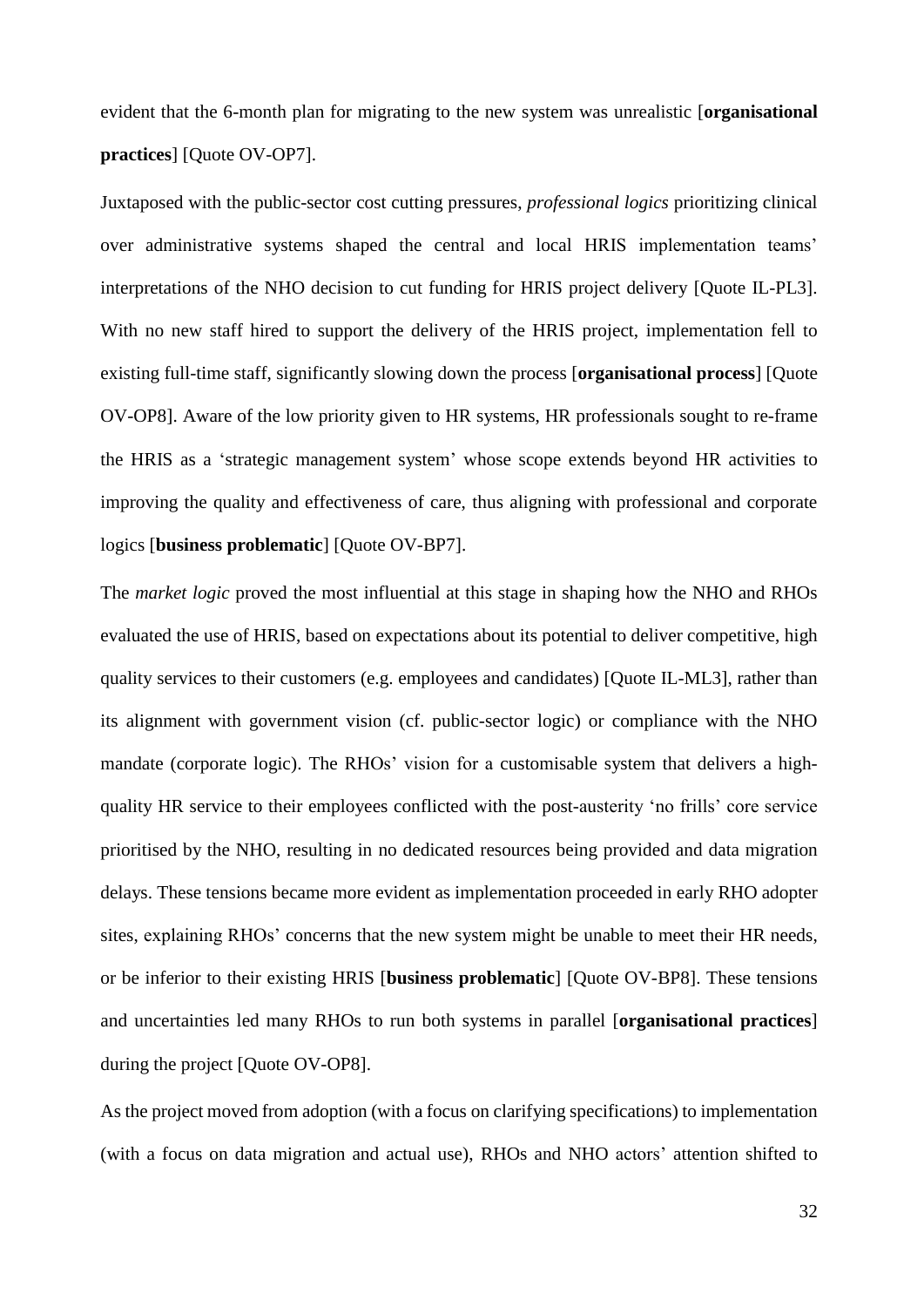clarifying the organisational practices associated with HRIS. Tensions between the organising vision components that had emerged during adoption now became entrenched as changes in project specifications resulted in mismatching expectations of the RHOs and NHO regarding the business problematic and core technology. The project narrative at this stage reflected a deprioritisation of the innovation, disinvestment and rationalisation of the implementation resources both at NHO level, and within individual RHOs [**organisational practices**]. These austere practices were in dissonance with the initial vision NHO and RHOs had for a broad, nation-wide, modular and digitally integrated HR system with strong government commitment, aligned with industry best practices, and delivering a wide range of benefits to all. Consequently, the RHOs' vision of the business problematic addressed by the new HRIS - improved ability to deliver HR related tasks, narrowed down dramatically [**business problematic**], with activities now focused on de-risking the transition by concurrently running the new and old systems.

To respond to this dissonance, RHOs enacted a range of *strategic responses*, which varied according to their stage of involvement (earlier versus later adopter) and on their context (size and the presence of a pre-existing electronic HR system). In the early stages of implementation, most RHOs, especially those without pre-existing HRIS, decided to accelerate their *acquiescence* by asking to move faster with the project [Quote R-Acq2]. As the implementation proceeded, organising practices clarified and begun to reveal the dissonance with the core technologies and business problematic, leading to an increase in the variety of responses exhibited by the RHOs. Most of the later stage RHO adopters followed a *compromise* response, engaging in different approaches to implement the system in an effort to balance various institutional demands [R-C2]. Examples include requesting multiple adaptations to better align the system with their current HR practices, or limiting their exposure to the system by introducing it only within their HR departments, in small pilots outside of HR; or by making its utilization voluntary. A number of RHOs insisted on implementing only modules that they were happy with, whilst continuing to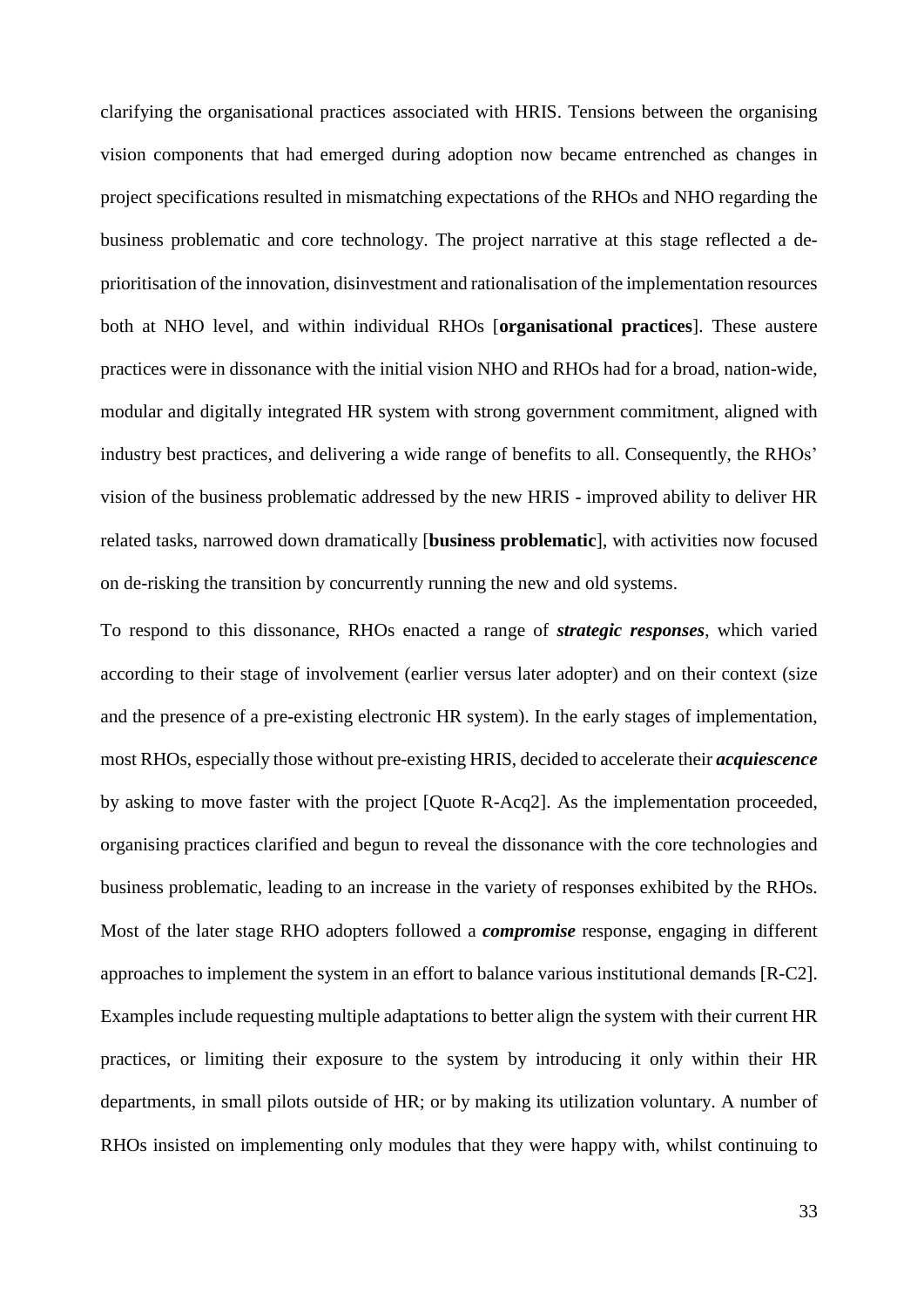rely on their existing HRIS for other functions, arguing that some of the new HRIS modules are not fit for purpose. In addition to these compromise responses, other RHOs, including those which had previously conformed to the NHO's expectations and engaged with the system, now openly engaged in *defiance* by withdrawing from implementation, in some cases even after substantial investments had been made in data migration [Quote R-D]. The most common response, however, was *avoidance,* as most RHOs decided not to complete their scheduled implementation activities until the system had been proven in other RHOs [Quote R-Av].

Mounting government demands to continue with implementation meant that *compromise* responses were largely unsuccessful in reconciling dissonant perceptions of the organising vision, while *defiance* and *avoidance* strategies were difficult to maintain. Without an obvious means of resolution in sight, some RHOs adopted a *manipulation* response to try to resolve these dissonant perceptions, including efforts to change the expectations surrounding the deployment of the HRIS by requesting that the central implementation team undertake a pilot to identify which parts of the system were fit-for-purpose [**core technology**] and then generate a list of best practices for system implementation and use [**organisational practices**], reflecting the new, narrower vision for the system [**business problematic**]. This request was accommodated by the central team [Quote R-M], and the pilot finished mid-way through this study's data collection. Most respondents expected the implementation to continue regardless of the outcome of the pilot, due to the large financial investment already made and the government's strong commitment to the system. While waiting for the results of the pilot, all but one RHOs where system implementation was underway delayed the project's progression.

#### **5. Discussion**

Research examining the implementation of transformative IT projects in institutionally complex settings highlights both the multiplicity of logics that characterise such environments (Berente and Yoo, 2012; Currie and Guah, 2007), and the shifting envisioning of the technology by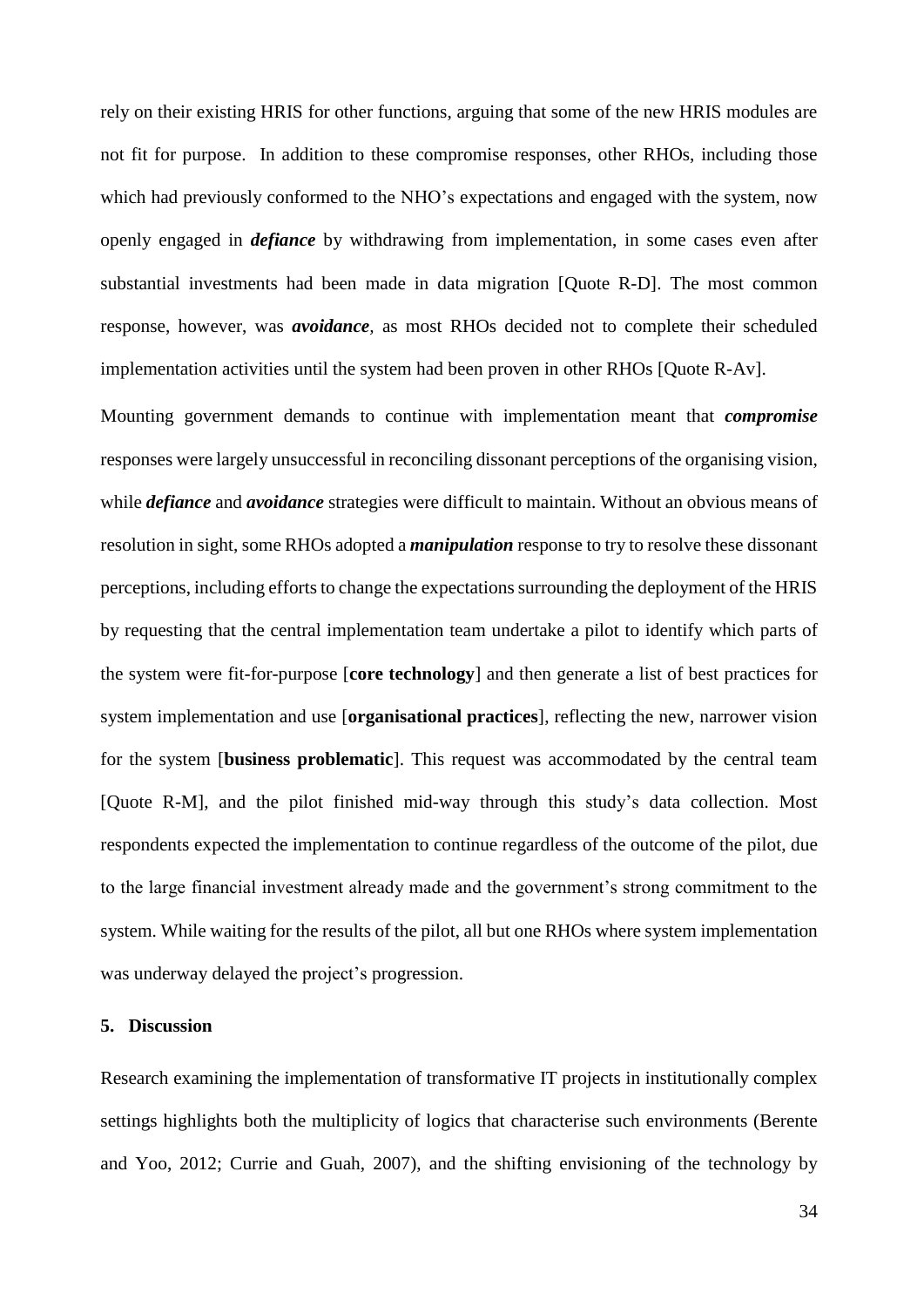organisational actors as the project unfolds (Abubakre *et al.*, 2017; Robey and Azevedo, 1994). To bridge these levels, our interpretative framework draws on the concepts of *institutional logics*, *organising vision*, and *strategic responses* to examine how actors' responses to institutional complexity and their emerging interpretations of technology interact to shape the outcome of an IT implementation project. The findings are summarised in Figure 1 below (see also Table 6) and discussed in the rest of the section.



Figure 1. Visual representation of the findings

A growing literature examining IT implementation projects in institutionally complex settings suggests that tensions between multiple logics shape the outcome of such projects. An important assumption here is that such tensions arise as different socialised actors operating within the same environment draw from different logics to guide their behaviour (e.g. Boonstra *et al.*, 2017), forcing them to engage in coping behaviour to address these tensions (e.g. Currie and Guah, 2007). This coping behaviour – actors' responses to institutional complexity – explains the outcome of IT implementation projects, for example the successful adaptation of standardised technology when coping resolves tensions between multiple logics (e.g. Berente and Yoo, 2012),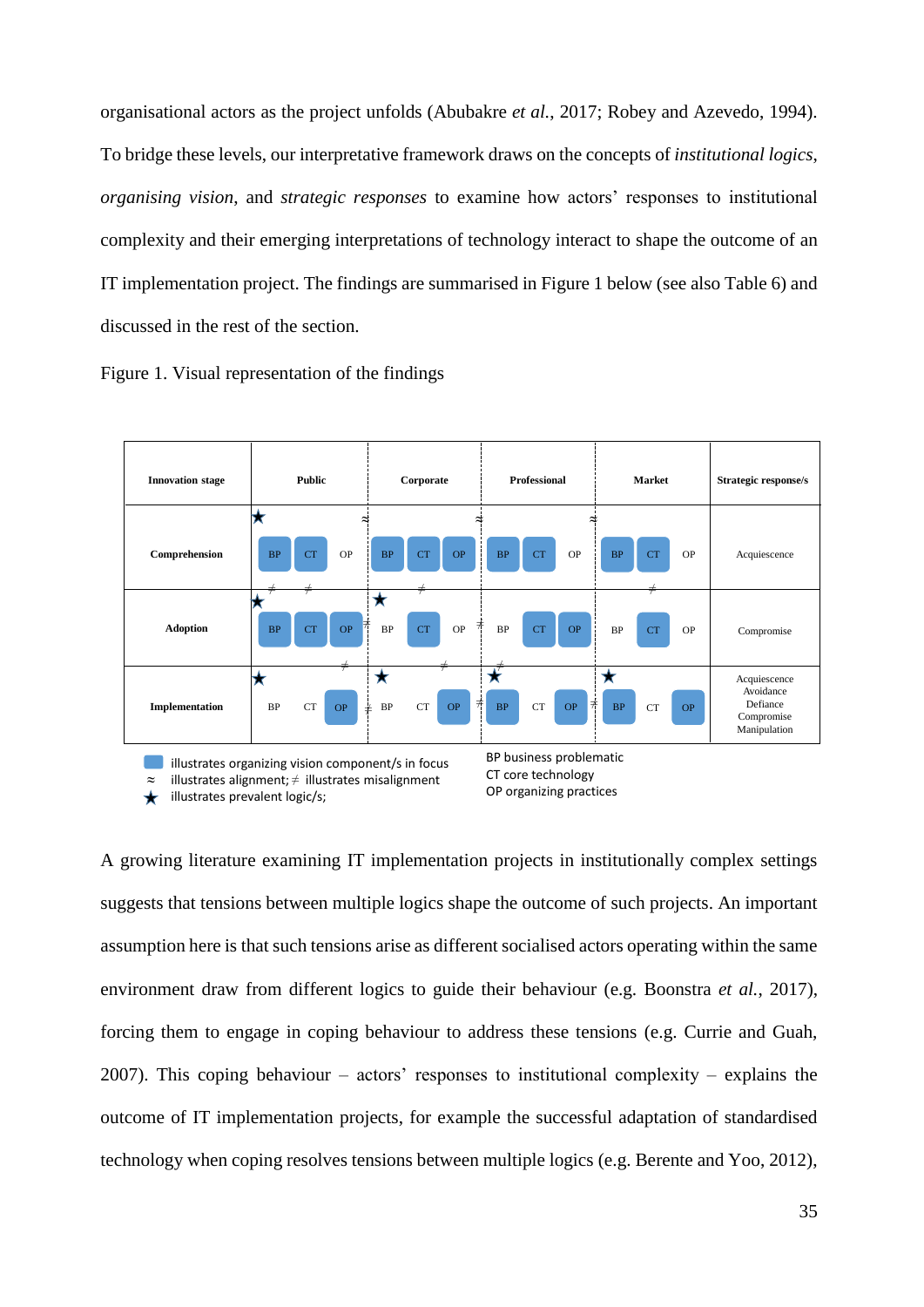or implementation failure when coping fails to reconcile conflicting logics (Mangan and Kelly, 2009).

In contrast, this case study reveals that although the multiple institutional landscape remains similar throughout the stages involved in the digital transformation project, actors change how they respond to this contextual complexity by emphasising different sets of logics at different times. This emphasis varies depending on the key task actors focus on at different stages during the project life cycle: envisioning the technology application during comprehension, when the rationale for adoption has to be agreed upon; clarifying the core technology as embodied in the system specifications that are negotiated as the technology is being procured during adoption; and considering the organisational practices involved during implementation as the technology is introduced into use. Moreover, changes in the nature of the task actors focus on at different stages during the innovation project means that the same institutional logics may direct actors' attention onto different aspects of the organising vision at different times. For example, in the case studied here, the emphasis of market logic during comprehension was alignment with best practice but shifted to differentiation (e.g. from competitors or other HRIS projects) during adoption. The relative influence of specific expectations associated with different institutional logics in guiding actors' behaviour varied across the project not, as expected, because of the involvement of multiple actors socialised differently (Boonstra *et al.*, 2017), but because of the shift in the task actors focused on during different stages. Most institutional expectations were in fact present throughout the stages, but only became salient to the actors involved once the focus of the project moved through the stages from comprehension to delivery, highlighting misalignments that had hitherto been underplayed or worked around. Moreover, in this case, the key tensions were not among the logics themselves, as reported in previous studies (Berente and Yoo, 2012; Bunduchi *et al.*, 2015; Currie and Guah, 2007), but among the interpretations actors develop concerning different components of the technology's organising vision: its business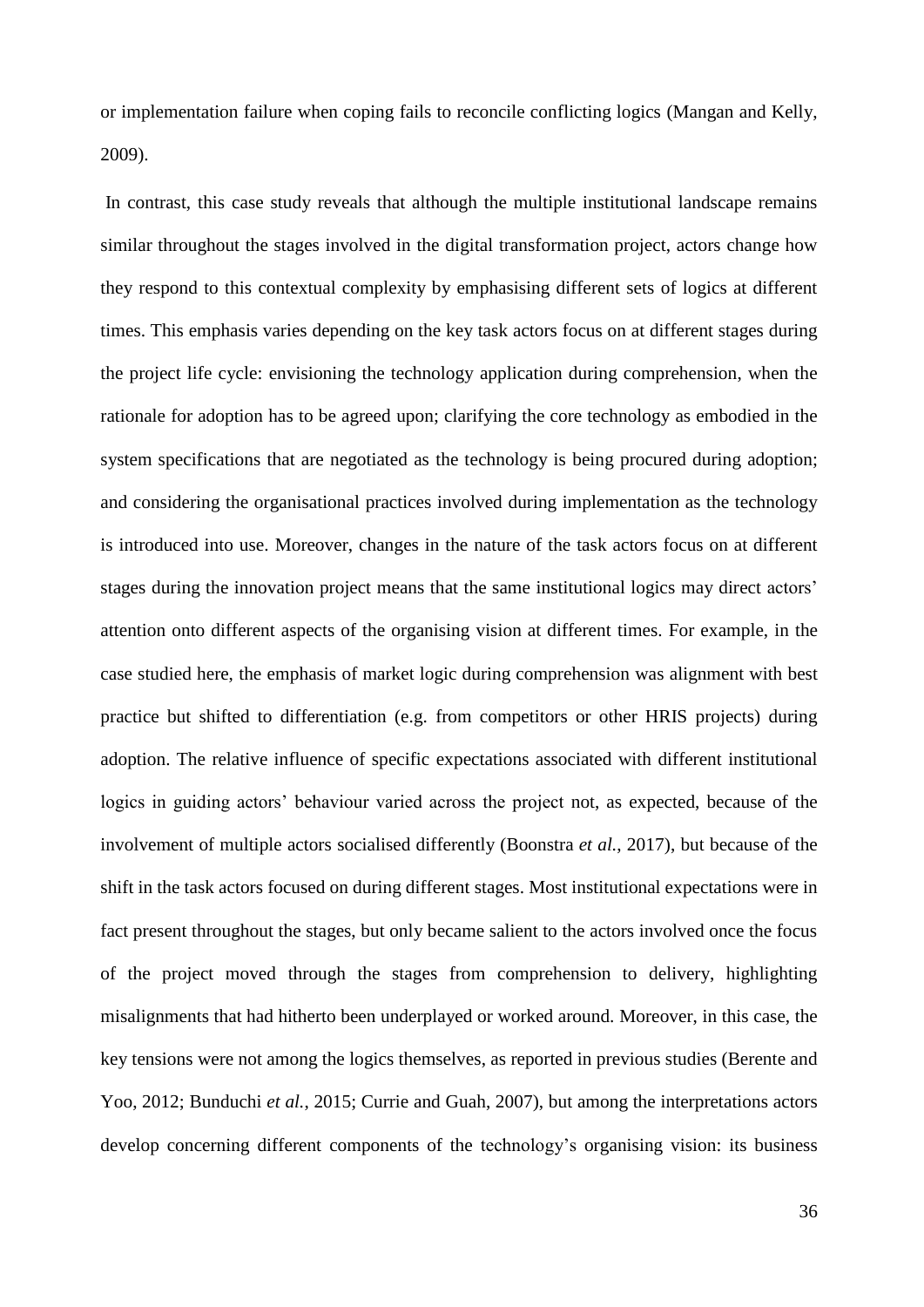problematic, core technology and organisational practices. For example, shared expectations about efficiency (dominated by corporate logic) led to a vision for a standardised central system during comprehension, whereas the priority shifted towards customisation during adoption, as the challenges of embedding the system within the organisation became apparent.

This project considered not only the institutional complexity that actors must cope with, but also their efforts to interpret, make sense of and envision different aspects of a new, unfamiliar technology as its implementation unfold. The findings suggest that in institutionally complex settings, IT implementation project outcomes result from the interaction between the visions the actors form about the technology and their coping behaviour to resolve this complexity. Thus, it is not institutional complexity alone that shapes how actors behave and implement technology and with what outcomes, as described in existing research (e.g. Berente *et al.*, forthcoming). Rather, actors' coping behaviour emerges as they envisage different aspects of the technology in response to both institutional complexity and the nature of task to which the focus of their attention is directed at different project stages. In this study, coping strategies arose due to dissonance between the competing visions actors had formed about different aspects of the technology involved in the digital transformation project – its organisational application, core technology and work practices - rather than due to tensions between logics themselves.

Cultural studies of IT implementation find that the level of alignment or conflict in vision between different groups of actors is critical for explaining the use of IT following implementation (Abubakre et al., 2017). This has been attributed to misalignment between the values embedded in the IT and those associated with different actors' contexts (Leidner and Kayworth, 2007). In the digital transformation project studied here, actors' envisioning of the business problems, technology solutions and organisational practices was not simply an outcome of the implementation process, as suggested by cultural studies of IT, but played a key role in shaping the focus and outcomes of the project. Actors' emerging visions of the organisational application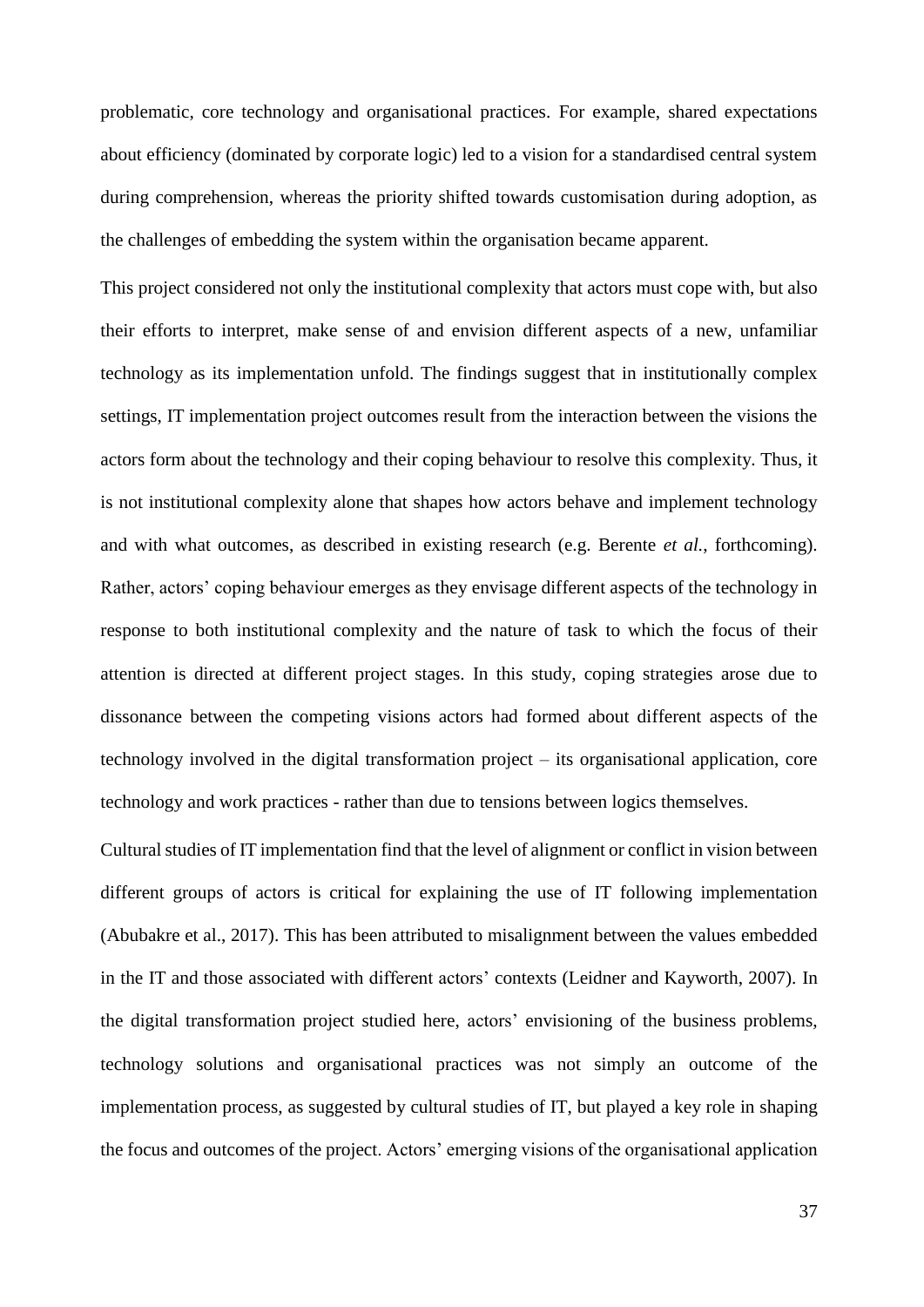of IT act as an intermediary (mezzo level) between multiple logics (the macro level) and actors' coping responses (the micro level) in shaping the outcome of and the process involved in the implementation as the project unfolds. Importantly, this study highlights the pivotal role played by the type of task involved during implementation stages, which focuses directs the attention on different components of the actors' emerging vision as the implementation unfolds.

Existing IS research also suggests that variation in actors' responses arises due to the varying levels of authority of different organisational actors that exist across a project's lifetime (Standing et al., 2009) and the degree of congruence between logics themselves (Berente et al., forthcoming). However, it says little about what could explain such variation when the level of authority and the tensions between logics remain similar, as was the case in this study. Here, the dissonance between actors' perceptions of the different components of the organising vision (business problematic, core technology, organisational practices) explained their coping strategies. These were acquiescence in the case of great cohesion (at comprehension), compromise when dissonance first appeared (at adoption), and the whole repertoire of responses ranging from avoidance to manipulation as the dissonance between expectations deepened and misalignments became more obvious (at implementation). Thus, these findings not only explain why conflicting visions of technology emerge between different groups of actors (Abubakre et al., 2017) but also elucidate their consequences as the project unfolds. They also reveal the role played by congruence within the vision of the *same* group of actors, as much as congruence among the visions held by different actors (e.g. Abubakre et al., 2017; Currie, 2004; Swanson and Ramiller, 1997) in shaping IT adoption and implementation. Organising vision thus emerges as a useful concept for investigating how actors cope with institutional complexity in large-scale digital transformation projects by delineating the different aspects of such technology implementation projects (scope of application, technology and practices) that require alignment throughout the different stages.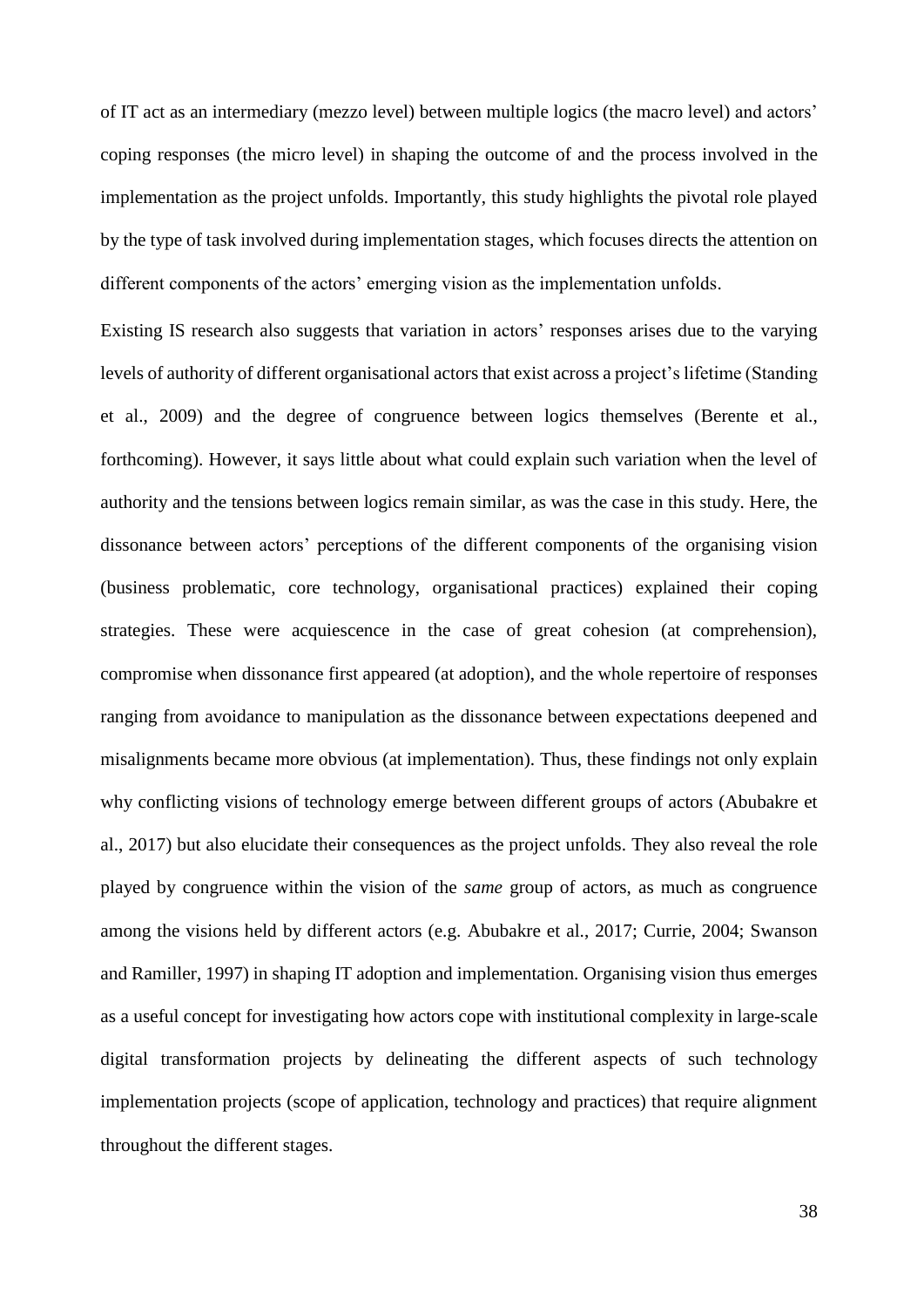#### **6. Conclusion**

The struggle to cope with tensions between multiple logics, and the difficulties involved in aligning diverse and shifting interpretations of the technology across diverse groups of actors, characterise many IT implementation projects in complex settings (e.g. Berente and Yoo, 2012; Currie, 2012). This analysis demonstrates how actors' efforts to cope with complex IT implementation initiatives result from the interaction between the multiple institutional logics guiding their behaviour and their shifting interpretations and expectations of the projects' objectives, technological scope and required actions ('organising vision') as the implementation project unfolds and changes in the nature of the task at hand. While other research has pointed to the role of institutional logics and tensions between actors' interpretations in shaping IT implementation process and outcomes (e.g. Abubakre *et al.*, 2017; Berente *et al.*, forthcoming), this analysis is unique in three main ways. Firstly, by showing how the *relative* influence of different logics (here, public sector, corporate, professional) and elements of the organising vision can change as the nature of key task changes during project's progression from comprehension to implementation. Secondly, by demonstrating the importance of coherence of visions *within* groups of actors as well as between them. Thirdly by revealing how actors' *visions* of a project's business problem, technology solution and organisational practices *shape their coping responses* to institutional complexity during IT implementation.

The study contributes to current institutional IS research which sees the actors involved in technology implementation projects as active players who can interpret institutional expectations and strategically act upon these interpretations to shape the project, rather than being passive followers of institutional templates for action (e.g. Berente *et al.*, forthcoming; Orlikowski and Barley, 2001). We move beyond current IS research that explains actors' behaviour during IT implementation as arising from institutional complexity (e.g. degree of congruence between logics (Berente *et al.*, forthcoming), level of authority (Standing *et al.*, 2009), or pattern of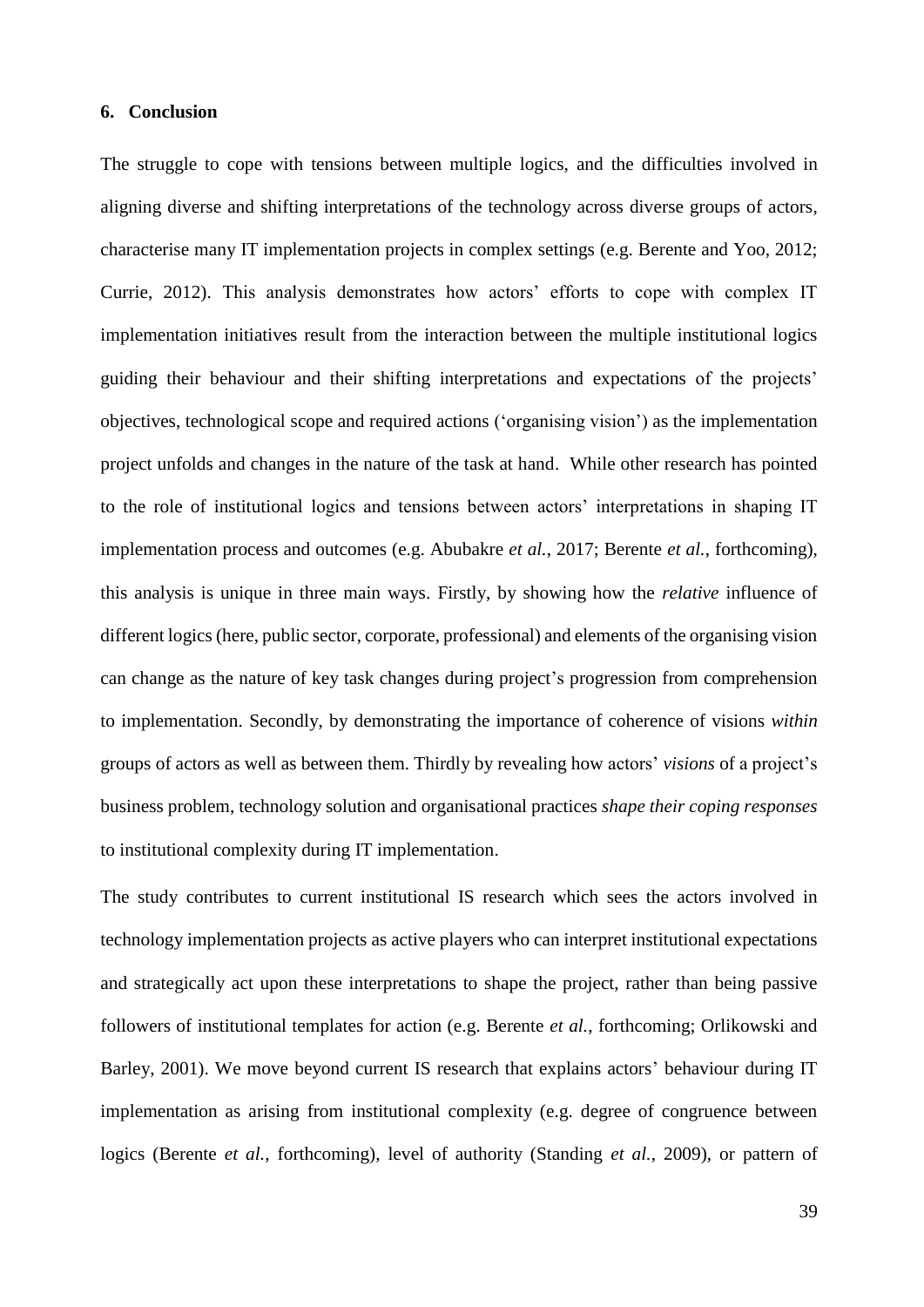socialisation (Boonstra *et al.*, 2017). Instead, the findings highlight the role played by actors' "organising vision" (collective interpretation of a new technology introduced within their organisation) in shaping their coping responses, and how these responses can influence the processes and outcomes of IT implementation projects in complex institutional settings.

These findings also have implications for policy and practice. Large-scale digital transformation projects are taking place worldwide, often at great expense. The institutional complexity characterising modern organisational settings helps to explain why such projects often experience difficulties (Currie, 2012). Effective planning and management of such projects may be aided by understanding how this complexity can shape actors' responses, and how to ensure that the organising vision for the innovation is universally understood, cohesive and stable over time. This study finds that there is a need to account not only for differing institutional logics, but also their changing influence as the project progress through stages and actors' attention is directed onto different aspects of the organising vision. These results illustrate the need to recognise these changes and seek alignment before conflicting viewpoints become entrenched.

The study is not without limitations. It focuses on the project stages up to and including implementation and does not consider how the interplay between logics and actors' responses shaped the outcomes of the programme after the system had been fully rolled out. The analysis considers only one organisation (albeit comprising many regional organisations) in one sector (healthcare), hence the specific relations observed here between logics, organising vision and responses may not necessarily be transferable to other settings. For example, it is unlikely that all implementation projects will experience the same increase in response variety over time, while institutional logics will vary with context (for example, the public sector logic found here, is unlikely to apply in industry). A fruitful avenue for future research would be to explore the applicability of the framework to other settings outside healthcare, both in the public and private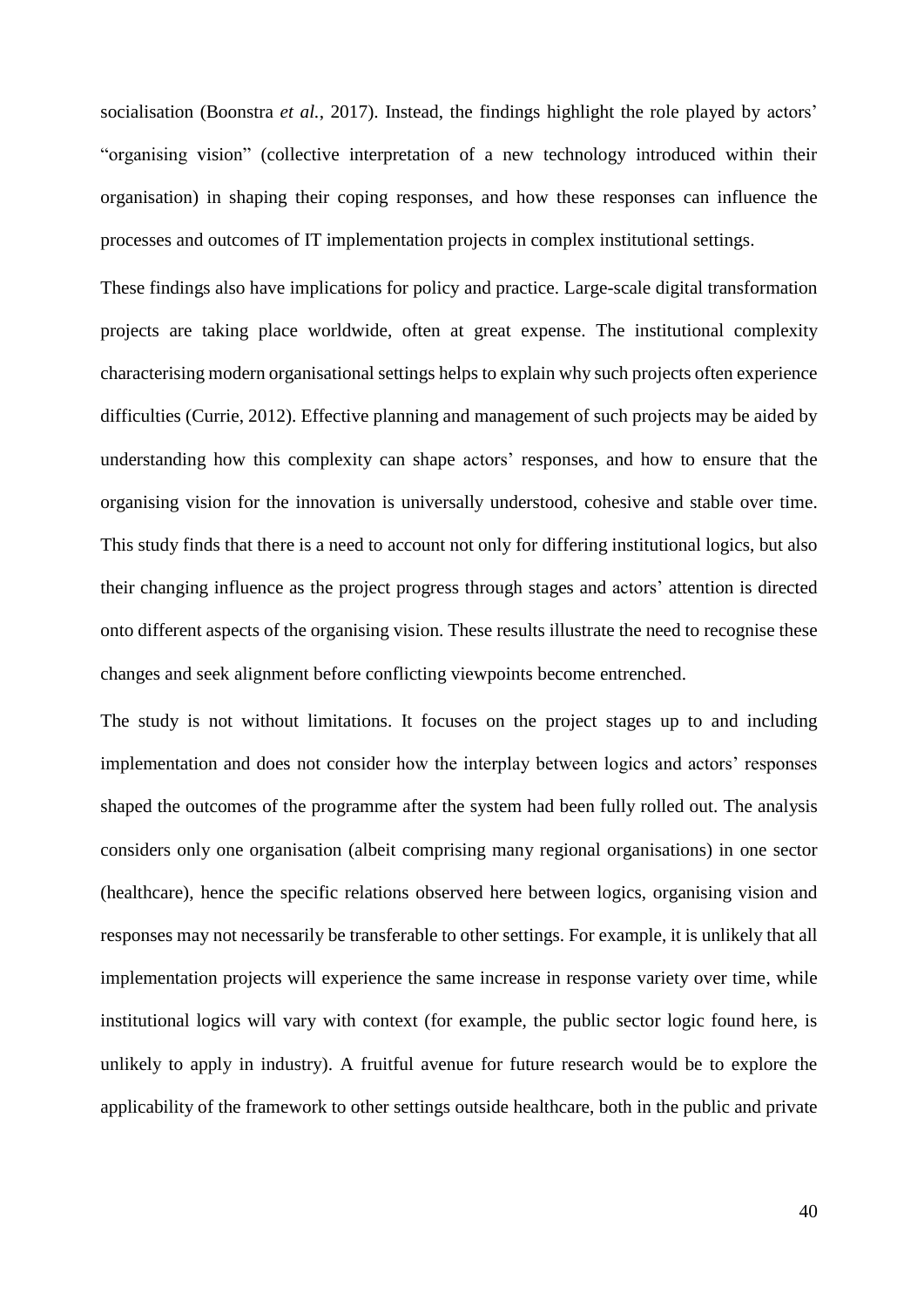sectors, as well as to consider how the level and stability of coherence within the organising vision shapes the success of digital transformation projects throughout their use.

#### **References**

Abubakre, M., Ravishankar, M.N. and Coombs, C. (2017), "Revisiting the trajectory of IT implementation in organisations: an IT cultural perspective", *Information Technology and People*, Vol. 30 No. 3, pp. 562-579.

Agarwal, R., Gao, G., DesRoches, C. and Jha, A.K. (2010) "Research commentary – The digital transformation of healthcare: Current status and the road ahead", *Information Systems Research*, Vol. 21 No. 4, pp. 796-809.

Avgerou, C. (2001), "The significance of context in information systems and organizational change", *Information Systems Journal*, Vol. 11 No. 1, pp. 43-63.

Berente, N., Lyytinen, K., Yoo, Y. and Maurer, C. (forthcoming), "Institutional logics and pluralistic responses to enterprise system implementation: A qualitative meta-analysis", *MIS Quarterly*, available at: [https://www.researchgate.net/publication/329842451\\_INSTITUTIONAL\\_LOGICS\\_AND\\_PLU](https://www.researchgate.net/publication/329842451_INSTITUTIONAL_LOGICS_AND_PLURALISTIC_RESPONSES_TO_ENTERPRISE_SYSTEM_IMPLEMENTATION_A_QUALITATIVE_META-ANALYSIS) [RALISTIC\\_RESPONSES\\_TO\\_ENTERPRISE\\_SYSTEM\\_IMPLEMENTATION\\_A\\_QUALIT](https://www.researchgate.net/publication/329842451_INSTITUTIONAL_LOGICS_AND_PLURALISTIC_RESPONSES_TO_ENTERPRISE_SYSTEM_IMPLEMENTATION_A_QUALITATIVE_META-ANALYSIS) [ATIVE\\_META-ANALYSIS](https://www.researchgate.net/publication/329842451_INSTITUTIONAL_LOGICS_AND_PLURALISTIC_RESPONSES_TO_ENTERPRISE_SYSTEM_IMPLEMENTATION_A_QUALITATIVE_META-ANALYSIS)

Berente, N. and Yoo, Y. (2012), "Institutional Contradictions and Loose Coupling: Post-Implementation of NASA's Enterprise Information System", *Information Systems Research*, Vol. 23 No. 1, pp. 376-396.

Berman, S.J. (2012). "Digital transformation: Opportunities to create new business models", *Strategy & Leadership*, Vol 40 No. 2, pp. 16-24.

Binder, A. (2007). "For love and money: Organizations' creative responses to multiple environmental logics", *Theory and Society*, 36(6), 547-571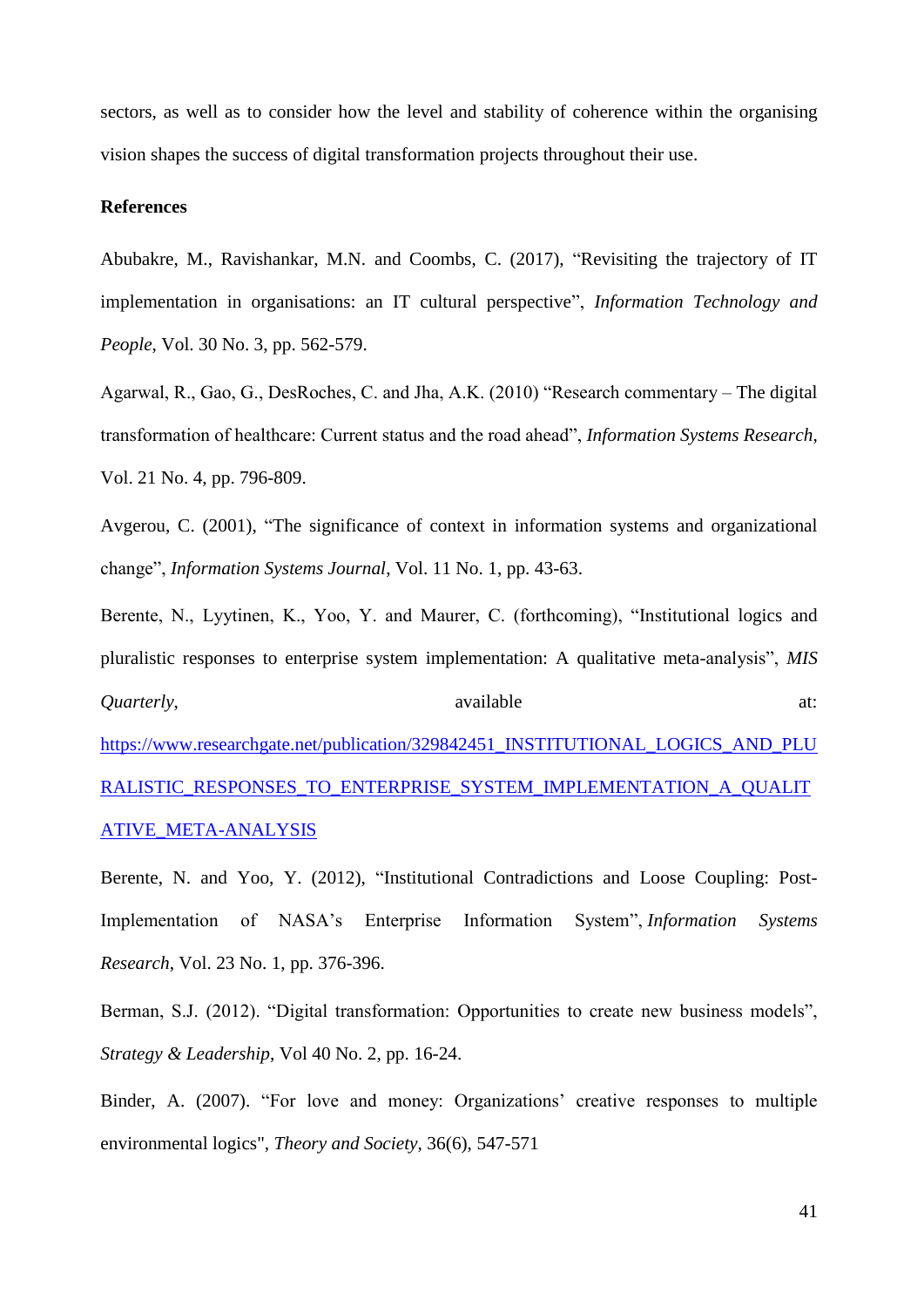Boonstra, A., Eseryel, U.Y. and van Offenbeek, M.A.G. (2017), "Stakeholders' enactment of competing logics in IT governance: polarization, compromise or synthesis?", *European Journal of Information Systems*.

Bunduchi, R., Smart, A., Charles, K., McKee, L. and Azuaro-Blanco, A. (2015), "When innovation fails: An institutional perspective of the (non)adoption of boundary spanning IT innovation", *Information and Management*, Vol. 52 No. 5, pp. 563–576.

Currie, W.L. (2012), "Institutional isomorphism and change: the national programme of  $IT - 10$ years on", *Journal of Information Technology*, Vol. 27 No. 3, pp. 236-248.

Currie, W.L. (2004), "The organising vision of application service provision: a process-oriented analysis", *Information and Organization*, Vol. 14 No. 4, pp. 237-267.

Currie, W. L. and Guah, M. W. (2007), "Conflicting institutional logics: a national programme for IT in the organisational field of healthcare", *Journal of Information Technology*, Vol. 22 No. 3, pp. 235–247.

Davenport, T.H. and Stoddard, D.B. (1994), "Reengineering: Business change of mythic proportions?", *MIS Quarterly*, Vol. 18 No. 2, pp. 121-127.

Davidson, E. J. (2002), "Technology frames and framing: A socio-cognitive investigation of requirements determination", *MIS Quarterly*, Vol. 26 No. 4, pp. 329-358.

Davidson, E.J. and Chismar, W.G. (2007), "The interaction of institutionally triggered and technology-triggered social structure change: an investigation of computerized physician order entry", *MIS Quarterly*, Vol. 31 No. 4, pp. 739-758.

Davidson, E. and Pai, D. (2004), "Making sense of technological frames: Promise, progress, and potential", in Kaplan B., Tuex, D.P., Wastell, D., Wood-Harper, A.T. and DeGross, J.J. (Eds) *Information Systems Research*. IFIP International Federation for Information Processing, vol 143. Springer, Boston, pp. 473-491.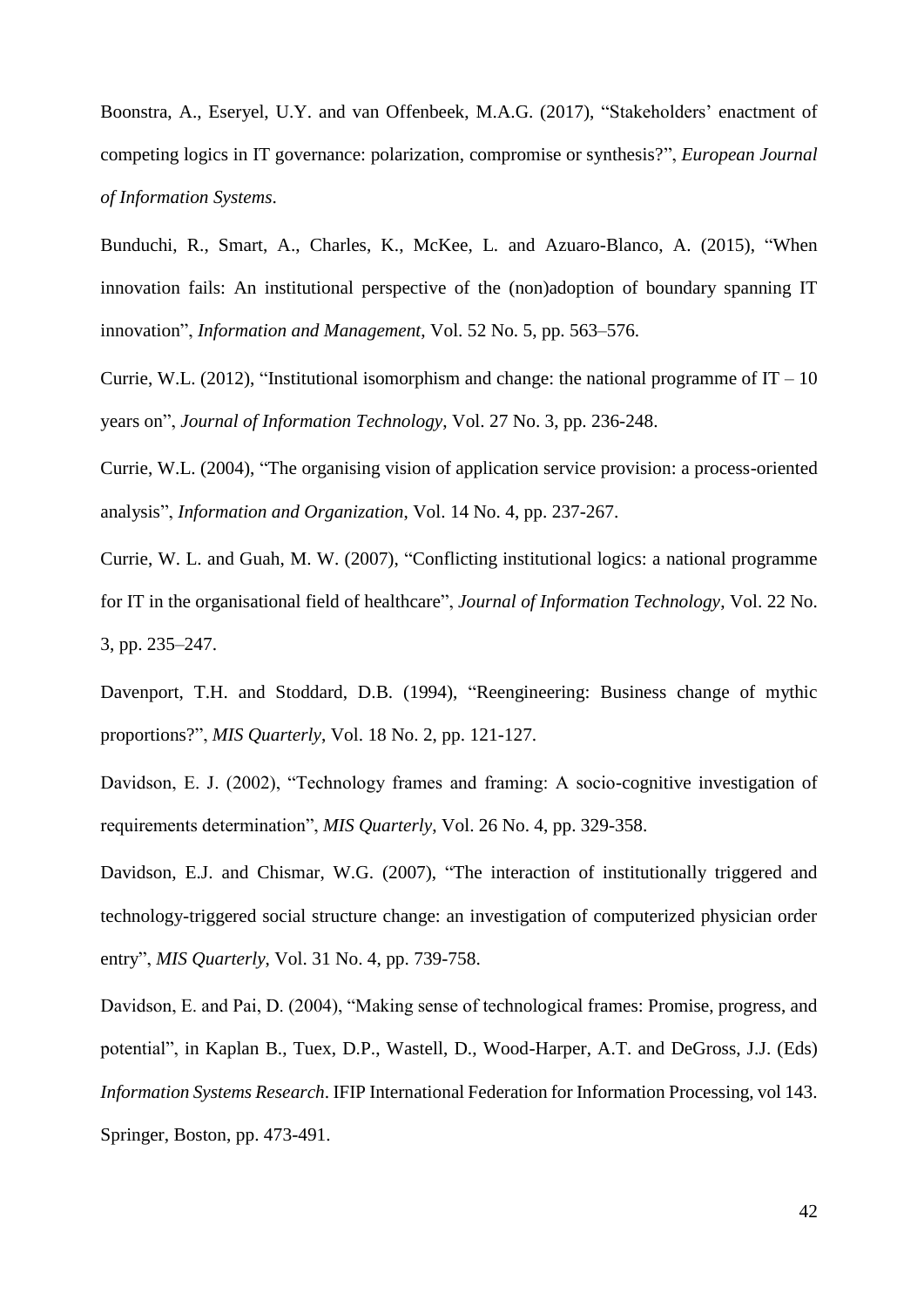Doherty, N., Ashurst, C. and Peppard, J. (2012), "Factors affecting the successful realisation of benefits from systems development projects: findings from three case studies", *Journal of Information Technology*, Vol. 27 No. 1, pp. 1-16.

Friedland, R., and Alford, R. R. (1991), "Bringing society back in: Symbols, practices, and institutional contradictions". In Powell, W.W. and DiMaggio, P.J. (Eds.), *The New Institutionalism in Organizational Analysis*, University of Chicago Press, Chicago, pp. 232–263.

Giddens, A. (1984), *The constitution of society,* University of California Press, Berkley.

Gioia, D.A., Corley, K.G. and Hamilton, A.L. (2013), "Seeking qualitative rigor in inductive research. Notes on the Gioia methodology", *Organizational Research Methods*, Vol. 16 No. 1, pp. 15-31

Greenhalgh, T., Procter, R., Wherton, J., Sugarhood, P. and Shaw, S. (2012), "The organising vision for telehealth and telecare: discourse analysis", *BMJ open,* Vol 2 No. 2, e001574.

Greenwood, R. and Suddaby, R. (2006). "Institutional entrepreneurship in mature fields: The big five accounting firms", *Academy of Management Journal*, Vol. 49 No. 1, pp. 27-48.

Jensen, T. B., Klaergaard, A. and Svejvig, P. (2009), "Using institutional theory with sensemaking theory: a case study of information system implementation in healthcare", *Journal of Information Technology*, Vol. 24 No. 4, pp. 343-353.

Kaganer, E., Pawlowski, S.D. and Wiley-Patton, S. (2010), "Building legitimacy for It innovations: The case of computerized physician order entry system", *Journal of the Association for Information Systems*, Vol. 11 No. 1, pp. 1-33.

Kaghan, W.N. and Bowker, G.C. (2001). "Out of the machine age? Complexity, sociotechnical systems and actor-network theory", J*ournal of Engineering and Technology Management*, Vol. 18 No. 3, pp. 253-269.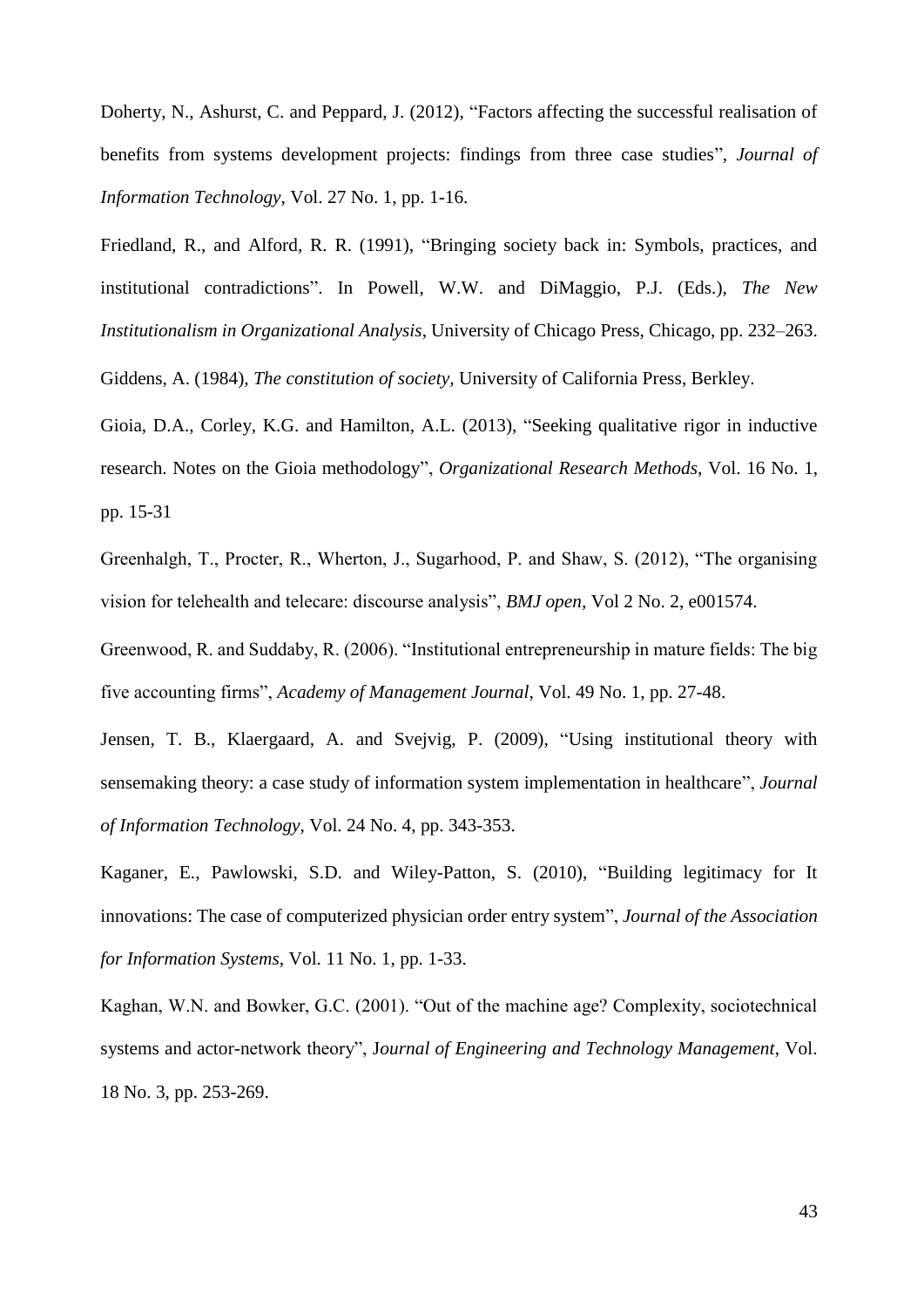Leidner, D.L. and Kayworth, T. (2006), "A review of culture in Information systems research: Towards a theory of information technology culture conflict", *MIS Quarterly*, Vol. 30 No. 2, pp. 357-399.

Marsan, J., Pare, G. and Beudry, A. (2012), "Adoption of open source software in organization: A socio-cognitive perspective", *Journal of Strategic Information Systems*, Vol. 21 No. 4, pp. 257- 273.

Micelotta, E., Lounsbury, M. and Greenwood, R. (2017), "Pathways of institutional change: An integrative review and research agenda", *Journal of Management*, Vol. 43 No. 6, pp. 1885-1910. Mignerat, M. and Rivard, S. (2009), "Positioning the institutional perspective in information systems research", *Journal of Information Technology*, Vol. 24 No. 4, pp. 369–391.

Miles, M. and Huberman, A. (1998). Qualitative Data Analysis: An Expanded Sourcebook. Thousand Oaks, CA: Sage Publications.

Miller, C.C., Cardinal, L.B. and Glick, W.H. (1997), "Retrospective reports in organizational research: A reexamination of recent evidence", *Academy of Management*, Vol. 40 No. 1, pp. 189- 204

Nielsen, J., Mathiassen, L. and Newell, S. (2014), "Theorization and translation in information technology institutionalization: evidence from Danish home care", *MIS Quarterly*, Vol. 38 No. 1, pp. 165-186.

Oliver, C. (1991), "Strategic Responses to Institutional Processes", *The Academy of Management Review*, Vol. 16 No. 1, pp. 145–179.

Omar, A., Weerakkody, V. and Sivarajah, U. (2017), "Digitally enabled service transformation in UK public sector: A case analysis of universal credit", *International Journal of Information Management*, Vol. 37 No. 4, pp. 350-356.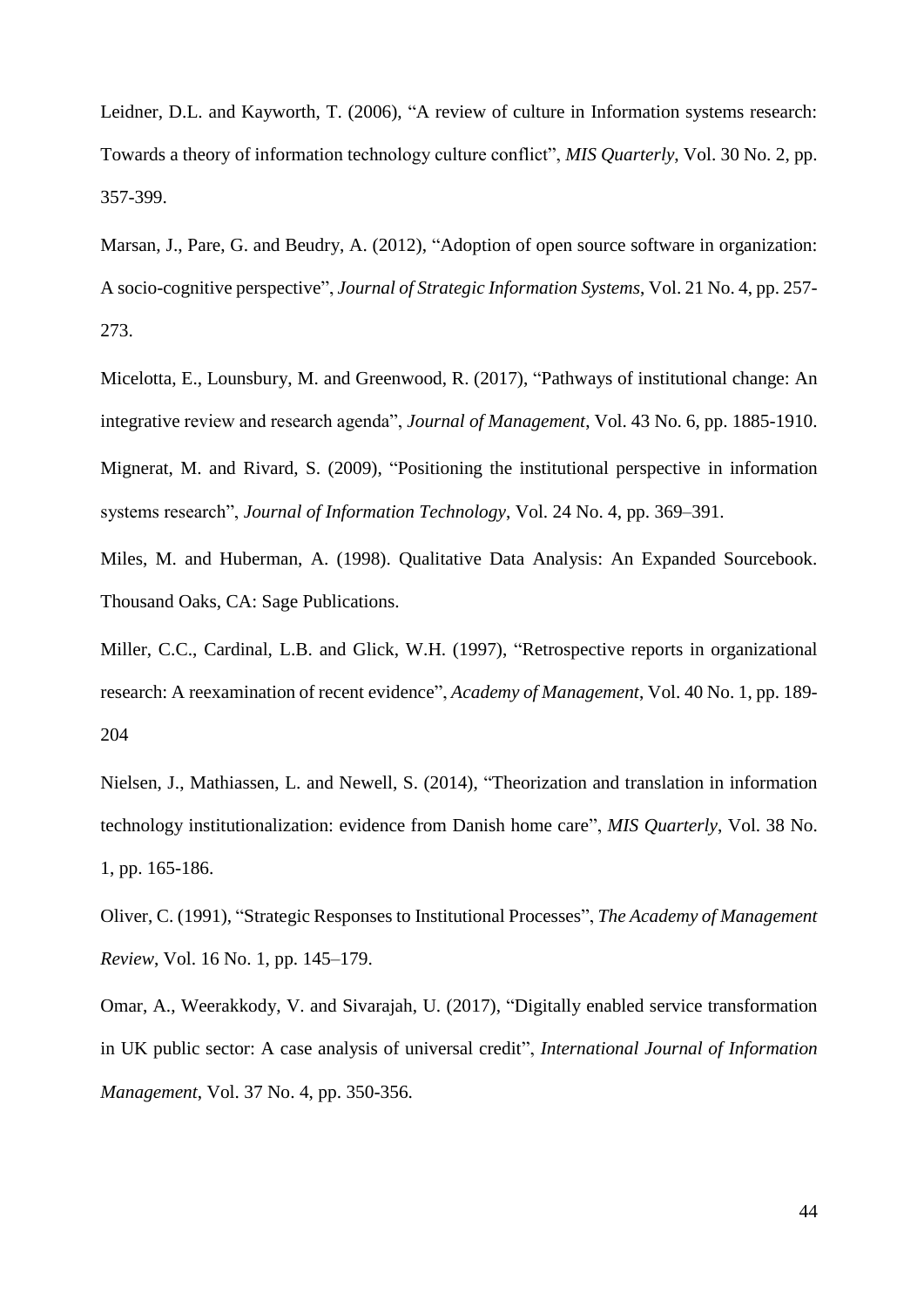Orlikowski, W.J. and Barley, S.R. (1991), "Technology and institutions: What can research on information technology and research on organizations learn from each other?", *MIS Quarterly*, Vol. 25 No. 2, pp. 145-165.

Orlikowski, W. J. and Gash, D. C. (1994), "Technological frames: making sense of information technology in organizations", *ACM Transactions on Information Systems,* Vol. 12 No. 2, pp. 174- 207

Pinch, T. & Bijker, W.E. (1984), "The Social Construction of Facts and Artifacts: Or how the sociology of science and the sociology of technology might benefit each other", *Social Studies of Science*, Vol. 14 No. 3, pp. 399-441.

Reid, T.R. (2009). *We're number 37!* Penguin Press

Robey, D. and Azevedo, A. (1994), "Cultural analysis of the organizational consequences of information technology", *Accounting, Management and Information Technology*, Vol. 4 No. 1, pp. 23-37.

Robey, D. and Sahay, S. (1996), "Transforming work through information technology: A comparative case study on Geographic Information Systems in county government", *Information Systems Research*, Vol. 7 No. 1, pp. 93-110.

Schein, E.H. (1996), "Culture: The missing concept in organization studies", *Administrative Science Quarterly*, Vol. 41 No. 2, pp. 229-240.

Scott, W. R. (1995), *Institutions and Organizations. Ideas, Interests and Identities*, Sage Publications, Thousand Oaks, CA.

Smets, M., Jarzabkowski, P., Burke, G.T. and Spee, P. (2015). "Reinsurance trading in Lloyd's of London. Balancing conflicting-yet-complementary logics in practice", *Academy of Management Journal*, Vol. 58 No. 3, pp. 932-970.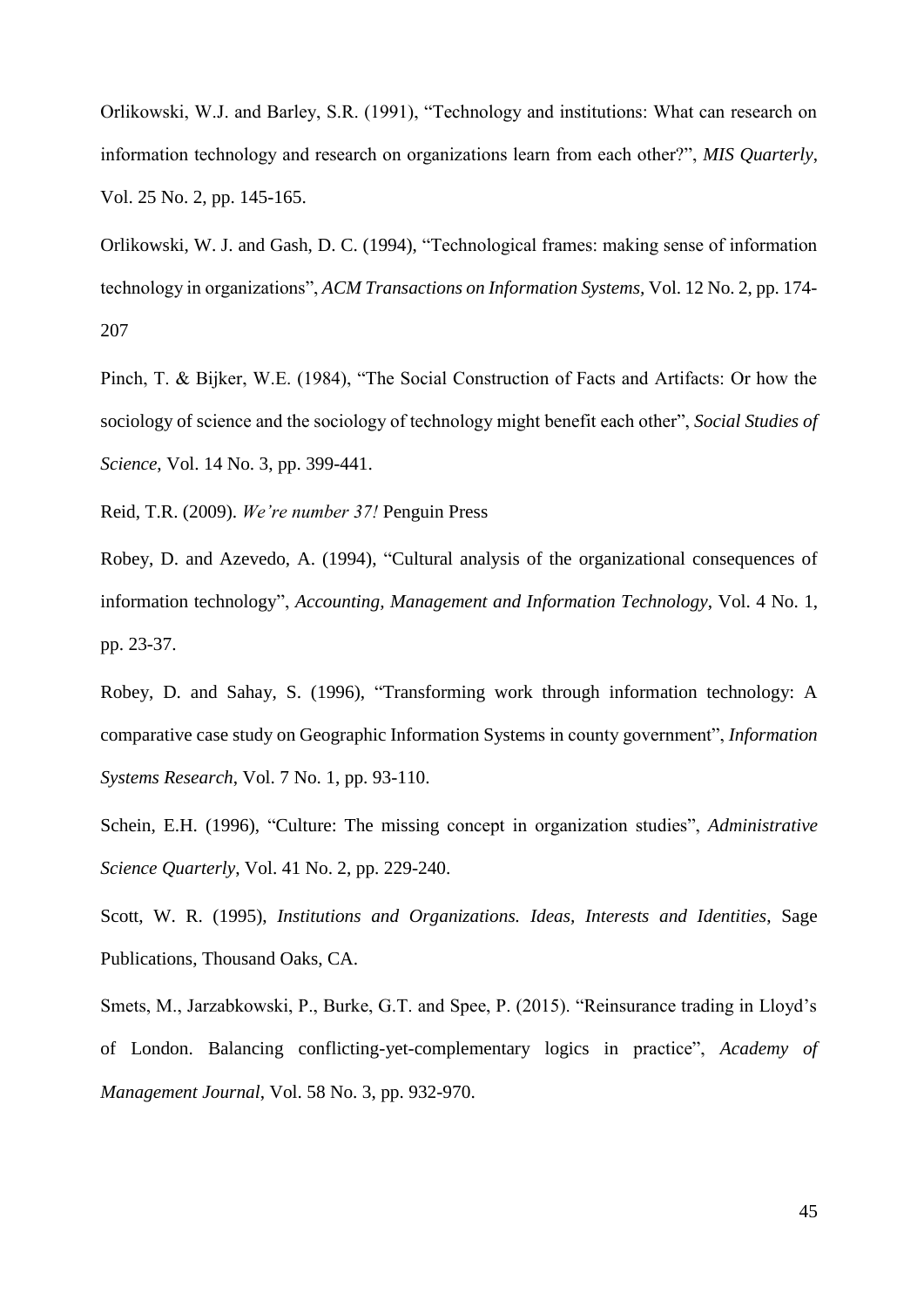Standing, C., Sims, I. and Love, P. (2009), "IT non-conformity in institutional environments: Emarketplace adoption in the government sector", *Information and Management*, Vol. 46 No. 2, pp. 138–149.

Swanson, E.B. and Ramiller, N.C. (1997), "The organizing vision in information systems innovation", *Organization Science*, Vol. 8 No. 5, pp. 458–474.

Thornton, P., Ocasio, W., and Lounsbury, M. (2012), *The institutional logics perspective: A new approach to culture, structure and process*, Oxford University Press, Cambridge.

Yin, R.K. (2009), *Case Study Research. Design and Methods (4th ed.),* Sage Publications, Thousand Oaks, CA.

Yoo,Y., Lyytinen, K. and Berente, N. (2007), An institutional analysis of pluralistic responses to enterprise system implementations. *ICIS 2007 Proceedings*, 96.

Walsham, G. (1995). Interpretive case studies in IS research. Nature and method. *European Journal of Information Systems*, Vol. 4 No. 2, pp. 74-81

Wang, P. and Swanson, E.B. (2007), "Launching professional services automation: Institutional entrepreneurship for information technology innovations", *Information and Organization*, Vol. 17 No. 2, pp. 59-88

Zuboff, S. (1988), *In the age of the smart machine: The future of work and power*, New York, Basic Books.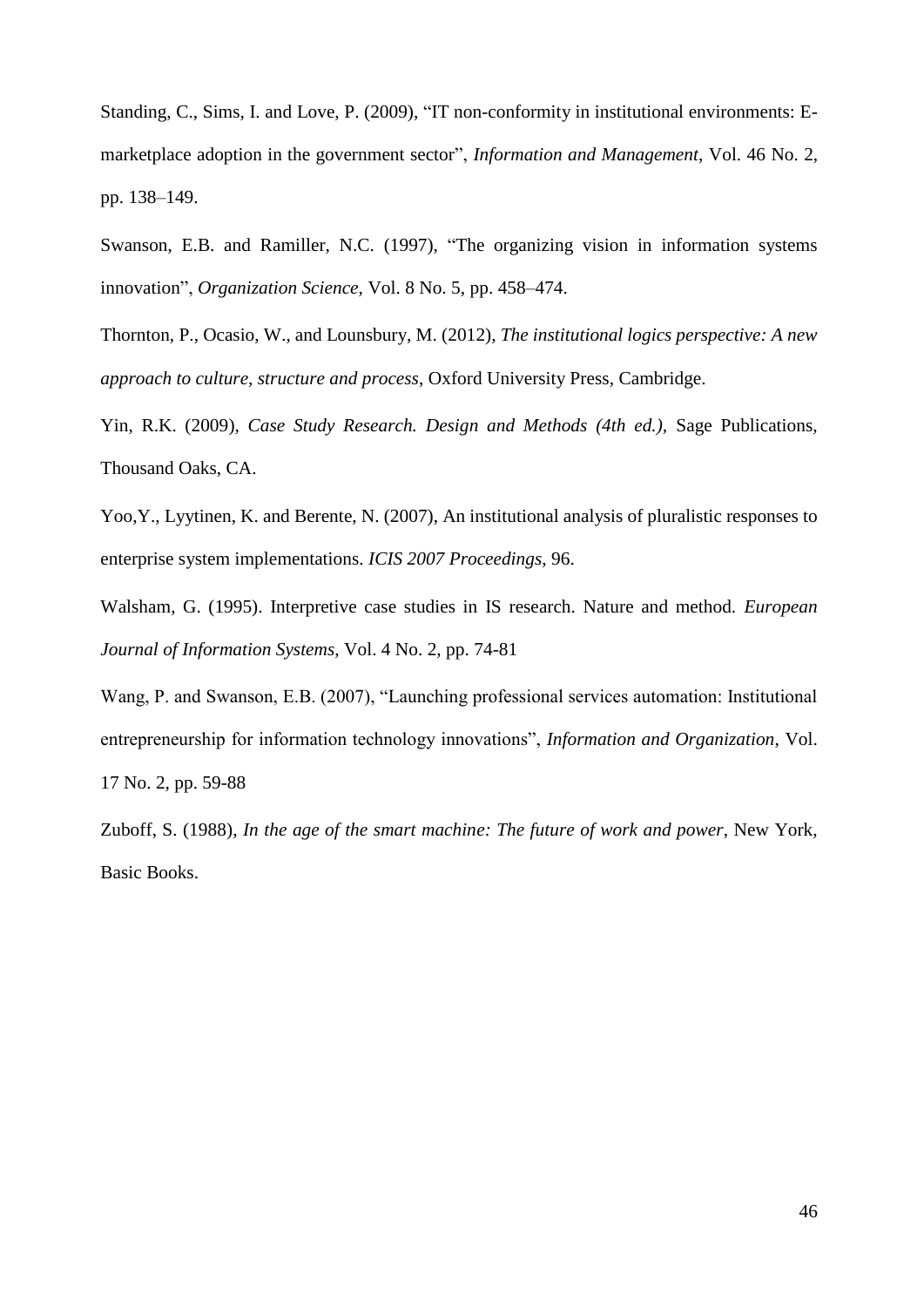### **Appendix**

### **Table 4. Respondents**

| <b>Organization/Team</b> | <b>Respondents</b>                 | Code                              | <b>Involved</b> since |
|--------------------------|------------------------------------|-----------------------------------|-----------------------|
| Central HRIS team        | National Project Team Respondents  | R1, R2, R3                        | Comprehension         |
| eHealth Division         | eHealth Respondent                 | R4                                | Implementation        |
| Procurement Team         | Senior Procurement Respondent      | R <sub>5</sub>                    | Adoption              |
|                          |                                    | R <sub>6</sub>                    | Adoption              |
| Vendor                   | Key Project Participants           | R7                                | Implementation        |
| <b>System Supplier</b>   | Key Project Participant            | R8                                | Not available         |
| RHO <sub>1</sub>         | Senior HR Executive                | R <sub>9</sub>                    | Adoption              |
| RHO <sub>2</sub>         | Senior HR Executive                | R10                               | Comprehension         |
|                          | Senior HR Executive                | R11                               | Comprehension         |
| RHO <sub>3</sub>         | <b>Implementation Team Member</b>  | R12                               | Implementation        |
|                          | <b>HR</b> Professional             | R13                               | Implementation        |
| RHO <sub>4</sub>         | Senior HR Executive                | R14                               | Adoption              |
| RHO <sub>5</sub>         | <b>HR</b> Professionals            | R <sub>15</sub> , R <sub>16</sub> | Adoption              |
|                          | Senior HR Executive                | R17                               | Adoption              |
| RHO <sub>6</sub>         | <b>HR</b> Professionals            | R18, R19                          | Implementation        |
|                          | Senior HR Executive                | R20                               | Implementation        |
| RHO <sub>7</sub>         | <b>HR</b> Professionals            | R21, R22, R23, R24                | Implementation        |
|                          | Manager User                       | R <sub>25</sub>                   | Implementation        |
|                          | Senior HR Executive                | R <sub>26</sub>                   | Comprehension         |
| RHO <sub>8</sub>         | <b>Implementation Team Members</b> | R27, R28, R29, R30                | Implementation        |
|                          | <b>Employee User</b>               | R31                               | Implementation        |

### **Table 5. List of documentation**

| Publicly available information concerning the NHO & HRIS project |
|------------------------------------------------------------------|
| [Country] eHealth strategy                                       |
| NHO website                                                      |
| Project website                                                  |
| [Country] Shared support services project description            |